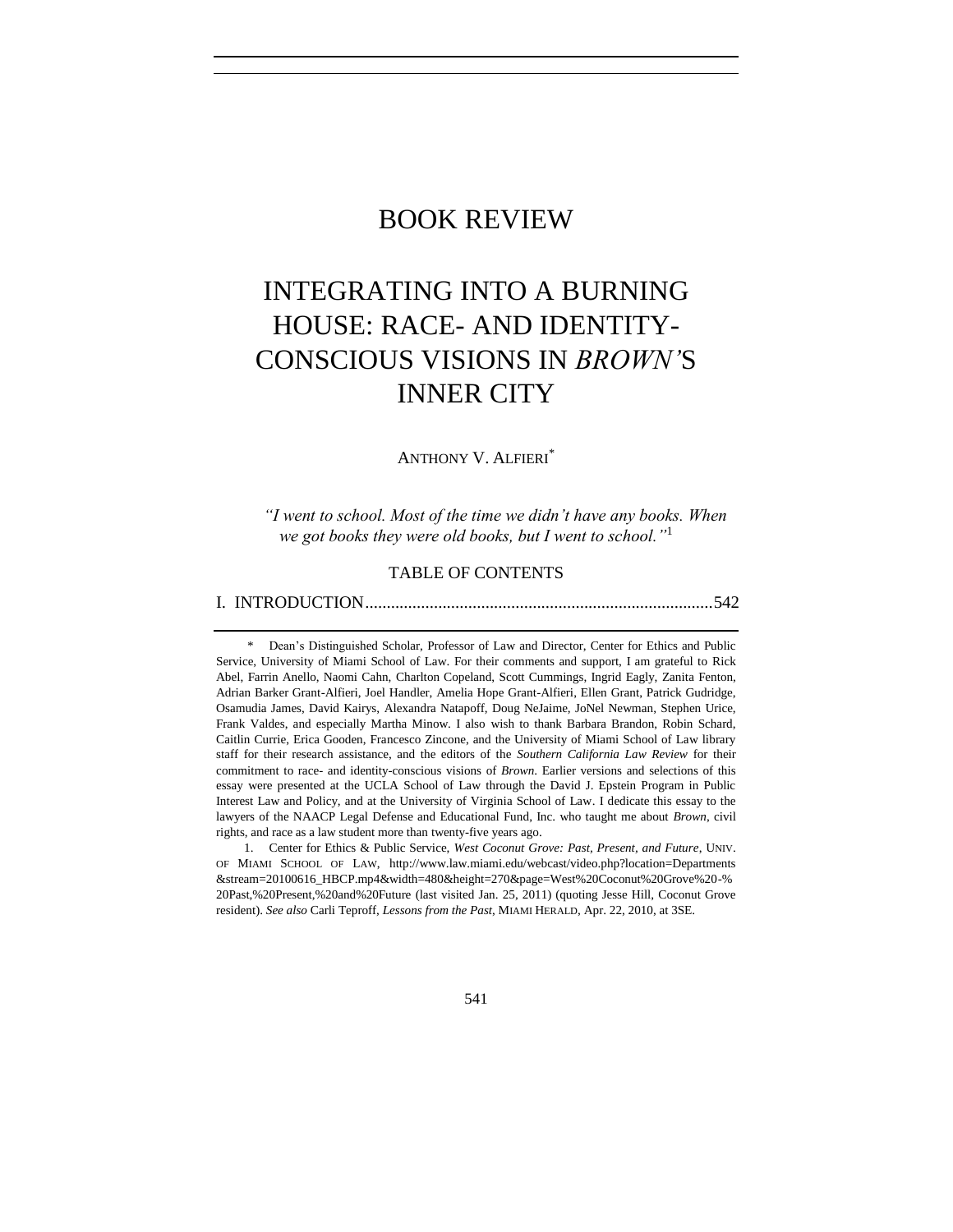| 542 | SOUTHERN CALIFORNIA LAW REVIEW                          | [Vol. 84:541] |
|-----|---------------------------------------------------------|---------------|
|     | II. INTEGRATIONIST IDEALS: A "COMMON SCHOOL"            |               |
|     |                                                         |               |
|     |                                                         |               |
|     |                                                         |               |
|     | 2. Post-Brown Desegregation and Integration 554         |               |
|     |                                                         |               |
|     |                                                         |               |
|     |                                                         |               |
|     |                                                         |               |
|     |                                                         |               |
|     |                                                         |               |
|     |                                                         |               |
|     |                                                         |               |
|     | III. EQUALIZATION IDEALS: AN INNER-CITY VISION OF       |               |
|     |                                                         |               |
|     | A. RESEGREGATION AND THE SCHOOL-TO-PRISON PIPELINE 574  |               |
|     | 1. Racialized Education: Separation and Disadvantage574 |               |
|     |                                                         |               |
|     |                                                         |               |
|     | B. RACE- AND IDENTITY-CONSCIOUS COMMUNITY               |               |
|     |                                                         |               |
|     |                                                         |               |
|     |                                                         |               |
|     |                                                         |               |
|     | C. THE HISTORIC BLACK CHURCH PROGRAM592                 |               |
|     |                                                         |               |
|     |                                                         |               |
|     | 3. Campus-Community Engagement Project599               |               |

# I. INTRODUCTION

<span id="page-1-0"></span>IV. CONCLUSION [..................................................................................601](#page-60-0)

On March 27, 1968, Reverend Martin Luther King, Jr., exhausted by a day of antipoverty rallies in New Jersey, and frustrated by the Southern Christian Leadership Conference's poverty campaign in Washington, D.C. and Memphis, Tennessee declared: "We may be integrating into a burning house."<sup>2</sup> The story of the failed integration of America's "burning"

<sup>2.</sup> TAYLOR BRANCH, AT CANAAN'S EDGE: AMERICA IN THE KING YEARS 1965–68, at 730 (2006) (quoting Martin Luther King, Jr.). *See generally* DAVID J. GARROW, BEARING THE CROSS: MARTIN LUTHER KING, JR., AND THE SOUTHERN CHRISTIAN LEADERSHIP CONFERENCE (1986)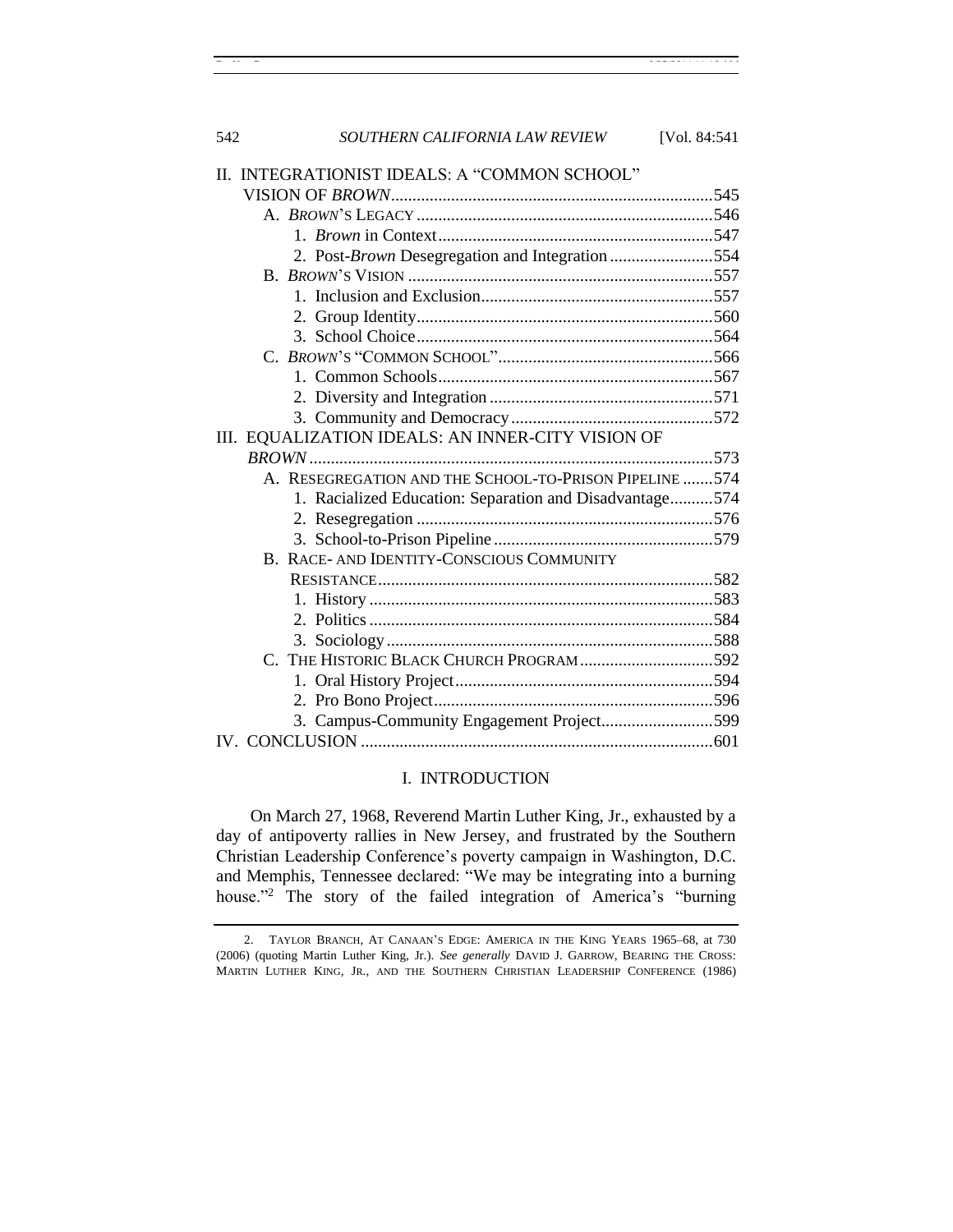<span id="page-2-1"></span>house"—its schools, neighborhoods, and workplaces—begins for many with the U.S. Supreme Court's 1954 decision in *Brown v. Board of Education*. <sup>3</sup> Fifty-six years later, on March 8, 2010, at the Edmund Pettus Bridge in Selma, Alabama, U.S. Department of Education Secretary Arne Duncan invoked both King and *Brown* in announcing the renewed commitment of the department to civil rights enforcement in schools across America.<sup>4</sup> Standing at the historic site of Bloody Sunday in Selma, a critical battle ground in the civil rights movement, Duncan outlined a series of new enforcement initiatives—guidance letters, compliance reviews, data collection, and monitoring—intended to redress school-based inequities in urban communities of color.<sup>5</sup> Espousing "the cause of equal educational opportunity," he asked: "How do we maximize freedom and opportunity in schools and communities where low-income black and brown children, and students with disabilities, still are treated unequally?"<sup>6</sup>

Duncan's modern invocation of *Brown*, his commitment to educational opportunity and racial justice in new contexts of inequality, and his search for alternative pathways to ensure community equity invites a contemporary reassessment of *Brown* in America's inner-city public schools and impoverished neighborhoods. Martha Minow's superb new book, *In* Brown*'s Wake: Legacies of America's Educational Landmark*, presents a sweeping appraisal of the landmark status and mixed legacy of *Brown* in the field of public education, here and abroad.<sup>7</sup> The dean of Harvard Law School and an international leader in law reform and

3. Brown v. Bd. of Educ., 347 U.S. 483 (1954).

<span id="page-2-0"></span><sup>(</sup>chronicling King's life and work); MICHAEL K. HONEY, GOING DOWN JERICHO ROAD: THE MEMPHIS STRIKE, MARTIN LUTHER KING'S LAST CAMPAIGN 171–331 (2007) (providing a historical account of the Poor People's Campaign); GERALD D. MCKNIGHT, THE LAST CRUSADE: MARTIN LUTHER KING, JR., THE FBI, AND THE POOR PEOPLE'S CAMPAIGN (1998) (describing and analyzing the reasons for the failure of King's Poor People's Campaign); JAMES R. RALPH, JR., NORTHERN PROTEST: MARTIN LUTHER KING, JR., CHICAGO, AND THE CIVIL RIGHTS MOVEMENT (1993) (describing the Chicago Freedom Movement and providing a detailed portrait of Martin Luther King and the Southern Christian Leadership Conference).

<sup>4.</sup> Arne Duncan, Sec'y, U.S. Dep't of Educ., Crossing the Next Bridge: Secretary Arne Duncan's Remarks on the 45th Anniversary of "Bloody Sunday" at the Edmund Pettus Bridge, Selma, Alabama (Mar. 8, 2010), *available at* http://www2.ed.gov/news/speeches/2010/03/03082010.html.

<sup>5</sup>*. Id.* 

<sup>6</sup>*. Id.*

<sup>7.</sup> MARTHA MINOW, IN *BROWN*'S WAKE: LEGACIES OF AMERICA'S EDUCATIONAL LANDMARK (2010). *See generally* DERRICK BELL, SILENT COVENANTS: *BROWN V. BOARD OF EDUCATION* AND THE UNFULFILLED HOPES FOR RACIAL REFORM (2004) (reflecting on the *Brown* decision); MICHAEL J. KLARMAN, *BROWN V. BOARD OF EDUCATION* AND THE CIVIL RIGHTS MOVEMENT (2007) (same); JAMES T. PATTERSON, *BROWN V. BOARD OF EDUCATION*: A CIVIL RIGHTS MILESTONE AND ITS TROUBLED LEGACY (2001) (same).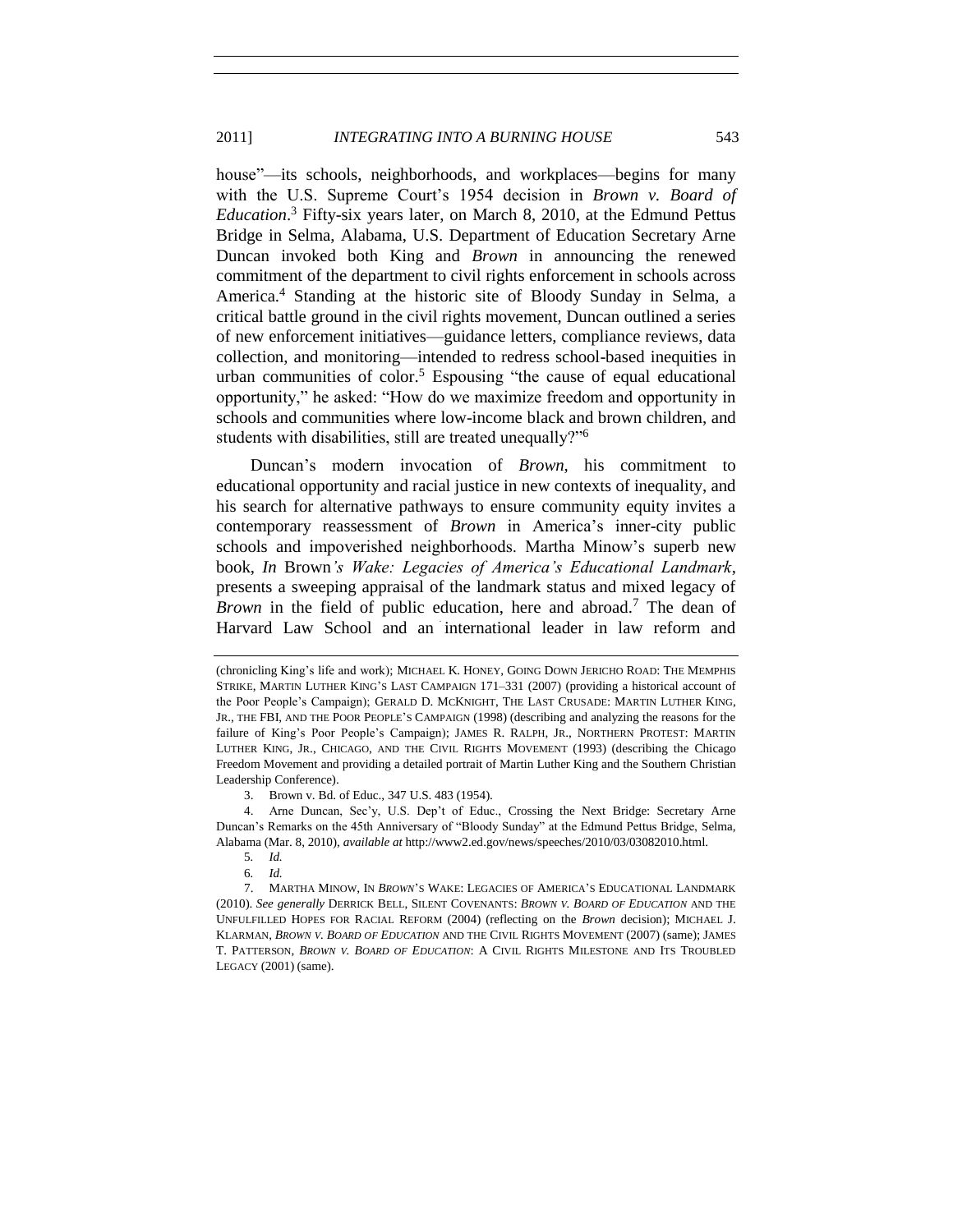educational policy, Minow embraces *Brown* as an enduring, fruitful resource for civic reformers engaged in law, social science, and social justice movements. Her purpose in revisiting *Brown* stems from an academic and activist sense of dismay over the bleak tenor of the fiftieth anniversary celebration of that ground-breaking decision in public and scholarly discourse, a widely circulated discourse that "stressed the failures of the decision."<sup>8</sup> To her credit, Minow offers *In* Brown's Wake as a useful corrective, duly acknowledging her own "disappointments" in *Brown* and its legal-political progeny while exploring its "unexpected legacies" for the nation and the international community.<sup>9</sup>

<span id="page-3-0"></span>To Minow, *Brown* provides not only an ideal of equal opportunity and a critique of separate-but-equal segregation, but also a promise of transformative treatment in the education of immigrants, students learning English, girls, students with disabilities, and poor students in American schools. Despite continuing public policy debates over separate-versusmixed instruction in schools and ongoing legal-political challenges to the viability of racial equality and integration in courts, Minow uncovers the enormous normative influence of *Brown* in schools beyond matters of race, and in communities outside of the United States. Indeed, Minow discerns in *Brown* more influence on American racial justice outside the context of schooling, more impact on schooling outside the context of racial integration, and more significance to law, equality, and justice outside of both race and schooling.

<sup>8.</sup> *A Life's Project and a Project's Life: What* Brown v. Board of Education *Awakened—In a Future Dean, in This Country and Abroad*, HARV. L. BULL., Winter 2011, at 13, 13 [hereinafter *A Life's Project*] (interviewing Martha Minow). *See also* RISA L. GOLUBOFF, THE LOST PROMISE OF CIVIL RIGHTS 269 (2007) (noting that *Brown*'s constitutional "framework left the material, private-labormarket side of Jim Crow not only unredressed but alo unaddressed"); GERALD N. ROSENBERG, THE HOLLOW HOPE: CAN COURTS BRING ABOUT SOCIAL CHANGE? 71 (1991) (claiming that by a "judicial effects" yardstick, "*Brown* and its progeny stand for the proposition that courts are impotent to produce significant social reform"). *See generally* ROBERT J. COTTROL, RAYMOND T. DIAMOND & LELAND B. WARE, *BROWN V. BOARD OF EDUCATION*: CASTE, CULTURE, AND THE CONSTITUTION 234–43 (2003) (contemplating the "divided legacy" of *Brown*); DISMANTLING DESEGREGATION: THE QUIET REVERSAL OF *BROWN V. BOARD OF EDUCATION* (Gary Orfield, Susan E. Eaton & Harvard Project on Sch. Desegregation eds., 1996) [hereinafter DISMANTLING DESEGREGATION] (providing case studies on desegregation efforts and illustrating their failure); THE UNFINISHED AGENDA OF *BROWN V. BOARD OF EDUCATION* (The Editors of Black Issues in Higher Educ., James Anderson & Dara N. Byrne eds., 2004) (commenting on *Brown*'s unrealized goals of equal education and equal opportunity).

<sup>9.</sup> *A Life's Project*, *supra* note [8,](#page-3-0) at 13. *See also* Laughlin McDonald, *Beyond School Desegregation: The Impact of* Brown, *in* REMEMBERING *BROWN* AT FIFTY: THE UNIVERSITY OF ILLINOIS COMMEMORATES *BROWN V. BOARD OF EDUCATION* 88 (Orville Vernon Burton & David O'Brien eds., 2009) (lauding *Brown* for its "instrumental" legacy "in transforming American society and significantly expanding the concept and reality of equal treatment under the law").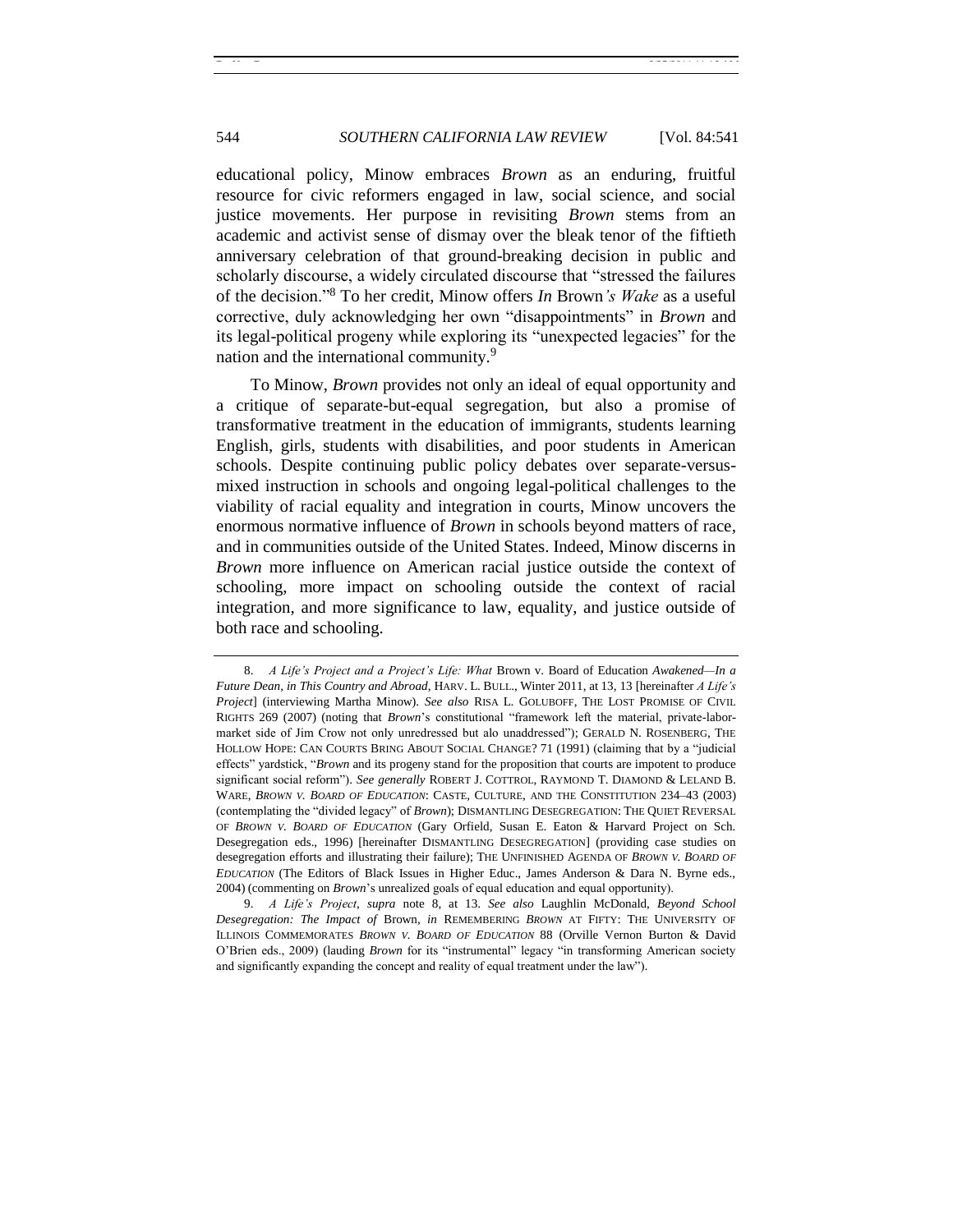This review of *In* Brown*'s Wake*, fashioned as a sympathetic critique and as a summons to faith-based, community practice, proceeds in four parts. Part I introduces the contemporary backdrop for Minow's impressive new work. Part II considers Minow's expansive analysis of *Brown*, particularly her understanding of *Brown*'s ambiguous legacy, its disputed vision, and its "common school" ideology. It also examines Minow's claim of wide-ranging beneficial repercussions attributable to *Brown* in civil rights, public education, and international human rights. Part III explores the equalization ideals embedded in an inner-city vision of *Brown*, delineating the core concepts—social integration, civic equality, and economic justice—and alternative pathways—race- and identity-conscious accommodation and resistance—implied by those ideals. It also addresses difficult questions left unresolved by Minow, evaluating race- and identityconscious approaches to difference, equal educational opportunity, and integration employed by current antipoverty and civil rights advocates in communities of color, especially in partnership with faith-based, raceconscious institutions such as local black churches. An accompanying case study drawn from the student-initiated work of the Historic Black Church Program at the University of Miami School of Law's Center for Ethics and Public Service illustrates the potential community benefits of such faithbased partnerships. Part IV concludes by seeking to channel Minow's work in a more experimental, activist direction specific to the contexts of innercity schools segregated by race, class, and ethnicity through adoption of a race- and identity-conscious vision of community-based empowerment in education.

# <span id="page-4-0"></span>II. INTEGRATIONIST IDEALS: A "COMMON SCHOOL" VISION OF *BROWN*

The starting point for Minow's appraisal of *Brown* is the substantive content of the Supreme Court's decision, its remedial implementation by federal courts, and the gradual judicial and societal retreat from its goal of integration. This multifaceted assessment considers *Brown*'s legacy in context and in the retrospective light of subsequent desegregation and integration efforts. Those efforts involve considerations of inclusion and exclusion, group identity, and school choice. Taken together, they mold *Brown*'s "common school" ideology<sup>10</sup> of diversity, integration, community, and democracy, an ideology that pervades Minow's descriptive analysis

<sup>10.</sup> MINOW, *supra* not[e 7,](#page-2-0) at 147. *See also infra* not[e 142.](#page-25-1)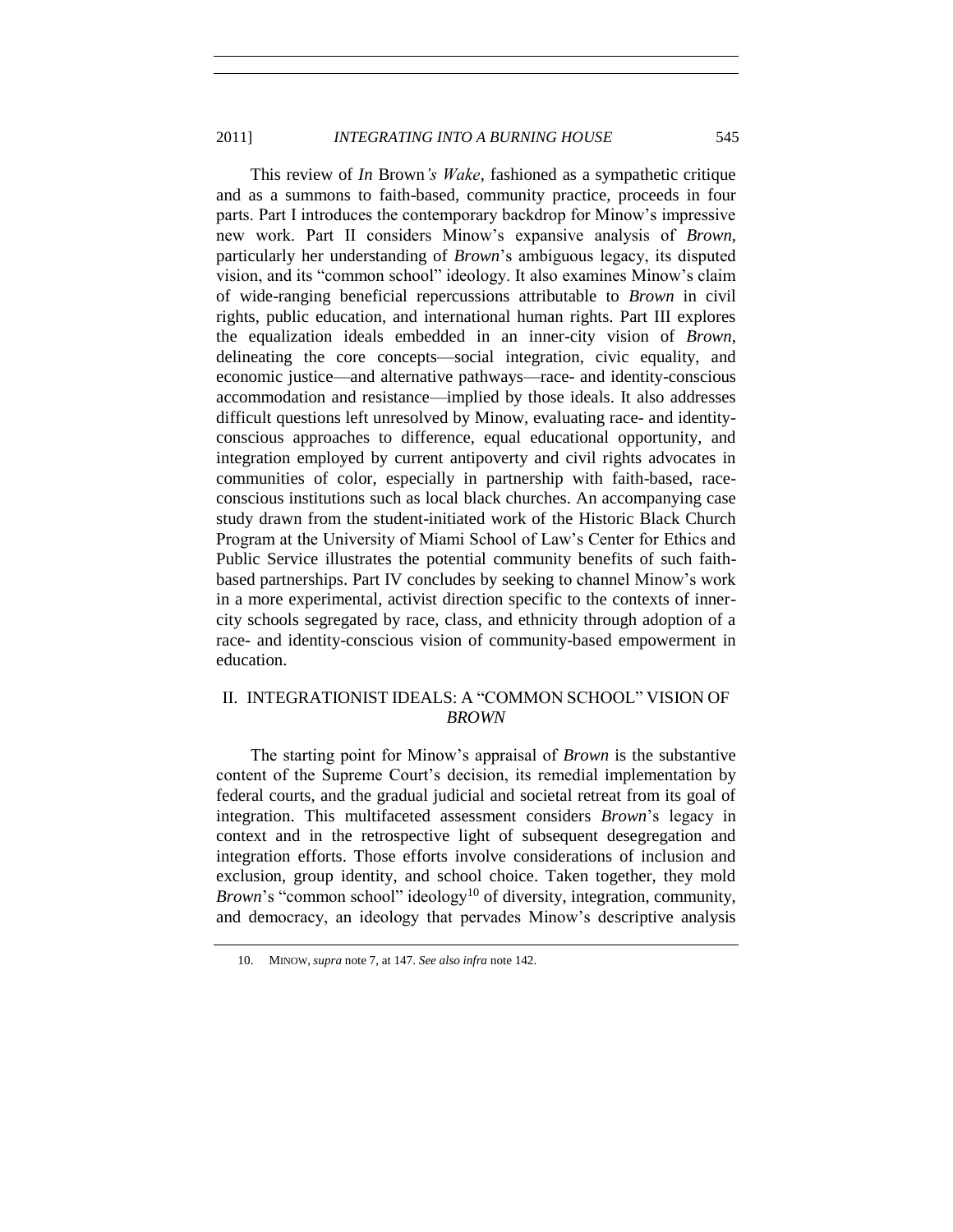<span id="page-5-0"></span>and prescriptive aspiration.

#### A. *BROWN*'S LEGACY

In mapping the complex socio-legal dynamic of *Brown*'s legacy, Minow moves forward carefully to document the contributions of lawyers and social activists, the logic of their litigation and political strategies, the place of larger social movements, and the role of social science research in advancing the cause of racial equality. Minow seeks to understand *Brown*'s accomplishments and to assess its limitations in school-based racial equality by "locating what the Court's decision did and did not do, what the plaintiffs and their lawyers did and did not seek, and how the case has played out in law and educational practice."<sup>11</sup> This opening inquiry, backed by her thorough parsing of historical materials, tracks "how the legal ideal of equal educational opportunity and status in common schools changed over time" from a broad commitment to integration and racial mixing to a narrow emphasis on "parity in test score results" and the avoidance of "racial classifications."<sup>12</sup> Pressed at national and state levels, the unremitting pursuit of test score parity diverts schools from the goal of integration-defined equal educational opportunity. At the same time, fortified by U.S. Supreme Court decisions, federal and state authorities increasingly eschew the use of racial classifications in organizing and funding local school districts.<sup>13</sup> For many, the shift to neutral, quantitative metrics in educational policy seems anathema to *Brown*'s legacy. At the outset, consider *Brown* in context.

<sup>11.</sup> MINOW, *supra* not[e 7,](#page-2-0) at 6.

<sup>12</sup>*. Id.*

<sup>13.</sup> For evidence of the mounting judicial repudiation of racial classifications in state and local school policy and the corresponding federal court retreat from racial equality and integration in schools, see *Parents Involved in Community Schools v. Seattle School District No. 1*, 551 U.S. 701 (2007). Invoking *Brown*, the Court in *Parents Involved* announced:

Before *Brown*, schoolchildren were told where they could and could not go to school based on the color of their skin. The school districts in these cases have not carried the heavy burden of demonstrating that we should allow this once again—even for very different reasons. For schools that never segregated on the basis of race, such as Seattle, or that have removed the vestiges of past segregation, such as Jefferson County, the way "to achieve a system of determining admission to the public schools on a nonracial basis, $\ldots$  is to stop assigning students on a racial basis. The way to stop discrimination on the basis of race is to stop discriminating on the basis of race.

*Id.* at 747–48 (plurality opinion) (quoting Brown v. Bd. of Educ. (*Brown II*), 349 U. S. 294, 300–01 (1955)).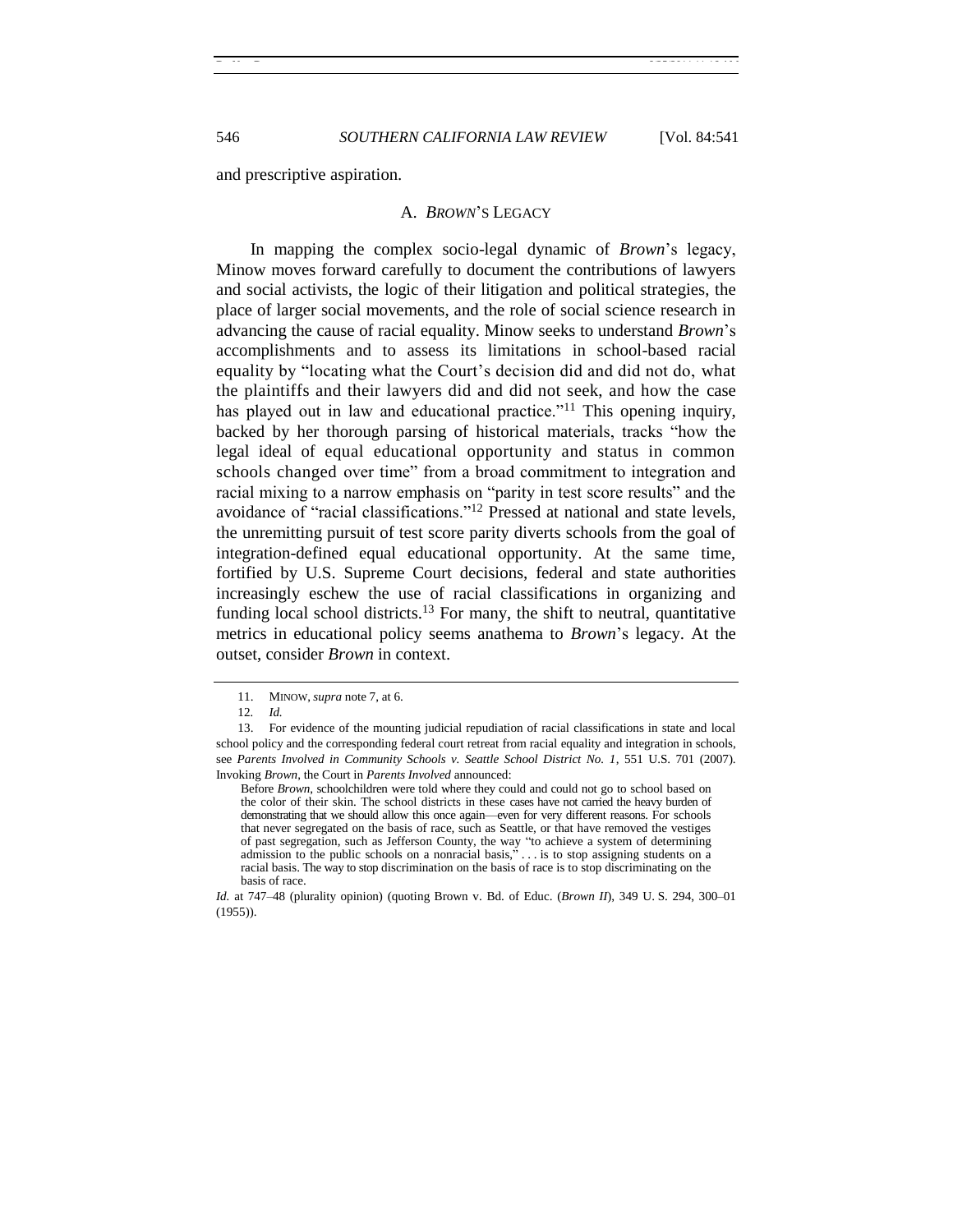2011] *INTEGRATING INTO A BURNING HOUSE* 547

#### <span id="page-6-0"></span>1. *Brown* in Context

To Minow, *Brown* "established equality as a central commitment of American schools."<sup>14</sup> As a first step toward school equality, she asserts, *Brown* "rejected state-ordered racial segregation."<sup>15</sup> In doing so, Minow contends that *Brown* "launched more than a half century of debate over whether students from different racial, religious, gender, and ethnic backgrounds, and other lines of difference must be taught in the same classrooms.‖<sup>16</sup> To her dismay, more than a half century after *Brown*, "neither law nor practice" successfully "produced a norm of racially integrated classrooms."<sup>17</sup> Paradoxically, for Minow and other advocates of educational equality, school classrooms across the nation now tilt "more racially segregated than they were at the height of the desegregation effort."<sup>18</sup> In an attempt to resolve this enduring paradox, Minow recasts *Brown* as a catalyst for "social movements to pursue equal schooling beyond racial differences"<sup>19</sup> and as a vehicle or medium for "successful legal and policy changes addressing the treatment of students' language, gender, disability, immigration status, socioeconomic status, religion, and sexual orientation."<sup>20</sup> For Minow, *Brown* "stands both as the landmark of social justice embraced by law and the symbol of limits on social reform led by courts." $21$ 

Concretely, from a doctrinal stance, *Brown* subjected public schools to critical scrutiny under the Equal Protection Clause of the U.S. Constitution, holding that official, state-mandated "racial segregation inherently violates that equality requirement.<sup>22</sup> Nonetheless, for Minow and others, it remains unclear whether equal protection dictates "racial mixing," defined by the "side-by-side instruction of students of different races in the same school and classrooms," or "integration," characterized by "a shared community of mutual respect, common goals, and joint

22. MINOW, *supra* not[e 7,](#page-2-0) at 6.

<sup>14.</sup> MINOW, *supra* not[e 7,](#page-2-0) at 5.

<sup>15</sup>*. Id.*

<sup>16</sup>*. Id.*

<sup>17</sup>*. Id.*

<sup>18</sup>*. Id.*

<sup>19.</sup> *Id.*

<sup>20</sup>*. Id.* at 5–6.

<sup>21</sup>*. Id.* at 6. *See also* Michael Heise, *Litigated Learning, Law's Limits, and Urban School Reform Challenges*, 85 N.C. L. REV. 1419, 1419 (2006) ("[L]itigation, as an instrument of social change, is not without its structural and institutional limits.").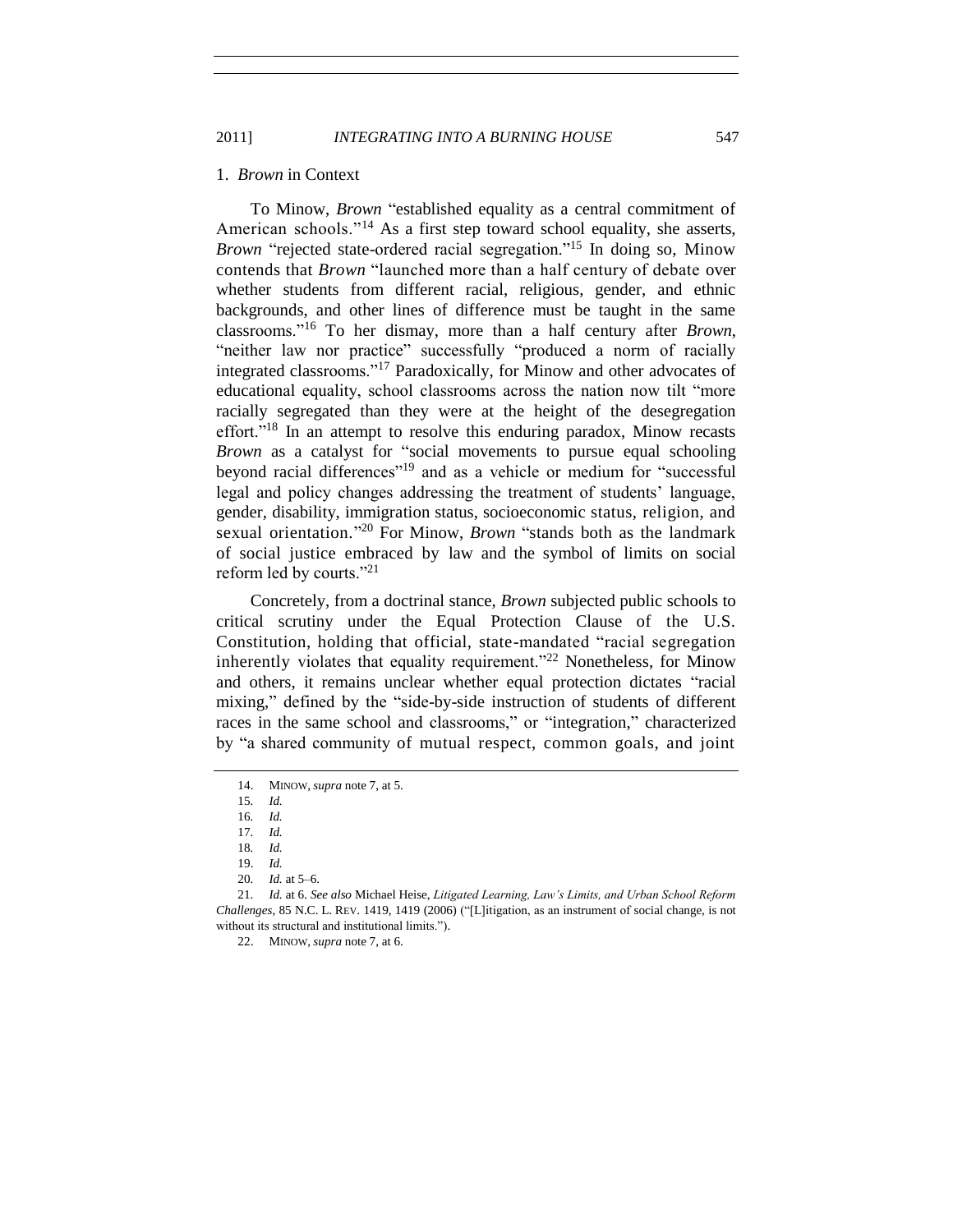ownership of education within a multiracial student body.<sup> $23$ </sup> Equally important, it remains unclear whether the racial mixing of side-by-side classroom instruction or the joint ownership of community-shared integration offers the only available means to satisfy *Brown*'s constitutional requirement of educational equality. Put differently, Minow's account raises the question of whether *Brown*, in its current diminished jurisprudential state, and the equal protection doctrine in the domain of public education, requires any more than official state neutrality in administering schools for purposes of curricular development, faculty staffing, or district funding. If neutrality controls and state-sponsored racial classifications presumptively fail, then the segregation and resegregation of inner-city schools persists without end.

Although Minow points out that *Brown*, under the constitutional force of the equal protection clause, "eliminated racial segregation as an acceptable practice in schools," $24$  she observes that "the Courtsupervised remedial process produced protracted and sometimes violent conflicts over the succeeding decades" and registered "decreasing success" in advancing either the ideal or the reality of the integration or even simply racially mixed schools."<sup>25</sup> In distinguishing racial mixing from integration, Minow explains that decades of "judicial withdrawal from school desegregation suits and patterns of residential segregation" causally contributed to the "increasing racial 'resegregation' in public schools" and, perhaps more vexing, "cast doubt on whether mixing students of different races is feasible, much less required by the commitment to equality."<sup>26</sup> She links the "informally or indirectly produced patterns" of resegregation and "the resurgence of racially identified schools" to the "complex patterns of private choices and biases of whites" coupled with "racialized housing patterns" and "economic disadvantages" disproportionately affecting students of color," all infected by "the residues of past official segregation.<sup>727</sup> Resegregation, across the local neighborhoods and urban-suburban boundaries of cities like Miami, Florida in turn "dramatically decreases the likelihood that students from different races will spend much school time with students from other backgrounds.<sup> $28$ </sup> In this way, *Brown* symbolizes "an emblem both of

<sup>23</sup>*. Id.*

<sup>24.</sup> *Id.*

<sup>25</sup>*. Id.* at 7.

<sup>26</sup>*. Id.* 

<sup>27</sup>*. Id.*

<sup>28</sup>*. Id. See also* Caroline Emmons, *A State Divided: Implementation of the* Brown *Decision in*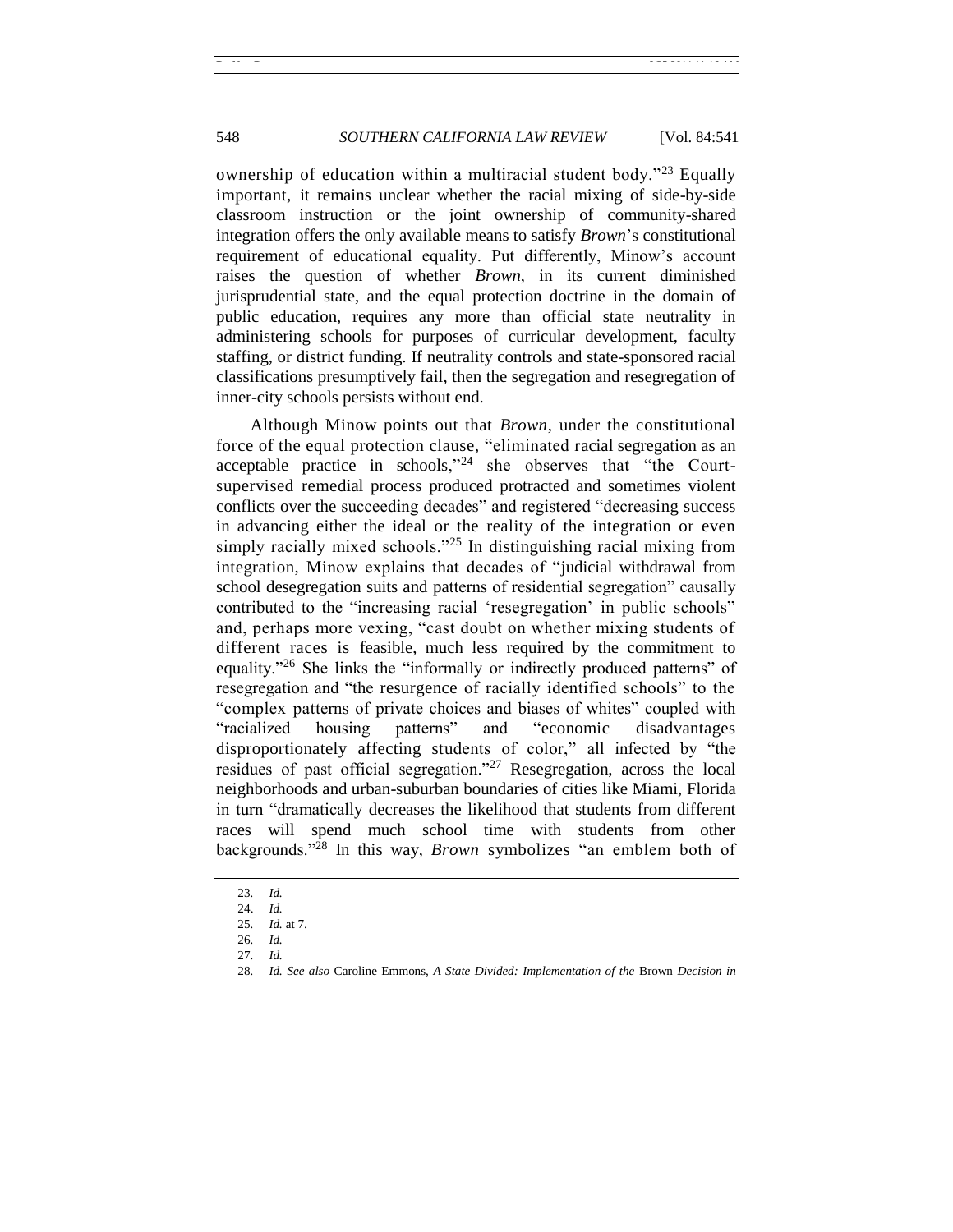social change and obdurate racialized divisions."<sup>29</sup>

Minow traces this double legacy of social change and racialized division to the *Brown* Court's emphasis on "the crucial importance of racial integration of students" and its simultaneous failure to "mandate mixing students of different races in the same school and same classrooms" or seriously to "address governance and control of schools."<sup>30</sup> Under *Brown*'s mandate, Minow remarks, lower courts may "overturn explicit" racially segregative laws without producing racial mixing in schools.<sup>331</sup> In this manner, desegregation bears no necessary correlation to racial mixing or integration. Against the changing backdrop of America's inner cities, Minow discloses, desegregation may "mean simply the elimination of segregative laws and practices, leaving schools racially separate due to the private choices of families and residential patterns of racial separation.<sup>32</sup> Similarly, she reveals, courts may implement *Brown*'s mandate by abolishing "historically black schools without demanding that black parents and teachers share in governing the desegregated schools and without attacking practices that replicate racial prejudice and distrust.<sup>33</sup> Practically then, *Brown*-mandated school desegregation may have little or no bearing on racial mixing, integration, governance, or the invidious social and economic practices of racial prejudice.

To Minow, by contrast, integration itself "takes more than ending segregation and more than putting students of different identities in the same school."<sup>34</sup> Integration in her view "requires effective efforts to dismantle prejudices, to build common experiences around shared goals, and to assess success in terms of social ties across groups" and differences.<sup>35</sup> Yet, she underlines that lower courts in the post-*Brown* era increasingly "declare that enough time has passed since the elimination of intentional and explicit segregation to stop using judicial measures to remedy patterns of racial separation within public schools.<sup>36</sup> Undaunted,

36*. Id.*

*Florida, 1954–1970*, *in* WITH ALL DELIBERATE SPEED: IMPLEMENTING *BROWN V. BOARD OF EDUCATION* 139, 154 (Brian J. Daugherity & Charles C. Bolton eds., 2008) ("In Florida, as in other states, whites continue to disproportionately attend well-funded suburban schools while blacks and other minorities are far more likely to be relegated to impoverished urban schools.").

<sup>29.</sup> MINOW, *supra* not[e 7,](#page-2-0) at 7.

<sup>30</sup>*. Id.*

<sup>31</sup>*. Id.*

<sup>32</sup>*. Id.* at 8.

<sup>33</sup>*. Id.*

<sup>34</sup>*. Id.*

<sup>35</sup>*. Id.*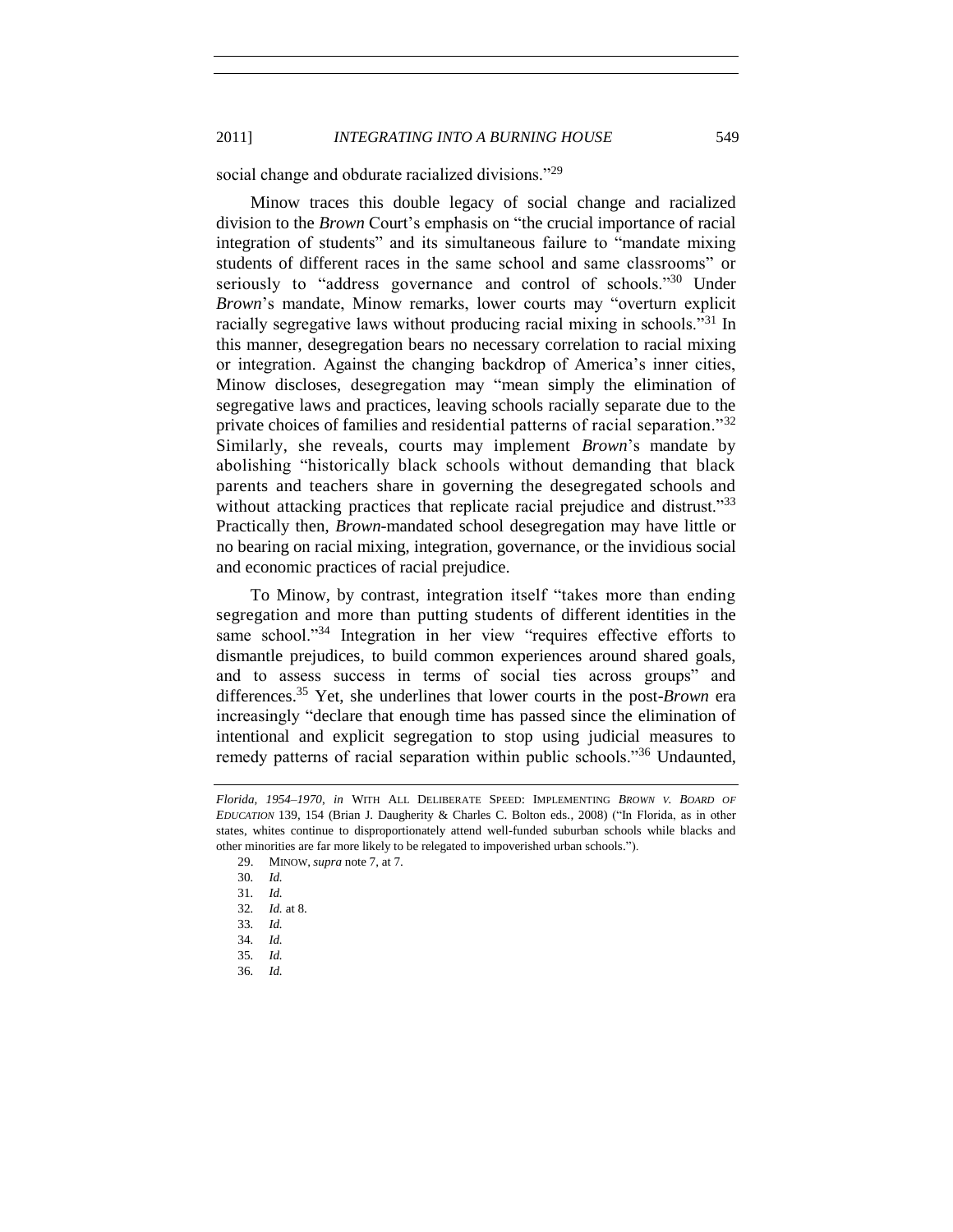# 550 *SOUTHERN CALIFORNIA LAW REVIEW* [Vol. 84:541]

Minow points to the decades comprising this era for evidence of direct and indirect action by schools and parents to halt state-sponsored forms of segregation. Schools during this period, she notes, "stopped explicitly assigning students to schools that separate them by race.<sup>37</sup> Likewise, parents and communities obtained "similar results indirectly through housing patterns, district lines, and even some forms of school choice.<sup>338</sup> These well-intentioned results enable contemporary students of different races to enroll in the same school but attend different classes, producing "separate and incomparable educational experiences."<sup>39</sup> Such divergent experiences, according to Minow, demonstrate that racially mixed enrollments, standing alone, fail to reach the step toward integration set out by Martin Luther King in defining a "constructive equality of oneness"<sup>40</sup> within "a community of love, justice, and brotherhood," an interwoven notion of integration and equality predicated on "recognizing the human dignity, individual rights, and interdependence of each person. $141$ 

<span id="page-9-1"></span><span id="page-9-0"></span>For Minow, the "racial gap in American educational achievement and the increasingly racially separate schools raise unavoidable questions about *Brown*'s effects."<sup>42</sup> Minow admits that public school resegregation "makes it tempting to argue that integration was never the goal but merely a means toward the still viable end of equal opportunity.<sup> $343$ </sup> She traces this argument to the early legal-political strategy of the National Association for the Advancement of Colored People ("NAACP") "to

41*. Id.* (citing Smith & Zepp, *supra* note [40,](#page-9-0) at 361); Martha Minow, *After* Brown*: What Would Martin Luther King Say?*, 12 LEWIS & CLARK L. REV. 599, 601 (2008).

42. MINOW, *supra* note [7,](#page-2-0) at 9. *See also* RICHARD ROTHSTEIN, CLASS AND SCHOOLS: USING SOCIAL, ECONOMIC, AND EDUCATIONAL REFORM TO CLOSE THE BLACK-WHITE ACHIEVEMENT GAP 14 (2004) (linking socioeconomic differences to "an achievement gap between students from different social classes"); Molly S. McUsic, *The Future of Brown v. Board of Education: Economic Integration of the Public Schools*, 117 HARV. L. REV. 1334, 1342 (2004) ("By 2003, racial desegregation in all regions of the country had begun to return to a pre-*Brown* configuration . . . .").

43. MINOW, *supra* note [7,](#page-2-0) at 9 ("[T]he civil rights movement initially pursued economic equality through jobs and equal treatment in commercial and criminal law.").

<sup>37</sup>*. Id.*

<sup>38</sup>*. Id. See also* NAACP LEGAL DEF. & EDUC. FUND, INC. & THE CIVIL RIGHTS PROJECT, STILL LOOKING TO THE FUTURE: VOLUNTARY K-12 INTEGRATION: A MANUAL FOR PARENTS, EDUCATORS, & ADVOCATES (2008), *available at* http://naacpldf.org/files/publications/Still\_Looking\_to\_the\_ Future\_Voluntary\_K-12\_School\_Integration;\_A\_Manual\_for\_Parents,\_Educators\_and\_Advocates.pdf (providing a comprehensive manual on district assignment plans and school policies of inclusion for parents, educators, and advocates).

<sup>39.</sup> MINOW, *supra* not[e 7,](#page-2-0) at 8.

<sup>40.</sup> *Id.* (quoting Kenneth L. Smith & Ira G. Zepp, Jr., *Martin Luther King's Vision of the Beloved Community*, CHRISTIAN CENTURY, Apr. 3, 1974, at 361).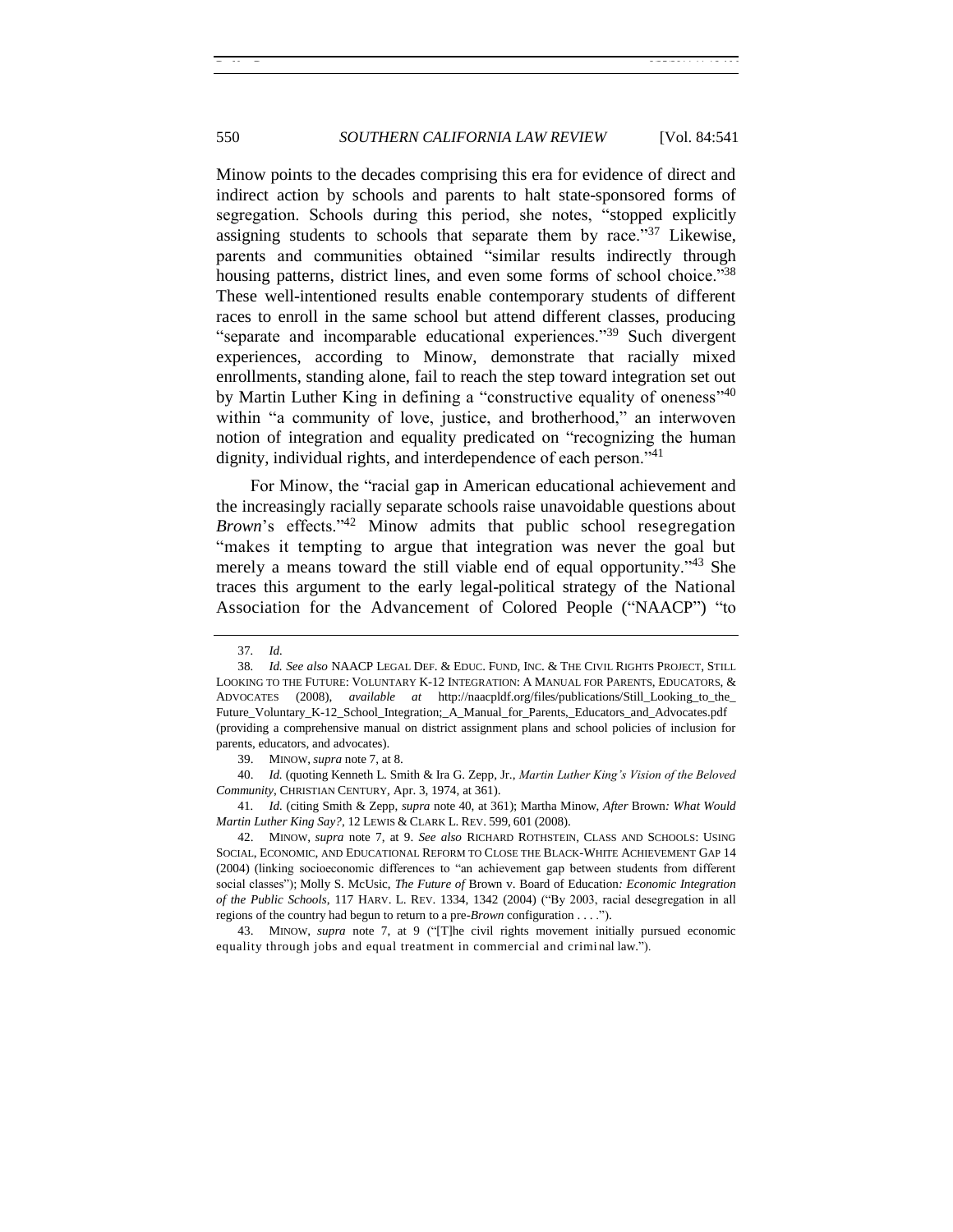press for equal expenditures for racially separate schools<sup>744</sup> in practical extension of the Supreme Court's "separate but equal" doctrine once enshrined under *Plessy v. Ferguson*. 45

Despite the initial logic of pursuing a *Plessy*-decreed equal resources legal-political strategy, Minow contends that "it would be wrong to deny the long-standing importance of integration as a goal in the civil rights struggles for advocates of racial equality.<sup> $46$ </sup> She reasons that dismantling Jim Crow forms of racial hierarchy and race-based exclusion necessarily demanded "the creation of a shared community of equals and an end to both the segregation and the race-based domination it reflected.<sup> $347$ </sup> As others have documented elsewhere,<sup>48</sup> that demand, coupled with the entrenched segregation of separate and inferior schools for African Americans in the early twentieth century, "gave rise to tactical debates over the relative priority of desegregation and equalization of resources.<sup>149</sup>

46*.* MINOW, *supra* note [7,](#page-2-0) at 10.

47. *Id.* at 11. *See also id.* at 12 ("Civil rights advocates at both the NAACP and the Department of Justice wanted to tackle the Jim Crow system of segregation and discrimination throughout public and private institutions.‖). *See generally* MICHAEL J. KLARMAN, FROM JIM CROW TO CIVIL RIGHTS: THE SUPREME COURT AND THE STRUGGLE FOR RACIAL EQUALITY (2004) (suggesting that the civil rights movement ultimately would have exerted the same impact as *Brown*); LEON F. LITWACK, TROUBLE IN MIND: BLACK SOUTHERNERS IN THE AGE OF JIM CROW (1998) (documenting the Jim Crow era); C. VANN WOODWARD, THE STRANGE CAREER OF JIM CROW (3rd rev. ed. 1974) (same).

48*. See generally* JACK GREENBERG, CRUSADERS IN THE COURTS: LEGAL BATTLES OF THE CIVIL RIGHTS MOVEMENT (2004) (documenting in a memoir the litigation history of the civil rights movement); CHARLES J. OGLETREE, JR., ALL DELIBERATE SPEED: REFLECTIONS ON THE FIRST HALF CENTURY OF *BROWN V. BOARD OF EDUCATION* 120–23 (2004) (commenting on the abandonment of equalization cases in favor of a direct attack on segregation); MARK V. TUSHNET, THE NAACP'S LEGAL STRATEGY AGAINST SEGREGATED EDUCATION, 1925–1950 (1987) (reviewing the NAACP's legal strategy for attacking segregation).

49. MINOW, *supra* note [7,](#page-2-0) at 13 ("Southern states could not afford to support the dual school systems mandated by their segregation laws, and the contrast between schools for white and for black students manifested white supremacy and concretely subordinated blacks and their chances for any advancement.").

<sup>44</sup>*. Id.* (mentioning that the application of the NAACP litigation strategy to graduate and professional schools "meant exposing the states' failures to provide *any* program for black students . . . . [I]n this arena, combining black and white students seemed far more feasible and costeffective than building entirely separate campuses").

<sup>45.</sup> *See* Plessy v. Ferguson, 163 U.S. 537 (1896). *See generally* HARVEY FIRESIDE, SEPARATE AND UNEQUAL: HOMER PLESSY AND THE SUPREME COURT DECISION THAT LEGALIZED RACISM (2004) (exploring the history behind *Plessy v. Ferguson* and the separate-but-equal doctrine). Minow adds, ―The NAACP lawyers contended that even adhering to the separate-but-equal formula, equality was obstructed when segregation in the Kansas schools curbed the motivation of black students to learn and segregation in the Virginia schools produced long-term education deprivations for black students." MINOW, *supra* not[e 7,](#page-2-0) at 18.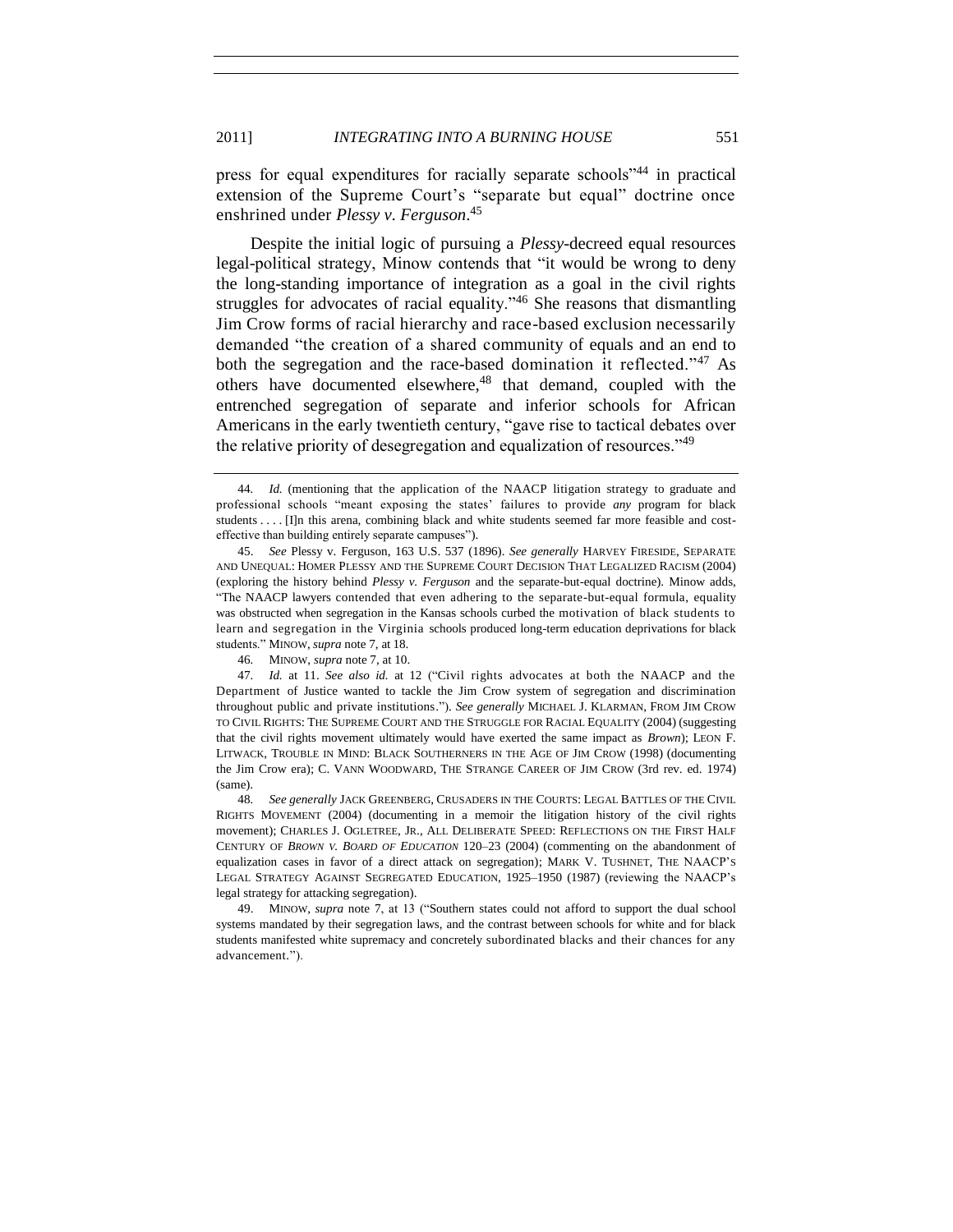In weighing the relative priority of desegregation and equalization tactics in the context of education, Minow mentions that a school and its stakeholders—parents, teachers, and community institutions—often confront stark choices: they may craft "role models, reinforce values, and build in social supports for student aspirations and achievement" or they may "produce alienation, cultural collision, self-doubt, or hostility."<sup>50</sup> Skeptical of segregated education, she concedes that "even racially separate" schooling would be better than schools that undermine the aspirations, confidence, and achievement of students of color."<sup>51</sup> To this concession she adds, "truly integrated education" denoted by "access to students from different backgrounds and walks of life," and imbued by an ―atmosphere of mutual respect and commitment to advancing the dignity and rights of each, would be better still."<sup>52</sup> On Minow's view of integration, "diverse people do and should become resources for each other."53

In support of this aspirational view, Minow points to three core ideas in *Brown*: equal opportunity, status inferiority, and segregationinduced inequality*.* <sup>54</sup> On equal opportunity, Minow reads *Brown* broadly in its declaration that "it is doubtful that any child may reasonably be expected to succeed in life if he is denied the opportunity of an education."<sup>55</sup> Moreover, she underscores *Brown*'s command that "where the state has undertaken to provide [an opportunity for an education], [it] is a right which must be made available to all on equal terms.<sup> $56$ </sup> On status inferiority, Minow interprets *Brown* expansively in its finding that "[t]o separate [black children] from others of similar age and qualifications solely because of their race generates a feeling of inferiority as to their status in the community."<sup>57</sup> By comparison, on segregation-induced inequality, Minow construes *Brown* strictly in its pronouncement that "in the field of public education, the doctrine of 'separate but equal' has no place.<sup>"58</sup> Necessarily, for *Brown* and for Minow, "[s]eparate educational facilities are inherently unequal."<sup>59</sup>

59*. Id.*

<sup>50</sup>*. Id.* at 14.

<sup>51</sup>*. Id.*

<sup>52</sup>*. Id.*

<sup>53</sup>*. Id.* at 15.

<sup>54.</sup> *See id.* at 19.

<sup>55.</sup> Brown v. Bd. of Educ., 347 U.S. 483, 493 (1954).

<sup>56</sup>*. Id.*

<sup>57</sup>*. Id.* at 494.

<sup>58</sup>*. Id.* at 495.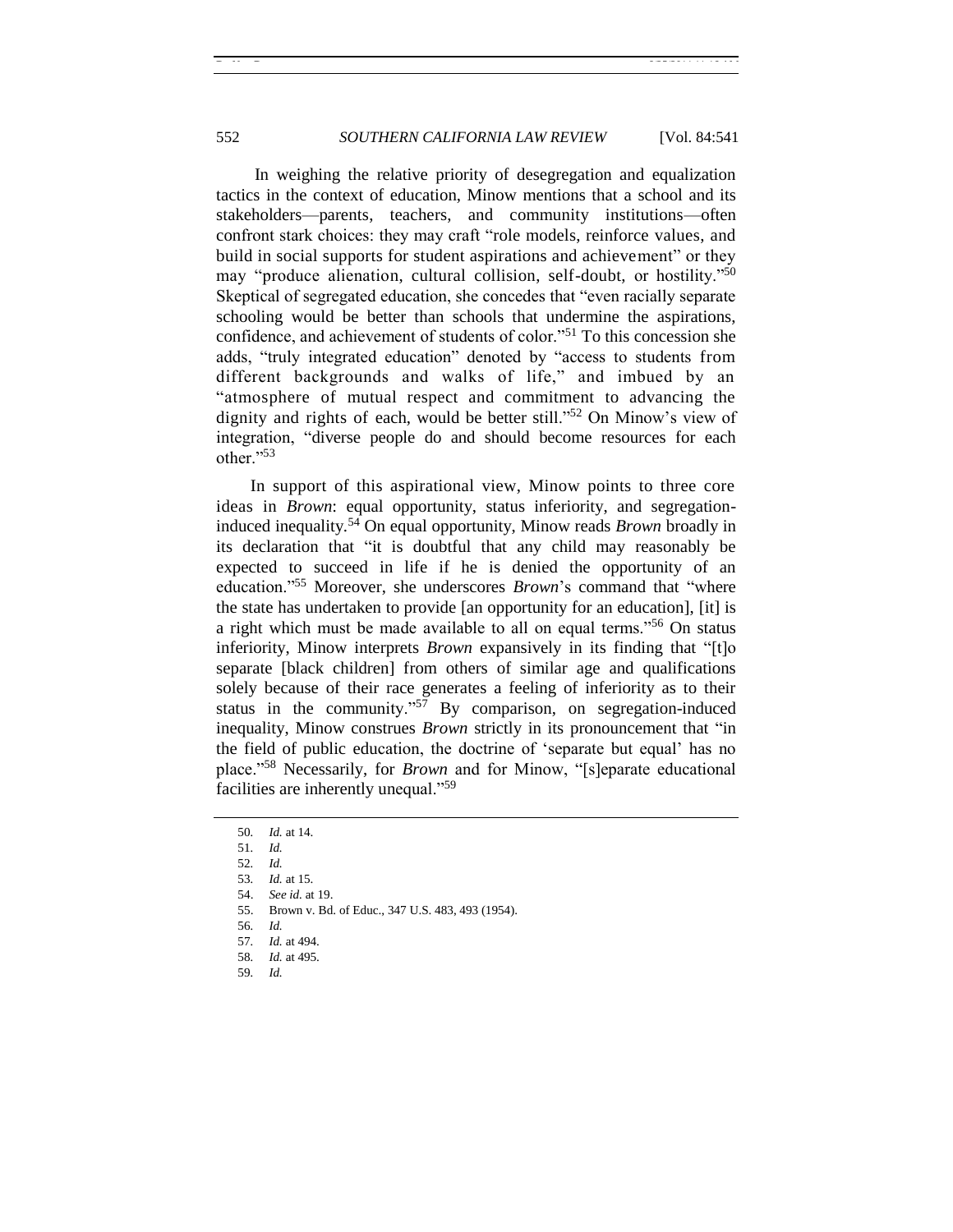Reasoning from these three ideas, Minow deduces a compelling unified proposition correlating "equal opportunity in education" with the end of "racial segregation."<sup>60</sup> Put simply "if separation is inherently unequal, then equality requires its ending." $61$  Notwithstanding the laudable impulse to end racial segregation and separation, Minow demonstrates that neither this proposition nor its underlying ideas and derivative principles "seem to point in the same direction."<sup>62</sup> Citing continuing court retrenchment, shifting residential patterns, and increasingly racially separate schools, she opines that "equal opportunity" to gain an education and succeed in life no longer seems to require mixing students of different backgrounds."<sup>63</sup> In this respect, equal opportunity "no longer" compels "bringing students with different racial and ethnic identities together in the same school and in the same classrooms."<sup>64</sup>

Minow attributes this doctrinal erosion in part to *Brown*'s unresolved evidentiary foundation. Even on close textual reading, she demonstrates, it remains uncertain whether *Brown* found "racially separate education inherently unequal because it tended to be educationally inferior or because segregated education communicated and reinforced racial hierarchy."<sup>65</sup> Currently, numerous inner-city schools in Miami and elsewhere suffer from both infirmities: their facilities, curricular resources, and faculty assets fall educationally inferior, and their segregated conditions instill racial hierarchy.<sup>66</sup> As Minow divulges, however, the *Brown* Court declined to "clarify how racially separate instruction could avoid the stamp of hierarchy, eliminate the disparities in educational resources, or overcome the deprivation of vital social interactions across group identities.<sup> $10^{67}$ </sup> Taken narrowly, she

67. MINOW, *supra* not[e 7,](#page-2-0) at 20. Minow adds that in *Brown v. Board of Education* (*Brown II*), 349 U.S. 294 (1955), the successor remedial decision, the Court "delegated to local district courts the task of designing the remedy for officially segregated schools.‖ MINOW, *supra* note [7,](#page-2-0) at 20*.* Delegation required "the defendant school districts make a 'prompt and reasonable start' toward compliance" and "introduced the incongruous notion of 'all deliberate speed' as the guide for the timing of desegregation plans.‖ *Id.* (quoting *Brown II*, 349 U.S. at 300–01). *See also* John A. Powell, *Why All Deliberate Speed? Using* Brown *to Understand* Brown, *in* THE PROMISE OF JUSTICE: ESSAYS ON *BROWN V. BOARD OF EDUCATION* 121–27 (Mac A. Stewart ed., 2008) (connecting the remedial vision

<sup>60.</sup> MINOW, *supra* not[e 7,](#page-2-0) at 19.

<sup>61</sup>*. Id*.

<sup>62</sup>*. Id.* 63*. Id.*

<sup>64</sup>*. Id.*

<sup>65</sup>*. Id.* at 20.

<sup>66</sup>*. See generally* MARVIN DUNN, BLACK MIAMI IN THE TWENTIETH CENTURY 224–41 (1997) (surveying the history of public school desegregation in Florida).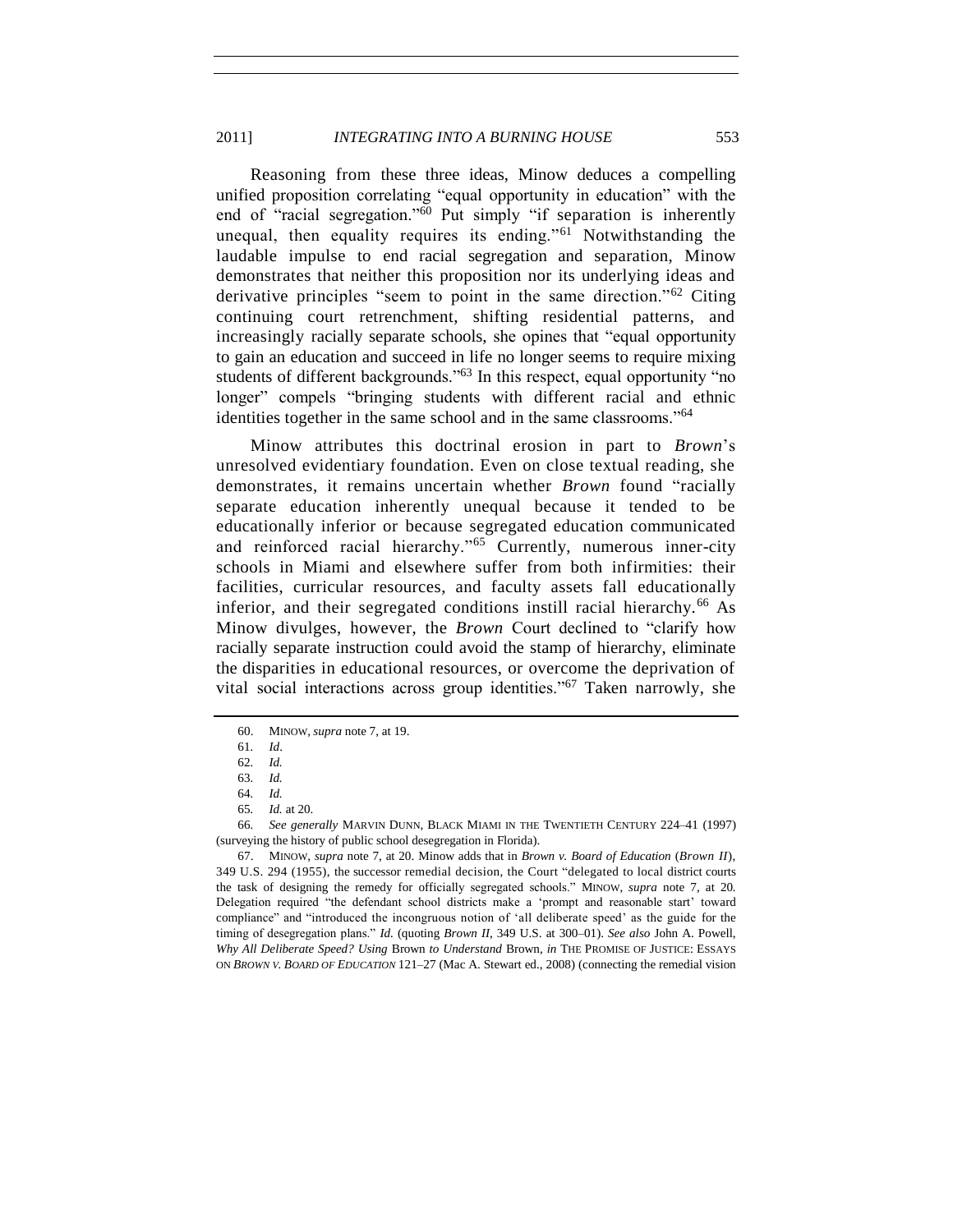# 554 *SOUTHERN CALIFORNIA LAW REVIEW* [Vol. 84:541]

acknowledges, desegregation "could be equated . . . with simply dissolving officially segregated schools,"<sup>68</sup> rather than "real integration" designated by educational contexts "in which students from different backgrounds and colors would find common goals in communities committed to mutual success and well-being." $69$  To clarify the distinction between formal desegregation and substantive integration, turn to Minow's account of post-*Brown* legal, political, and socioeconomic developments in education.

#### <span id="page-13-0"></span>2. Post-*Brown* Desegregation and Integration

Minow's analysis of post-*Brown* desegregation and integration maps "the confluence of public actions and private decisions" that continue to undercut "the goal of making schools places where students from different races and backgrounds learned together."70 Situated by courts in a protected arena of personal liberty "beyond the reach of public policy," such "private choices," Minow shows, combine with residential patterns, racially restrictive covenants, race and economic class, and government fiscal policies to produce "marginalized ghetto neighborhoods" abandoned by white flight to private and suburban schools.<sup>71</sup> This convergence, accompanied by federal court retreat from school district–wide desegregation orders and supervision, and a local return to neighborhood school student assignment practices, results in schools "growing more separated by race and ethnicity at the same time that the school population grows more diverse." $72$  Hispanics and new immigrants in particular, Minow remarks, "face increasingly diminishing chances to attend school with middle-class whites." $73$ 

Minow connects the rise of school resegregation and the decline of the integrationist ideal to the collapse of "racial mixing" and to the reproduction of "racial hierarchy and subordination" in schools.<sup>74</sup> That

of *Brown II* to the notions of whiteness and white space).

<sup>68.</sup> MINOW, *supra* not[e 7,](#page-2-0) at 20.

<sup>69.</sup> *Id.* at 20–21.

<sup>70</sup>*. Id.* at 24.

<sup>71</sup>*. Id. See also* KEVIN M. KRUSE, WHITE FLIGHT: ATLANTA AND THE MAKING OF MODERN CONSERVATISM (2005) (documenting the "white flight" response to desegregation in Atlanta, Georgia); SEAN F. REARDON & JOHN T. YUN, THE CIVIL RIGHTS PROJECT, HARVARD UNIV., PRIVATE SCHOOL RACIAL ENROLLMENTS AND SEGREGATION (2002), http://civilrightsproject.ucla.edu/research/k-12 education/integration-and-diversity/private-school-racial-enrollments-and-segregation/Private\_ Schools.pdf (describing racial enrollment patterns in private schools).

<sup>72.</sup> MINOW, *supra* not[e 7,](#page-2-0) at 25.

<sup>73</sup>*. Id.* at 26.

<sup>74</sup>*. Id.*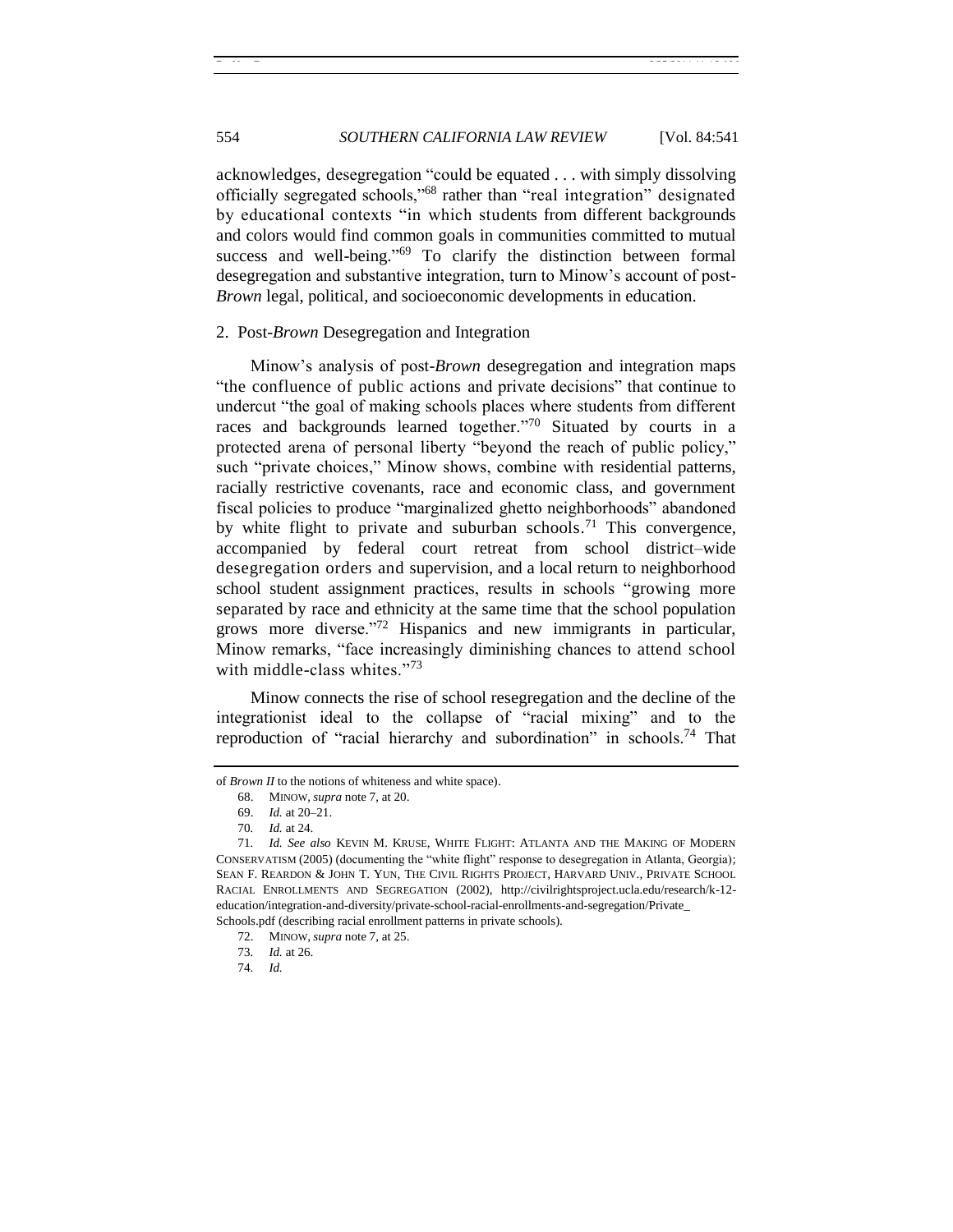collapse and the resurgence of racial hierarchy blunt the integrationist ideal. This connection and the coalescence of antecedent decades of resistance<sup>75</sup> with "new patterns of public and private actions" help explain the emergence of "racially identifiable schools that in turn mirror the economic and social disparities between whites and members of other races."<sup>76</sup> For Minow, "mixing students of different backgrounds by itself does not produce equality" when the affected parents and students actively "replicate stereotypes and stratification based on race."<sup>77</sup> To illustrate the prevalence of race-infected stereotypes and stratification, she adverts to the ―overrepresentation of minority students in special education classes for students with learning or emotional disabilities," the "disproportionately high disciplinary actions" affecting minority students, and the high rates of minority student exclusion from mainstream classes and their "pushout" into "separate programs that often involve lockup, searches, and little educational value."<sup>78</sup>

Minow painstakingly identifies the stereotypes and stratification practices of segregation-based racial hierarchy afflicting African-American<sup>79</sup> and Hispanic<sup>80</sup> students within schools located in areas of

<sup>75.</sup> On Southern resistance to desegregation, see NUMAN V. BARTLEY, THE RISE OF MASSIVE RESISTANCE: RACE AND POLITICS IN THE SOUTH DURING THE 1950'S (1999), and JOHN P. JACKSON, JR., SCIENCE FOR SEGREGATION: RACE, LAW, AND THE CASE AGAINST *BROWN V. BOARD OF EDUCATION* 93–147 (2005).

<sup>76.</sup> MINOW, *supra* not[e 7,](#page-2-0) at 26.

<sup>77</sup>*. Id.* at 28. *See also* Roslyn Arlin Mickelson, *Subverting Swann: First- and Second-Generation Segregation in the Charlotte-Mecklenburg Schools*, 38 AM. EDUC. RES. J. 215, 242–43 (2001) (documenting the joint effects of first- and second-generation segregation on academic outcomes for black and white students); Roslyn Arlin Mickelson, *The Academic Consequences of Desegregation and Segregation: Evidence from the Charlotte-Mecklenburg Schools*, 81 N.C. L. REV. 1513, 1560 (2003) (evaluating black children's prospects for equal educational opportunities and outcomes).

<sup>78</sup>*.* MINOW, *supra* note [7,](#page-2-0) at 28. *See also* AUGUSTUS CORBETT, HOW PUBLIC SCHOOLS FAIL BLACK BOYS: AND WHAT THEIR PARENTS MUST DO TO HELP THEM (2006) (reporting on the inequities that minority children face in public schools and advising parents how to deal with such obstacles); DROPOUTS IN AMERICA: CONFRONTING THE GRADUATION RATE CRISIS (Gary Orfield ed., 2004) (documenting the drop-out problem and noting that it disproportionately affects minority students); Pamela Fenning & Jennifer Rose, *Overrepresentation of African American Students in Exclusionary Discipline: The Role of School Policy*, 42 URB. EDUC. 536 (2007) (commenting on the overrepresentation of minority students in exclusionary school discipline); BETSY GOTBAUM & ADVOCATES FOR CHILDREN, PUSHING OUT AT-RISK STUDENTS: AN ANALYSIS OF HIGH SCHOOL DISCHARGE FIGURES (2002), http://www.advocatesforchildren.org/pubs/2005/discharge.pdf (summarizing rates of student discharges from schools in New York City and remarking on the Department of Education's failure to collect demographic data on discharged students).

<sup>79</sup>*. See* MINOW, *supra* not[e 7,](#page-2-0) at 27; John Brittain et al., Lawyers' Comm. for Civil Rights Under Law, *Racial Disparities in Educational Opportunities in the United States: Violations of the International Convention on the Elimination of All Forms of Racial Discrimination: A Response to the 2007 Periodic Report of the United States of America*, 6 SEATTLE J. SOC. JUST. 591, 605–07 (2008)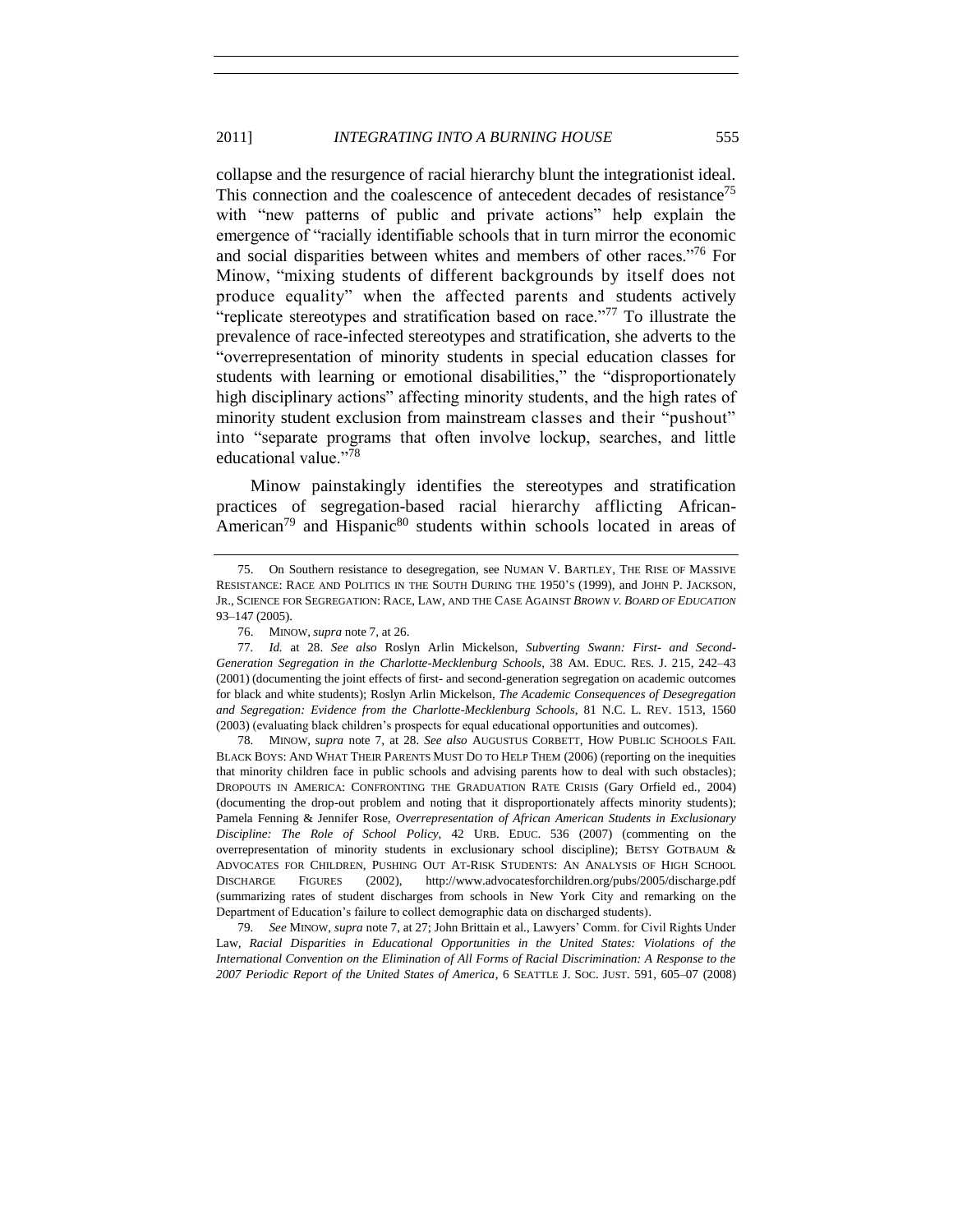concentrated poverty like Miami. Minority students "consigned to disproportionately inadequate and poorly performing public schools," Minow observes, "lose access to other social networks"<sup>81</sup> and forego "the benefits of working with diverse groups and building a sense of 'we' through common goals and experiences.<sup>382</sup> As a consequence, she finds that "poor children of color remain far less likely to find teachers and schools able to launch them into lives of economic success" or to reach "social and political equality with middle-class white peers." $83$  On the strength of these findings, Minow concludes that access by minority students to equal educational opportunities "remains remote for countless children in America."<sup>84</sup> Minow tempers her own disappointment in the decline of equal educational opportunities for inner-city children by taking up subsequent *Brown*-inspired movements for equal schooling related to

<sup>(</sup>citing the relationship among three phenomena: the segregation of poor and minority students, educational disparities for minority youth, and entry into the juvenile justice system).

<sup>80.</sup> *See* MINOW, *supra* not[e 7,](#page-2-0) at 27. *See generally* PATRICIA GÁNDARA & FRANCES CONTRERAS, THE LATINO EDUCATION CRISIS: THE CONSEQUENCES OF FAILED SOCIAL POLICIES (2009) (detailing the challenges faced by Latino students); Beatriz Arias, *School Desegregation, Linguistic Segregation and Access to English for Latino Students*, J. EDUC. CONTROVERSY (Winter 2007), http://www.wce. wwu.edu/Resources/CEP/eJournal/v002n001/ (discussing the topic of school desegregation with regard to the Latino population); PATRICIA GÁNDARA & GARY ORFIELD, THE CIVIL RIGHTS PROJECT, UCLA, A RETURN TO THE "MEXICAN ROOM": THE SEGREGATION OF ARIZONA'S ENGLISH LEARNERS (2010), http://civilrightsproject.ucla.edu/research/k-12-education/language-minority-students/a-return-to-themexican-room-the-segregation-of-arizonas-english-learners-1/gandara-return-mexican-room-2010.pdf (reviewing the impact of segregation on Latino students); EUGENE E. GARCIA, KERRY LAWTON & EDUARDO H. DINIZ DE FIGUEIREDO, THE CIVIL RIGHTS PROJECT, ARIZ. STATE UNIV., THE EDUCATION OF ENGLISH LANGUAGE LEARNERS IN ARIZONA: A LEGACY OF PERSISTING ACHIEVEMENT GAPS IN A RESTRICTIVE LANGUAGE POLICY CLIMATE (2010), http://civilrightsproject.ucla.edu/research/k-12 education/language-minority-students/the-education-of-english-language-learners-in-arizona-a-legacyof-persisting-achievement-gaps-in-a-restrictive-language-policy-climate/garcia-az-ell-gaps-2010.pdf (reviewing achievement gaps between English-speaking and non-English-speaking students in Arizona); CHUNGMEI LEE, THE CIVIL RIGHTS PROJECT, HARVARD UNIV., DENVER PUBLIC SCHOOLS: RESEGREGATION, LATINO STYLE (2006), http://civilrightsproject.ucla.edu/research/k-12-education/ integration-and-diversity/denver-public-schools-resegregation-latino-style/lee-denver-public-schoolresegregation-2006.pdf (analyzing the desegregation efforts in Denver, Colorado); Margaret E. Montoya, *A Brief History of Chicana/o School Segregation: One Rationale for Affirmative Action*, 12 BERKLEY LA RAZA L.J. 159 (2001) (advocating the need for affirmative action practices for the Latino population).

<sup>81.</sup> MINOW, *supra* not[e 7,](#page-2-0) at 28.

<sup>82.</sup> *Id.* at 28–29.

<sup>83</sup>*. Id.* at 31.

<sup>84.</sup> *Id.* ("[T]oo many poor children, disproportionately of color, have no access to the kind of educational opportunities available in most suburban high schools, in many parochial schools, and in schools run by the U.S. military where teachers, parents, and larger community values converge in matching high expectations, emotional and pedagogical support, and role models devoted to children's educational success.").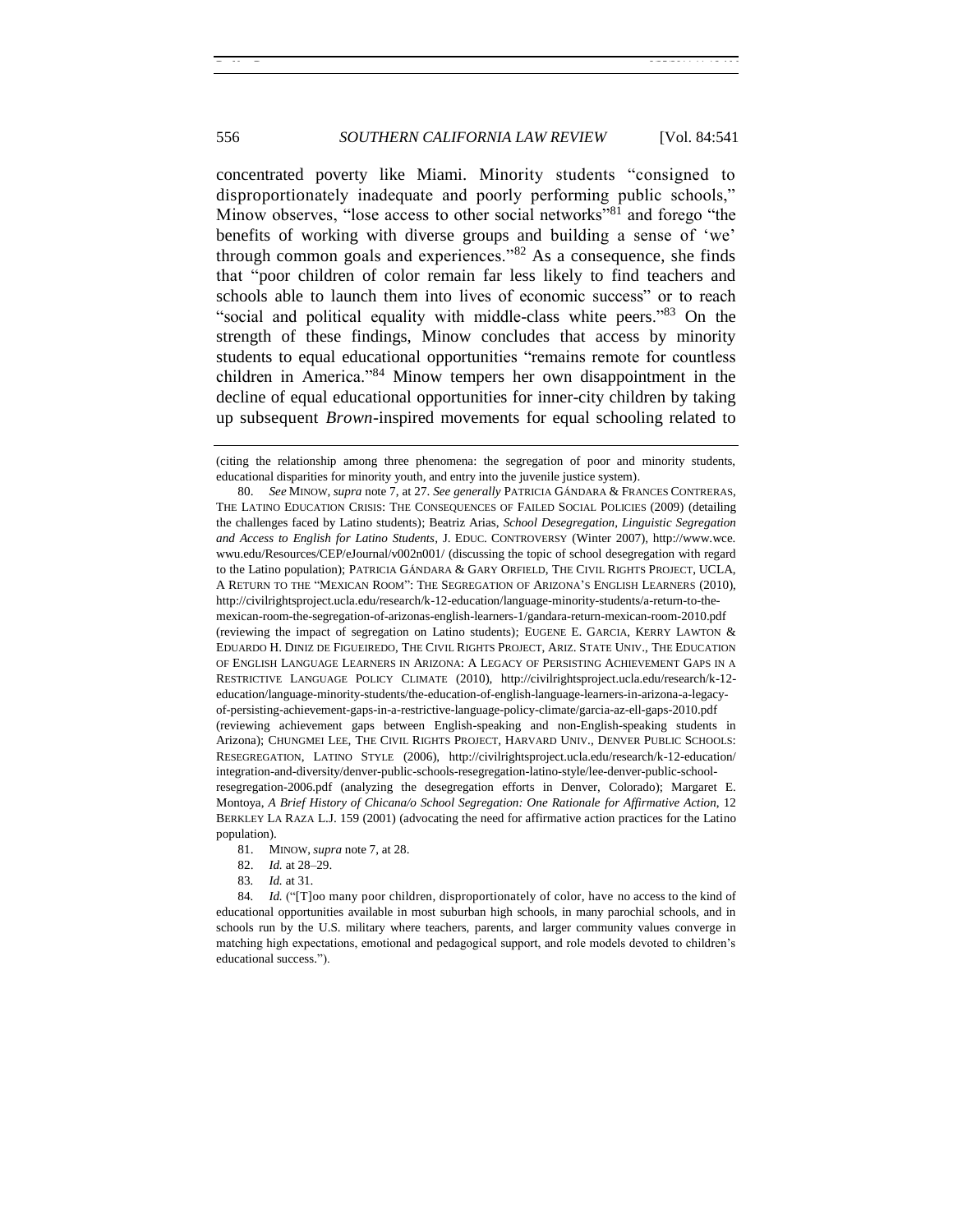alternate dimensions of diversity, such as gender, disability, language, immigration, class, religion, and sexual orientation.<sup>85</sup> This alternative and expansive vision of *Brown* permits her to redefine equal educational opportunity and to recast the mixing of diversity in identity-based school programs.

#### B. *BROWN*'S VISION

<span id="page-16-0"></span>Through a searching analysis of alternative dimensions and visions of diversity, Minow reveals the direct and indirect uses of *Brown* by lawyers and policymakers in advocating for the education of immigrants, students learning English, girls, and students with disabilities. Consistent with the ideal of equal educational opportunity, Minow shows that such advocacy efforts link education to other facets of student identity apart from race, and in doing so, borrow the language of inclusion and the aspiration of civic equality realized through equal participation in local, state, and national governance. That showing revives *Brown*'s instrumental utility as an advocacy tool on behalf of difference-based identity groups and revitalizes *Brown*'s rhetoric as an egalitarian discourse for civic pluralism and participation in the public and private spheres of culture, politics, and society. Civic pluralism and participation hinge on inclusion.

<span id="page-16-1"></span>1. Inclusion and Exclusion

Minow explores inclusion and exclusion in the post-*Brown* era by charting equal schooling initiatives pursued by parents and advocates alike. The initiatives challenge exclusion and differential treatment through law reform and litigation under the banner of equality and rights-based entitlement for all students.<sup>86</sup> In mounting these challenges, Minow explains, parents and advocates sometimes clash in a "struggle over whether equality is to be realized through integrated or separate settings" and over ―what kinds of instruction actually promote equal opportunities for all children.<sup>87</sup> These continuing clashes over relief—integration versus separation—and pedagogy—mainstreaming versus stratification—originate in *Brown*'s litigation history and the unresolved internal contest among NAACP lawyers, clients, and affected school communities.

<sup>85</sup>*. Id.* at 31–32.

<sup>86</sup>*. See* Dean Hill Rivkin, *Legal Advocacy and Education Reform: Litigating School Exclusion*, 75 TENN. L. REV. 265, 280–84 (2008) (outlining antiexclusion litigation strategies to promote educational equity).

<sup>87.</sup> MINOW, *supra* not[e 7,](#page-2-0) at 33.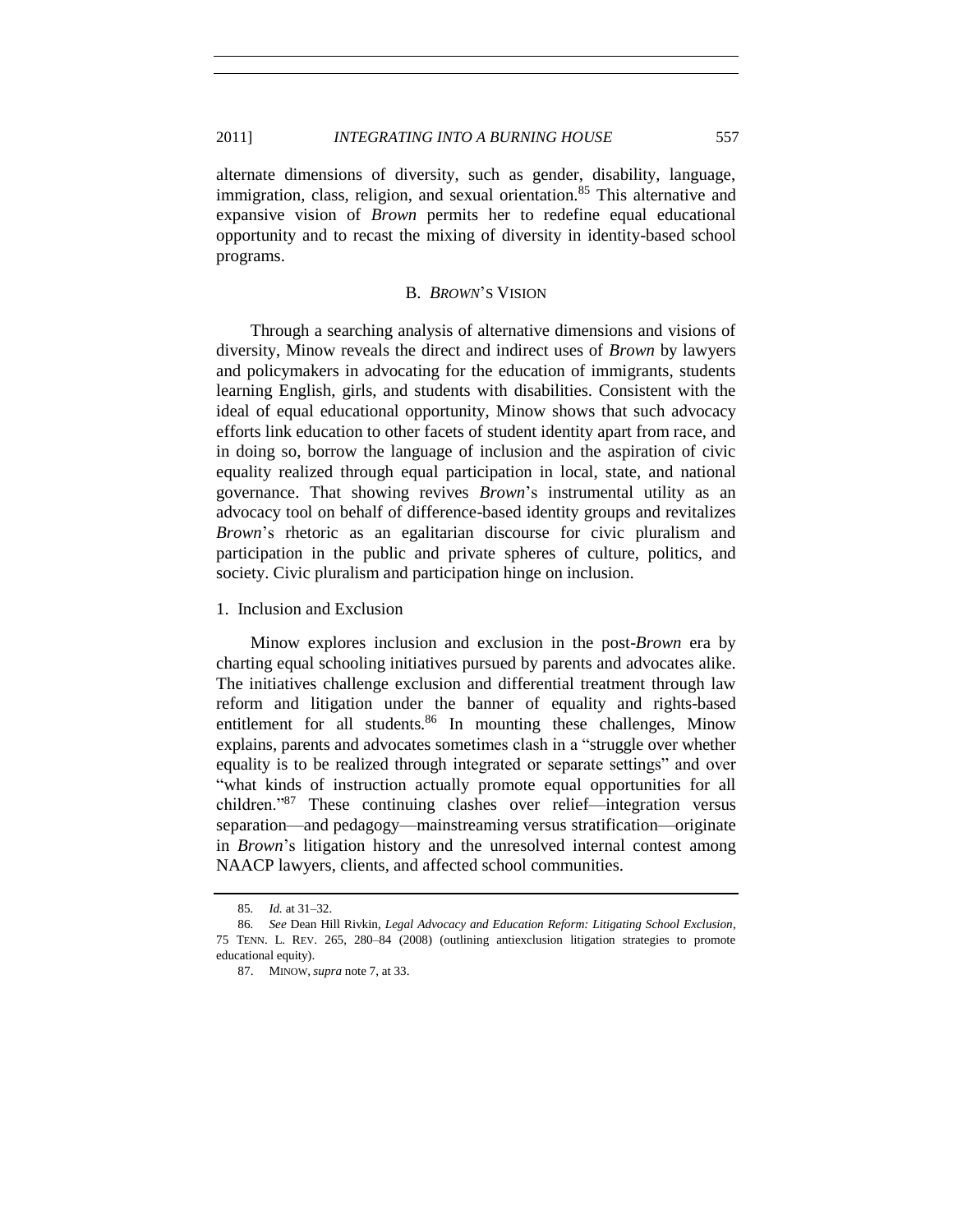Minow maintains that diverse groups, for example, immigrants, the children of immigrants, and students learning English, all suffer the risk of discriminatory treatment for familiar reasons including status, citizenship, language, and culture.<sup>88</sup> For each of these groups, she notes, education acquires the "same practical importance," chiefly "as the key entry point for jobs and civic participation.<sup>89</sup> Beyond this common entry point, Minow contends, "shifting population patterns and contrasting desires" lead individual immigrants and immigrant groups to seek out not only "mixed, integrated schools," but also "separate programs or schools" and "distinctive instruction in the language and culture of their parents or ancestors.<sup>190</sup> Such immigrant-spurred shifts in population and in curricular accommodation operate to refocus Minow's analysis as well as larger equal educational opportunity debates on transitional bilingual and maintenance bilingual programs, especially their capacity to "afford real access to the curriculum for students learning English."<sup>91</sup>

Minow cautions that special bilingual schools in immigrant communities "risk segregating students learning English from other students" and thereby "undermining racial desegregation plans" applicable to the larger community.<sup>92</sup> When poorly planned, she adds, special bilingual schools and programs also "increase the risks of alienation" and with it the likelihood of "rising dropout rates among students who are immigrants or children of immigrants.<sup> $93$ </sup> This risk lessens, evidence suggests, when ethnic-themed schools effectively combine academic quality with cultural preservation and frame their mission in "transitional" terms of "equal respect for distinctive groups and opportunities for groups of parents to pass on their own traditions."<sup>94</sup> Nonetheless, Minow emphasizes, insofar as transitional, "newcomer schools" furnishing separate school facilities and bilingual or bicultural literacy programs depart from the ideal of integration, they "reopen the debate over whether separate schools are

<sup>88</sup>*. Id.* at 34.

<sup>89</sup>*. Id.* at 35.

<sup>90.</sup> *Id.* Minow remarks that Latinos as a group "fare worse on measures of educational disadvantage, including separation from students of other backgrounds, concentration in schools with high rates of poverty, dropout rates, and educational attainment." *Id.* 

<sup>91.</sup> *Id.* at 42. Minow claims that "the quality of the teachers is a more significant factor in student achievement than the choice between bilingual instruction and English immersion." *Id.* at 43. To Minow, "both options may remain inadequate due to other factors—such as the economic class of the affected students and neighborhoods and limited parental educational backgrounds." *Id.* 

<sup>92</sup>*. Id.* at 42.

<sup>93</sup>*. Id.* at 48.

<sup>94</sup>*. Id.* at 46.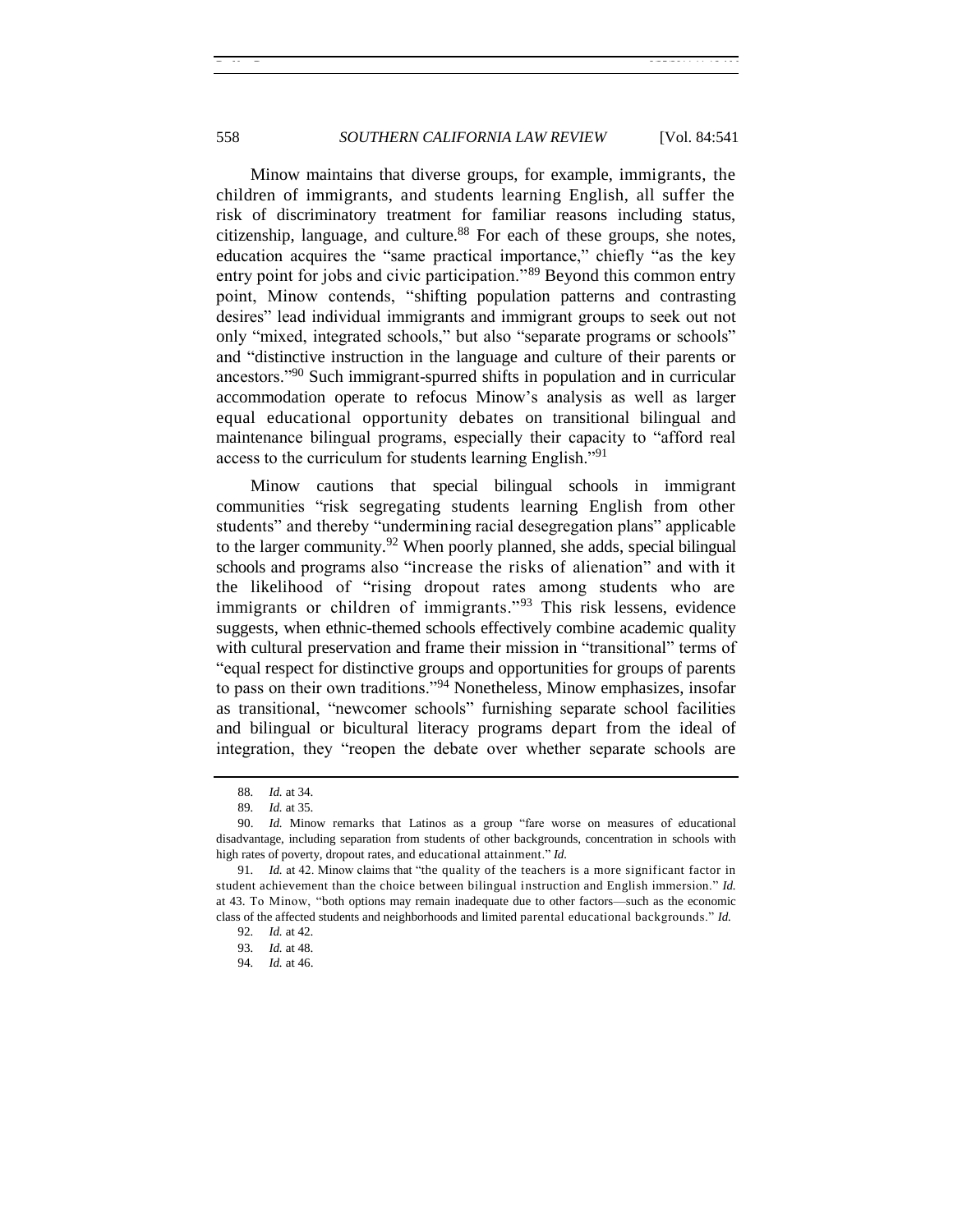inherently unequal.<sup>95</sup> On this score, inequality may be calculated by multiple metrics, including student performance, funding, and curricular content.<sup>96</sup>

For purposes of gender inclusion and exclusion as well, equality stands out as Minow's touchstone while "separation and mixing different students remain topics for experiment and debate" in policy circles and in neighborhood schools.<sup>97</sup> Minow asserts that *Brown* produced "swift and extensive repercussions for the treatment of gender in schools," enabling civil rights advocates to "address disadvantages to girls and to boys from public school practices and to support specific educational programming."<sup>98</sup> Equal education advocates, Minow mentions, "pushed initially for parallel but single-sex programs, then for integration, and more recently for revival of single-sex instruction," particularly for poor African-American children.<sup>99</sup>

Although equal opportunity remains the consensus ideal for Minow, she admits that single-sex instruction and separate schooling may be the best avenue "to overcome legacies of discrimination," $100$  in spite of historic practices of exclusion and the unreliability of social science data accurately gauging the impact of public school gender separation.<sup>101</sup> That acknowledgement stems from her recognition of "[t]he intersection between gender and other social markers," for example, when single-sex education initiatives address "inadequate educational options for poor students of color."<sup>102</sup> Minow documents both the "woefully inadequate educational opportunities for poor children of color" and the "unreflective uses of old gender stereotypes" in confirming the danger of "obscuring the continuing significance of race" for equality in schooling.<sup>103</sup> To better

103*. Id.* at 68.

<sup>95.</sup> *Id.* at 47 (noting that "newcomer programs aim to boost graduation rates and prepare students for the mainstream" through "tailored instruction, bilingual teachers, and supportive environments").

<sup>96</sup>*. Id.* at 48–49.

<sup>97</sup>*. Id.* at 49.

<sup>98</sup>*. Id.* 

<sup>99.</sup> *Id.* ("Slingle-sex initiatives for girls had an easier time bridging an older sex-segregated practice with newer ideas of equalizing options because of the continuing popularity and apparent success of elite private and parochial schools for girls.").

<sup>100.</sup> *Id.* at 50.

<sup>101.</sup> *Id.* at 66 (arguing that the "focus on social attitudes constraining gender roles supports singlesex education not by pointing to inevitable inherent differences between boys and girls but by seeking to revise attitudes held by teachers, by parents, and by the children themselves that artificially limit children's efforts, learning, and behavior").

<sup>102</sup>*. Id.* at 67.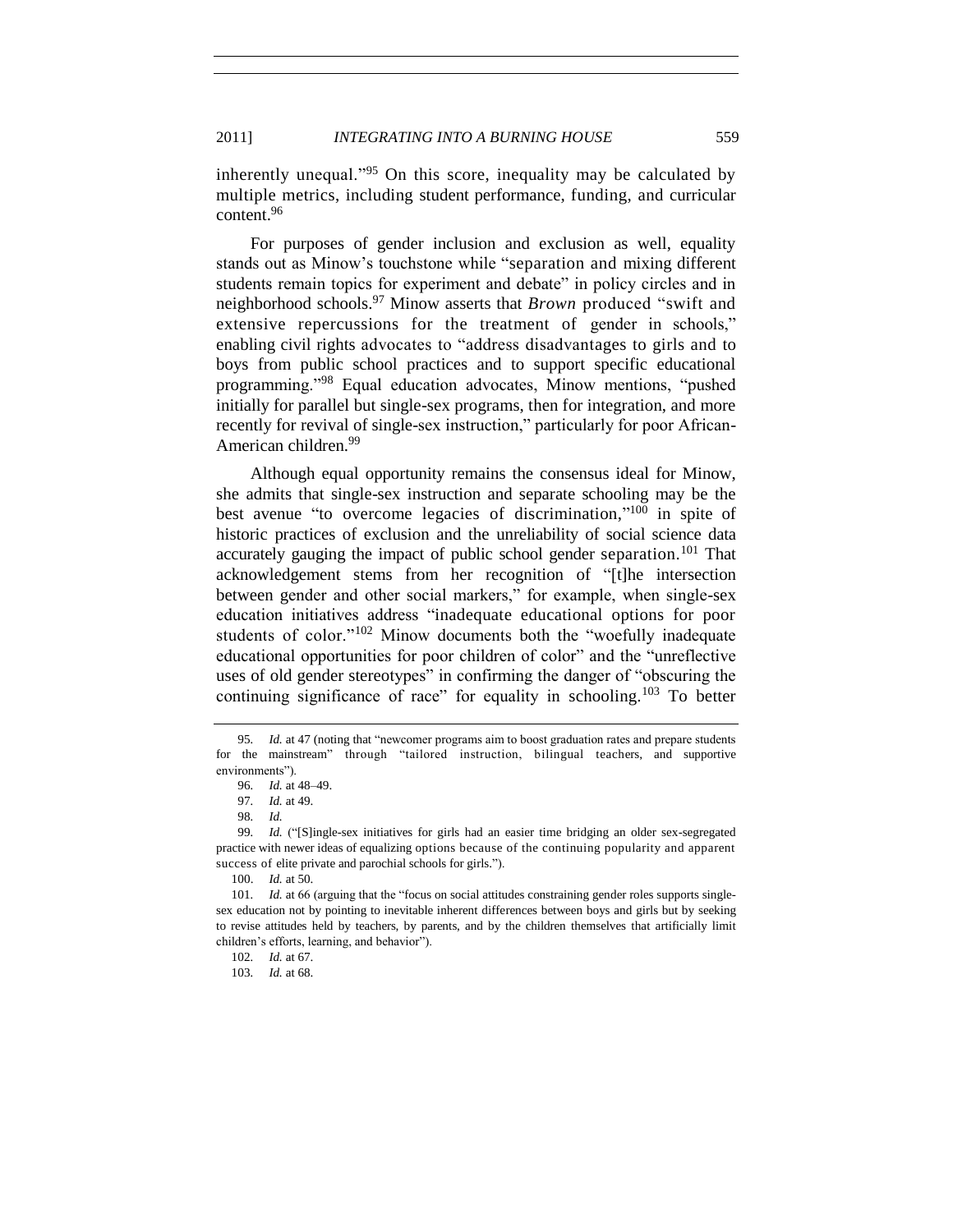assess school equality, she moves outside racial integration to civic engagement, evaluating "students' capacities to take the perspective of another," as well as the pursuit of individual character development and community service.<sup>104</sup> This turn to civic equality, defined by "the perceptions and treatment of individuals as equal participants in local, state, and national governance," shifts her attention to the group identities of disability, sexual orientation, race, class, and religion.<sup>105</sup>

#### <span id="page-19-0"></span>2. Group Identity

Minow's account of post-*Brown* advocacy for students with disabilities and lesbian, gay, bisexual, and transgendered ("LGBT") students, as well as her related analysis of religion and socioeconomic class in education, demonstrates the normative and functional linkages connecting litigation, legislation, and new social movements championing difference-based identity in schools.<sup>106</sup> Through deft synthesis of stillevolving policies and practices, the account demarcates *Brown*'s influence on educational equality debates over the appropriate treatment of students with disabilities, LGBT students, and students attending religious schools. This "complicated" influence, Minow confides, carries serious consequences for both "social integration and intergroup relations" in education.<sup>107</sup> By "social integration," Minow means racial mixing inside and outside the classroom in extracurricular and after-school activities. By "intergroup relations," she means cultural and social interchanges between and among difference-based identity groups, for example in the case of disabled and nondisabled students.

In her analysis of advocacy on behalf of students with disabilities, Minow describes post-*Brown* civil rights challenges to practices of segregation, institutionalization, and sterilization, as well as remedial demands for more funding and educational integration or "mainstreaming."<sup>108</sup> Segregation in particular, she complains, inflicts "stigma and isolation" on students with disabilities, generates "stereotyping and discomfort" among nondisabled students, and distorts the proper identification and placement of disabled and nondisabled

<sup>104</sup>*. Id.*

<sup>105</sup>*. Id.*

<sup>106</sup>*. See id.* at 69–95.

<sup>107</sup>*. Id.* at 69.

<sup>108</sup>*. See id.* at 70–72; Dean Hill Rivkin, *Decriminalizing Students with Disabilities*, 54 N.Y.L. SCH. L. REV. 909, 945–48 (2009–2010) (surveying new litigation opportunities in the field of special education).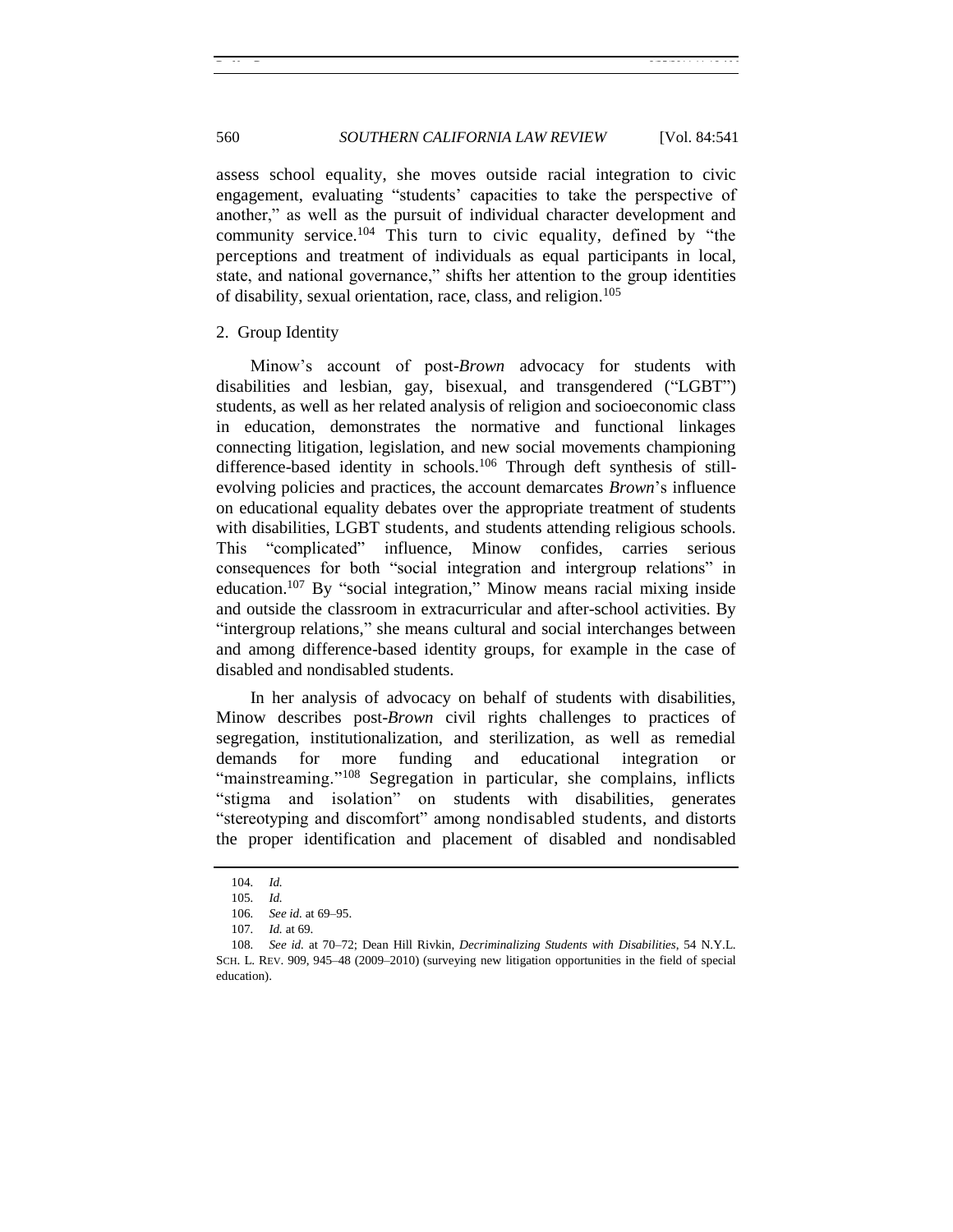#### 2011] *INTEGRATING INTO A BURNING HOUSE* 561

students in educational settings. $109$  Like many legal and policy advocates, Minow cites the "potential benefits" of mainstreaming through inclusive classrooms which "enlarge the circle of concern and capacities for empathy among those without disabilities."<sup>110</sup> Both inclusive classrooms and instructional styles, she explains, provide "social connections, collaborative learning, and a sense of membership to students with disabilities," funnel "more resources into the mainstream classroom," and encourage "the development of classroom and school-wide approaches that offer more individualized and collaborative learning."<sup>111</sup> Classroom and instructional inclusion programs tailored to the diverse "range of individual strengths and challenges experienced by all students," she adds, not only brings "real academic and nonacademic benefits to students with disabilities," but also works to "benefit nondisabled students by enhancing their understanding and appreciation of the struggles and talents of others and their ability to see their classmates as individuals rather than embodiments of stigmatized categories.<sup> $112$ </sup> Here, as elsewhere, the success of such *Brown*-motivated programs for equal opportunity and integration depends on mandatory statewide assessments of students and their schools.<sup>113</sup>

Minow's post-*Brown* framing of educational equality claims on behalf of LGBT, religious, and impoverished students recapitulates her analysis of accommodation and integration in the setting of disability.<sup>114</sup> For Minow, even the hospitable accommodation and integration of difference-based identity groups in public schools under *Brown*'s equal treatment approach risks "new kinds of school segregation" through "forms of peer exclusion and hierarchies," especially when religious activities and affiliations prove

<sup>109.</sup> MINOW, *supra* not[e 7,](#page-2-0) at 76–77.

<sup>110</sup>*. Id.* at 75.

<sup>111.</sup> *Id.* at 75–76. Minow cites "examples of inclusive instruction" to "show what can be accomplished by teachers with flexible teaching styles, opportunities to collaborate or team-teach with others with specialized training, and use of effective techniques such as positive behavioral supports rewarding constructive behaviors and involvement of the class in identifying and valuing good conduct.‖ *Id.* at 78.

<sup>112.</sup> *Id.* at 76. Minow enumerates several factors which militate against the integration norm of classroom inclusion. For example, she contends that "placement in the mainstream classroom would not be the ideal setting for many disabled students" at risk of "becoming the objects of bullying, harassment, or exclusion by other students" who, while free of the disability label, may "suffer under a policy of inclusive classrooms." *Id.* at 77.

<sup>113</sup>*. Id.* at 80.

<sup>114.</sup> *Id.* at 83 ("The legal protections for students on the basis of sexual orientation remain ambiguous and subject to local rules, although federal courts have read Title IX of the federal Education Amendments of 1972 to encompass harassment on the basis of sexual orientation.").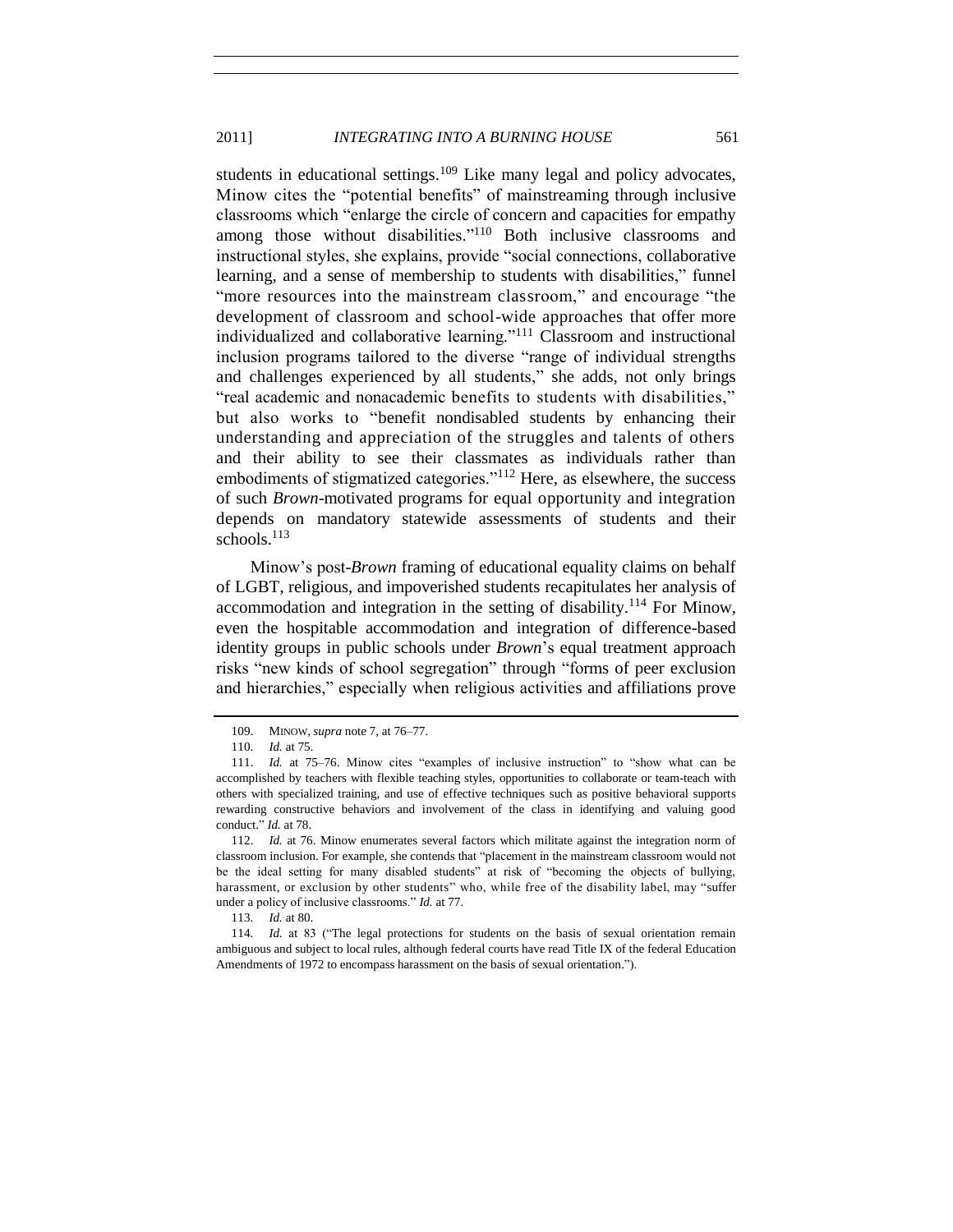"divisive."<sup>115</sup> Both exclusion and hierarchy, she remarks, survive reformist efforts to equalize economic resources, to treat religion evenhandedly, and to protect LGBT students from discrimination and harassment.

To augment her analysis, Minow investigates the tension between social hierarchy and group identity in the struggle over equal educational opportunities for American Indians, Native Hawai'ians, and other students disadvantaged by school treatment under conditions of conquest and colonialism. This tension and the disputed socio-legal concepts of neutrality and educational opportunity that Minow extracts from the historical treatment of American Indian and Native Hawai'ian students poses the dilemma of "promoting individual development and liberty, regardless of race, culture, religion, gender, or other group-based characteristic,"<sup>116</sup> and safeguarding adequate "protection for groups that afford their members meaning and identity. $117$  To resolve that dilemma in schooling, a context where socialization operates to "direct each individual to a common world focused on the academic and social mobility of distinct individuals" and, moreover, to "inculcate traditions" and values associated with particular groups," Minow enlists *Brown's* twin constitutional axioms of freedom and equality. $118$ 

Staked to these axioms, Minow reads *Brown*'s constitutional text to harbor "competing claims over individual and group rights," and to proclaim "freedom from governmental sorting of individuals into schools by identity at the same time that it offers a model of group mobilization to demand equal treatment of individuals who identify with particular religious, cultural, ethnic, or racial groups." $119$  On this enlarged reading, group remedies for group degradation based on language, skin color, religion, or sexual orientation become pivotal to "honor" difference-based identities.<sup>120</sup> Minow endorses that key association and the centrality of group identity inherent in the language of *Brown* even when her concern for individual educational opportunity strains against it. To illustrate the importance of remedying the cultural degradation of group membership and to move toward an equality regime of "inclusive schools that center on the diverse life histories and experiences of all students—both as unique

- 119*. Id.*
- 120*. Id.*

<sup>115</sup>*. Id.* at 90.

<sup>116.</sup> *Id.* at 96.

<sup>117</sup>*. Id.* at 96–97.

<sup>118</sup>*. Id.* at 97.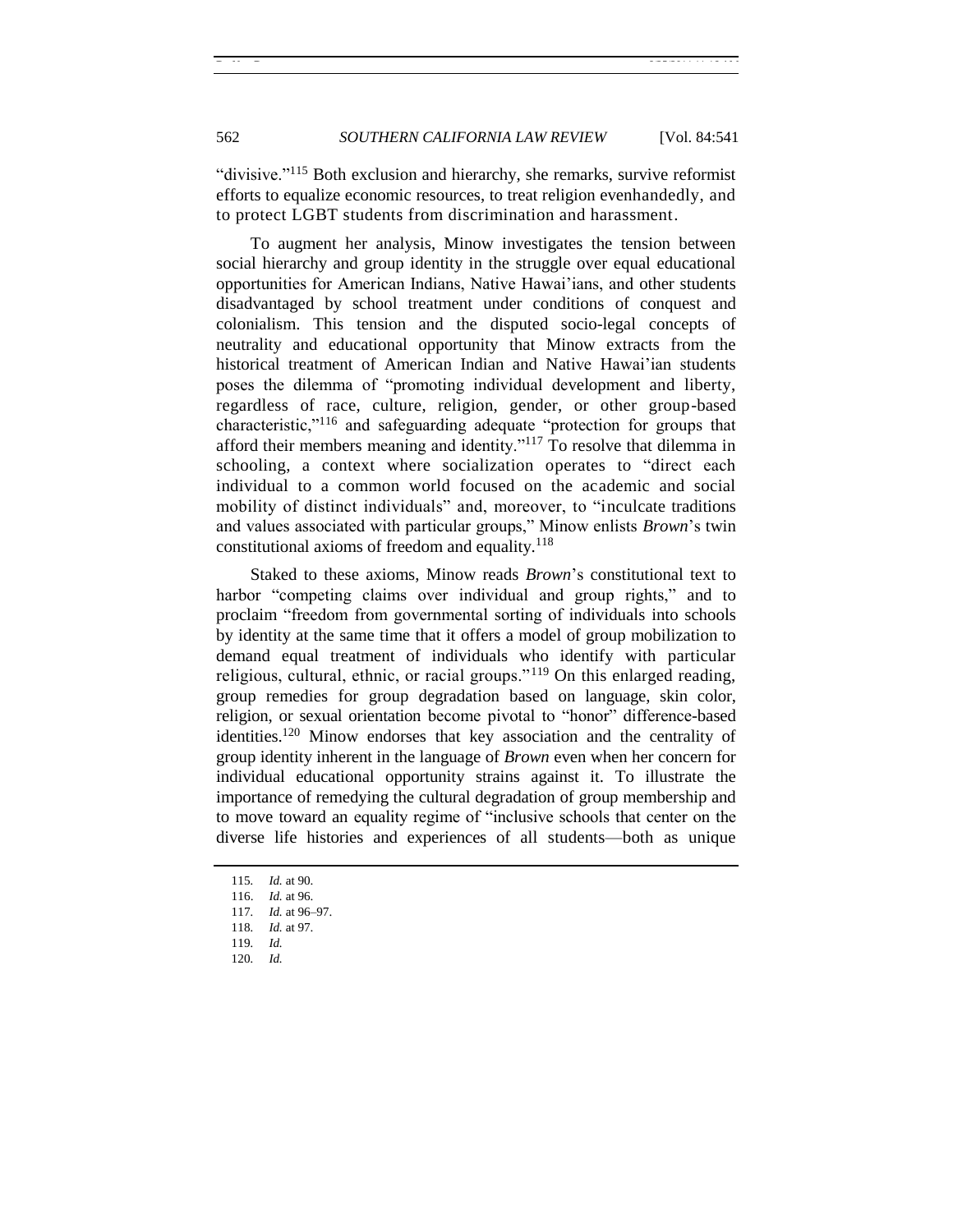persons and as members of various groups," $121$  she examines the education-related civil rights struggle of American Indians, Native Hawai'ians, and other minority groups "battling cultural domination."<sup>122</sup>

Minow appreciates that the "self-segregation" of American Indian and Native Hawai'ian schools may enhance group "political control" of education, elevate the curricular attention given to "traditional culture and language," and improve the likelihood that American Indian and Native Hawai'ian "children will attend schools run by teachers committed to the students' success and well-being." $123$  Still she worries whether the selfsegregation of minority groups in separate schooling, even when concordant with collective civic equality, effectively "overcomes the historical inequalities in educational opportunity" or, more distressing, "perpetuates" separation in schools, society, and politics." $124$  Minow's conflicted endorsement of minority group power and self-determination in the contexts of American Indian and Native Hawai'ian schooling derives from *Brown*'s espousal of equal educational opportunity and its condemnation of separate educational facilities as "inherently unequal." $125$ 

Unsurprisingly, by Minow's own admission, the endorsement of "education organized around students' group-based identities" and the separate instruction of identity-based schools falters "against the backdrop of historic exclusion or subordination of individuals on the basis of a group trait," particularly when "the resulting classrooms look like the racially segregated classrooms before *Brown*."<sup>126</sup> This policy stance founders because the emergence of school choice initiatives in the guise of public magnet schools, charter schools, and vouchers that allow for ―voluntary‖ separation of students by identity may not only deprive individual students of an equal educational opportunity, but "also" contribute to misunderstandings about different identities" and "fail to develop students' abilities to navigate and thrive in more diverse settings."<sup>127</sup> These adverse outcomes illustrate the uses and limitations of

<sup>121.</sup> *Id.* at 98.

<sup>122</sup>*. Id.* at 104.

<sup>123.</sup> *Id. See also id.* at 108 (conceding that "[s]pecial-identity schools—organized by gender, disability, immigrant status, cultural heritage, sexual orientation, or religion—may well invite highly motivated students, teachers, and parents and help attract this kind of committed teachers and public and private resources that build successful schools").

<sup>124</sup>*. Id.* at 104.

<sup>125</sup>*. Id.* at 105.

<sup>126</sup>*. Id.*

<sup>127.</sup> *Id.* at 108 ("Special-identity schools may also provide an environment where the students feel cared for, believed in, and safe from the harms of either low expectations or harassment."). See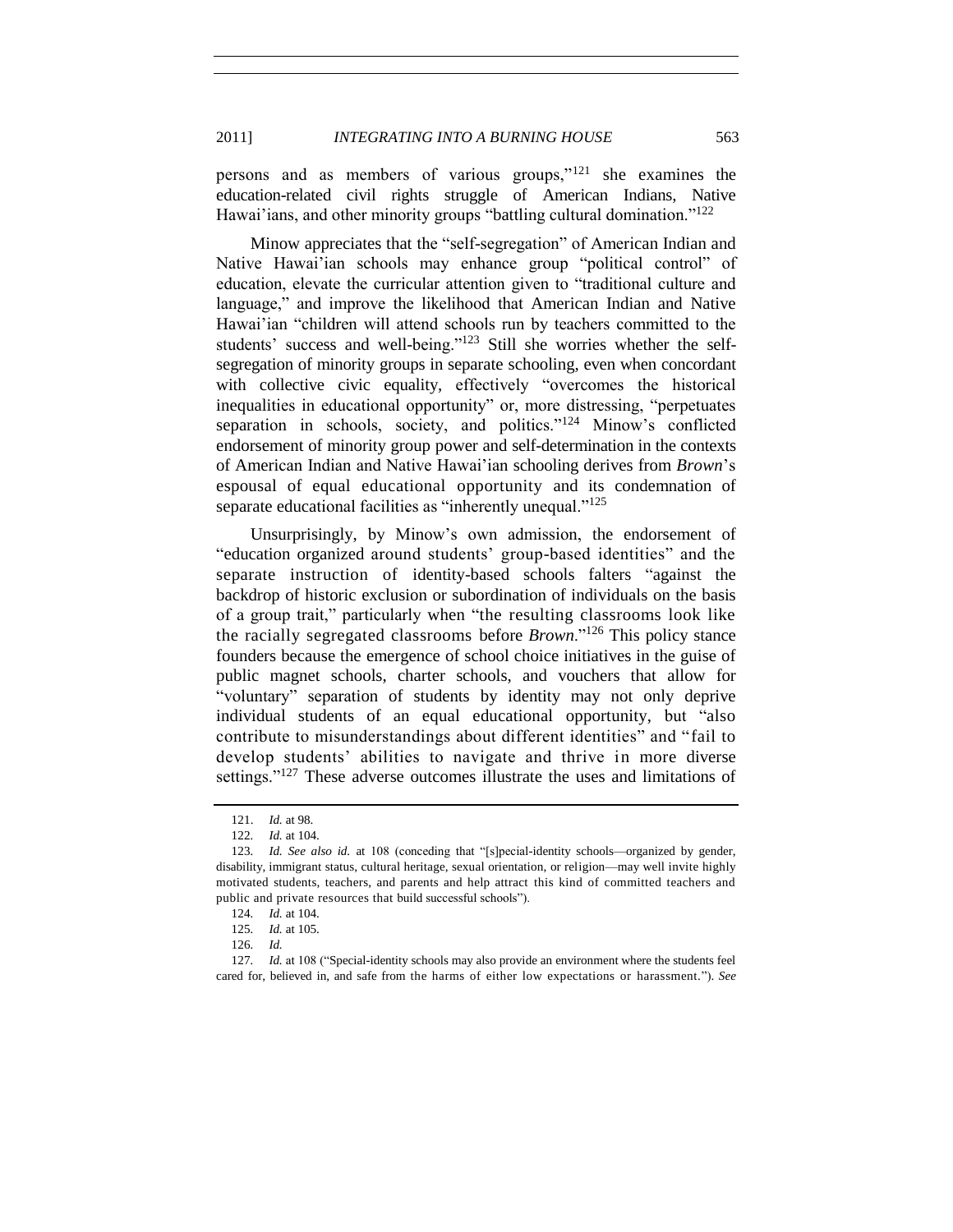*Brown* for group rights advocacy in courts, legislatures, and politics within the contexts of disability, sexuality, culture, and religion.<sup>128</sup> Such groupbased outcomes also highlight the tension between the protection of individual development or liberty, and the preservation of group meaning or identity.<sup>129</sup> The next section surveys the promise of equality and integration under school choice initiatives animated by students' difference-based identities and histories.

#### <span id="page-23-0"></span>3. School Choice

The limitations and tensions engendered by *Brown* in the context of difference-based identity and community and the resurgent landscape of economic subordination and geographic resegregation in inner-city neighborhoods<sup>130</sup> frames the rise of school choice initiatives and programs in the form of vouchers, tax credits, magnet schools, and charter schools.<sup>131</sup> The evolution of these new forms of student self-segregation into specialidentity or "mission" schools divided by identity and affiliation, Minow remarks, present challenges to and opportunities for equality and education. Properly framed in definition and scope, she argues, school choice and special-identity schools contain the potential to promote integration across race, class, gender, immigrant status, language, and disability, and more generally, to cultivate pluralism in culture and society.

Minow chronicles the history of school choice programs from their initial obstructionist deployment as a tactic to preserve school segregation,

130. On the double subordination of race and class in Miami, see ALEJANDRO PORTES & ALEX STEPICK, CITY ON THE EDGE: THE TRANSFORMATION OF MIAMI 176–202 (1993).

131*. See* Margaret C. Hobday, Geneva Finn & Myron Orfield, *A Missed Opportunity: Minnesota's Failed Experiment with Choice-Based Integration*, 35 WM. MITCHELL L. REV. 936 (2009) (commenting on the failure of a choice-based school integration initiative); Christopher Lubienski & Peter Weitzel, *Choice, Integration, and Educational Opportunity: Evidence on Competitive Incentives for Student Sorting in Charter Schools*, 12 J. GENDER RACE & JUST. 351 (2009) (discussing student enrollment patterns in charter schools); Stephen D. Sugarman, *The Promise of School Choice for Improving the Education of Low-Income Minority Children*, 19 BERKELEY WOMEN'S L.J. 403 (2004) (remarking on the efficacy of school choice initiatives).

*generally* James E. Ryan, *The Supreme Court and Voluntary Integration*, 121 HARV. L. REV. 131 (2007) (documenting the shift in the meaning of equal educational opportunity for minority students from integration to academic achievement); James E. Ryan, *Voluntary Integration: Asking the Right Questions*, 67 OHIO ST. L.J. 327 (2006) (defending school district voluntary integration plans).

<sup>128</sup>*. See, e.g.*, Bd. of Edu. of Kiryas Joel Vill. Sch. Dist. v. Grument, 512 U.S. 687 (1994) (addressing children with special needs living in religious communities).

<sup>129.</sup> MINOW, *supra* note [7,](#page-2-0) at 105 ("Protecting individuals as individuals but also ensuring freedom of individuals and groups to affiliate around a shared identity, culture, or tradition are simultaneously important values.").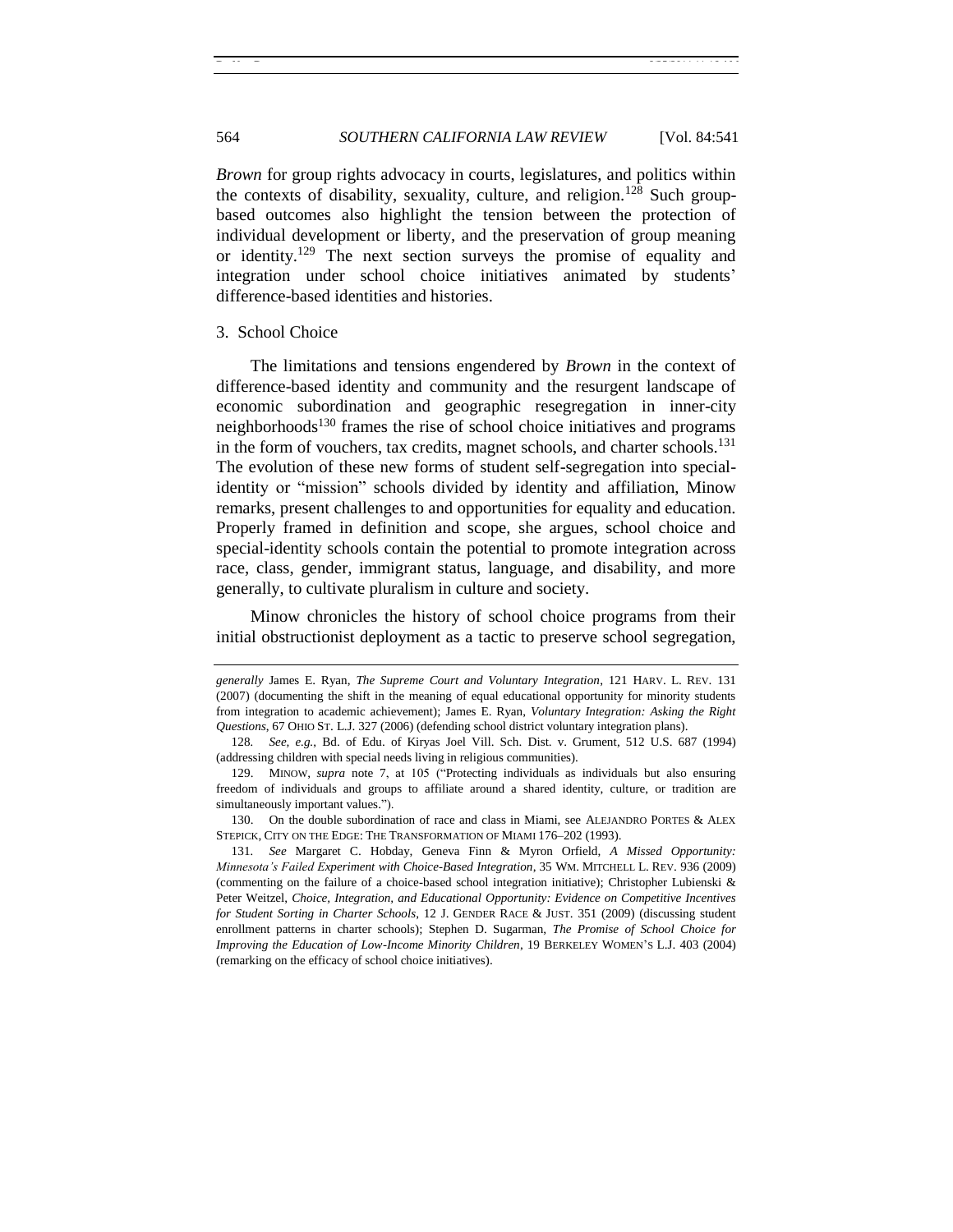to their later implementation as a school desegregation remedy, and finally to their more recent adoption as a reform mechanism conducive to both self-segregation and student mixing in schools. This openness or plasticity creates manifold integrationist options and fuels major separatist risks. The options flow from the breadth of school choice initiatives. The risks spring from the societal tendency to favor exclusion. By school choice, Minow means to include "initiatives authorizing the use of government resources to enable parents and school-aged children to select a school rather than simply be assigned to one by the government." $132$  The programs, she notes, vary widely encompassing magnet and pilot schools,<sup>133</sup> private school vouchers,  $134$  and charter schools.<sup>135</sup>

Minow questions whether special-identity schools created through school choice initiatives will undermine *Brown*'s central "goal of mixing different kinds of students in the same schools to overcome prejudices and to prevent inequitably allocated educational resources."<sup>136</sup> Deeply committed to equality and integration, she looks with disquiet upon the pernicious effects of school choice in blocking equitable access, facilitating self-segregation, and reinforcing "structures and attitudes of exclusion and hierarchy $v^{137}$  among student bodies. Only by enlarging *Brown*'s aspiration to include "ending public and private oppression based on individuals' group traits and enabling individuals to achieve

<sup>132.</sup> MINOW, *supra* note [7,](#page-2-0) at 112. *See generally* James E. Ryan & Michael Heise, *The Political Economy of School Choice*, 111 YALE L.J. 2043 (2002) (reviewing school choice plans and commenting on ways to improve them in order to better serve poor students).

<sup>133.</sup> Magnet schools "offer[] a specialized curriculum or program and admit[] students through a lottery . . . among all of the public schools in the district where a student resides.‖ MINOW, *supra*  note [7,](#page-2-0) at 112.

<sup>134.</sup> Vouchers serve as "transfer payments that enable parents to select a private school and pay its tuition with public dollars." *Id.* at 114.

<sup>135.</sup> Local charter laws in effect "authorize public funds to be distributed to groups of teachers, parents, or other community members who propose and develop school subjects and allow a degree of ongoing public monitoring.‖ *Id.* at 113–14. *See also* James Forman, Jr., *Do Charter Schools Threaten Public Education? Emerging Evidence from Fifteen Years of a Quasi-Market for Schooling*, 2007 U. ILL. L. REV. 839 (examining the effect of charter schools on educational reform); Wendy Parker, *The Color Of Choice: Race and Charter Schools*, 75 TUL. L. REV. 563 (2001) (critiquing the use of charter schools on equal protection grounds); James E. Ryan, *Charter Schools and Public Education*, 4 STAN. J. C.R. & C.L. 393 (2008) (discussing the goals of charter schools); Leland Ware & Cara Robinson, *Charters, Choice, and Resegregation*, 11 DEL. L. REV. 1 (2009) (assessing the impact of charter schools on school desegregation).

<sup>136.</sup> MINOW, *supra* not[e 7,](#page-2-0) at 135–36.

<sup>137.</sup> *Id.* at 135. Minow warns that "[s]chool choice initiatives can increase racial and ethnic mixing in schools, but they can also produce schools that are more racially imbalanced than the existing public schools in the same community." *Id.* at 125. *See also id.* at 109–11, 125–26, 131– 33.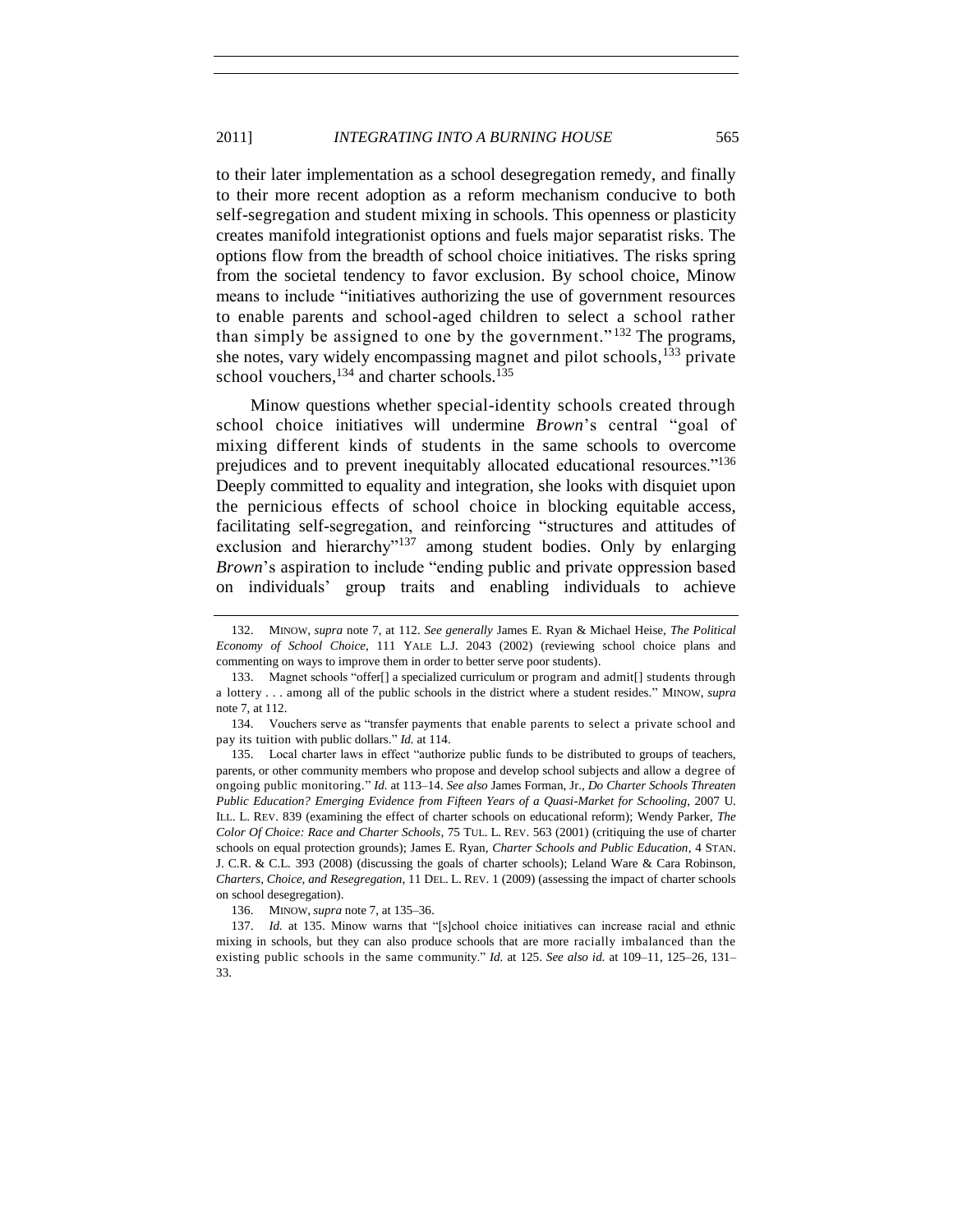academically and succeed in society" can she allay this well-founded concern.<sup>138</sup>

To implement these overlapping goals, Minow emphasizes, ―increasing the number and effectiveness of schools that teach respect and tolerance is crucial," as "is building schools with a strong sense of community and a mission to inculcate the values of equal respect. $139$ She finds partial evidence of such integration and pluralism in *Brown*'s influence globally in Northern Ireland, South Africa, India, the Middle East, and Eastern Europe.<sup>140</sup> Engrafted onto international settings marred by historic social division, Minow discovers in *Brown* an expressive and practical resource for advocates in diverse situations where conflict involves evolving claims of equality, access, and opportunity. 141 Undergirding that legacy and Minow's extension of its central precepts is an abiding vision of a "common school."

# <span id="page-25-1"></span>C. *BROWN'S* "COMMON SCHOOL"

<span id="page-25-0"></span>Minow locates *Brown*'s "common school"<sup>142</sup> vision in the advocacy, policy, and social science of racial equality. Well versed in social psychology, she understands the strengths and limitations of social science research applied to institutions and practices, especially in detecting individual psychological damage and larger structures of social oppression manifested in bias, discrimination, and harassment. Minow endorses the deployment of social science research to assess the benefits of social integration in schools, workplaces, and even national and military service.

*Id.* at 172. *See generally* JUST SCHOOLS: PURSUING EQUALITY IN SOCIETIES OF DIFFERENCE (Martha Minow, Richard A. Shweder & Hazel Rose Markus eds., 2008) (researching school initiatives across the nation to explore ways to achieve equal opportunity in schools).

<sup>138</sup>*. Id.* at 136. *See generally* James Forman, Jr., *The Secret History of School Choice: How Progressives Got There First*, 93 GEO. L.J. 1287 (2005) (recounting the complex ideological history of the school choice movement).

<sup>139.</sup> MINOW, *supra* not[e 7,](#page-2-0) at 136.

<sup>140</sup>*. See id.* at 169–89. Minow astutely observes the following:

Communities struggling with the issues of equal schooling outside the United States have encountered problems familiar to Americans since *Brown,* such as overrepresentation of disadvantaged minority groups in separate schooling for students with disabilities, barriers to social integration posed by separate classrooms for immigrants or subgroups without fluency in the nation's dominant language, and flight of dominant or privileged groups from schools undergoing integration efforts.

<sup>141.</sup> *See* MINOW, *supra* note [7,](#page-2-0) at 169–89; *id.* at 171 (asserting that ―*Brown* offers a hopeful symbol" to activists challenging "traditions of legally imposed or socially maintained hierarchy, exclusion, or degradation based on group membership").

<sup>142.</sup> *Id.* at 147 (describing a "common school" as a school "where students of all backgrounds would join together in shared preparation for the tasks of citizenship").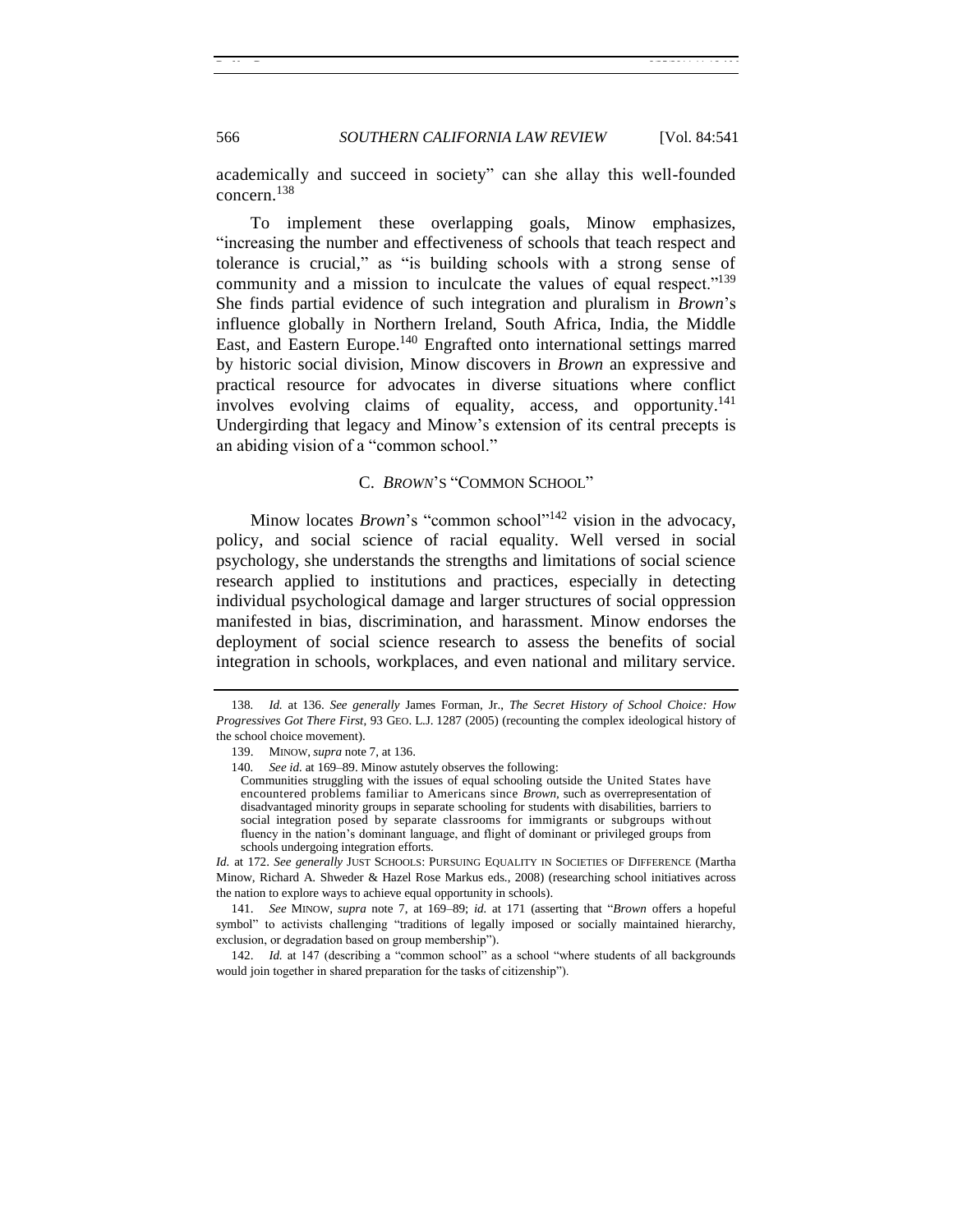That assessment, she insists, must investigate how social integration affects individual academic achievement and development, social cohesion, socioeconomic opportunities, civic engagement, and democracy as a whole. The vision of a common school education embedded in *Brown*'s history informs her assessment and investigation of social integration.

#### <span id="page-26-0"></span>1. Common Schools

Minow's belief in common school education infuses her commitment to integration and equality. To Minow, common school education requires more than postsegregation racial mixing. Far-reaching in scope, it "requires effective efforts to dismantle prejudices, to build common experiences around shared goals, and to assess success in terms of social ties across groups."<sup>143</sup> These efforts evoke the moral ambition sounded by Martin Luther King and echoed by Minow in defining integration as a "constructive equality of oneness"<sup>144</sup> experienced within "a community of love, justice, and brotherhood."<sup>145</sup> Like King, Minow imagines a common school community "where students of all backgrounds would join together in shared preparation for the tasks of citizenship. $146$ 

For Minow, common school education works in consonance with the goal of integration in the civil rights struggle for racial equality.<sup>147</sup> In advocacy, it supplies a means to overturn racial hierarchy, to eradicate race-based exclusion, and to create "a shared community of equals"<sup>148</sup> by ensuring equal opportunities and treatment for nonwhite and white students, and moreover, by motivating black students to learn and reverse "long-term education deprivations."<sup>149</sup> Advocacy of this kind, Minow explains, seeks not only to situate "students with different racial and ethnic identities together in the same school and in the same classrooms,"<sup>150</sup> but also to dismantle racial hierarchy in order to "avoid" the stamp of hierarchy, eliminate the disparities in educational resources, [and to] overcome the deprivation of vital social interactions across group identities."<sup>151</sup> Those universal goals, shared among students from

<sup>143</sup>*. Id.* at 8.

<sup>144.</sup> *Id.* (quoting Smith & Zepp, *supra* not[e 40,](#page-9-0) at 361).

<sup>145</sup>*. Id.*; Minow, *supra* note [41,](#page-9-1) at 601.

<sup>146.</sup> MINOW, *supra* not[e 7,](#page-2-0) at 147.

<sup>147</sup>*. See id.* at 10.

<sup>148.</sup> *Id.* at 11.

<sup>149</sup>*. Id.* at 18.

<sup>150.</sup> *Id.* at 19.

<sup>151</sup>*. Id.* at 20.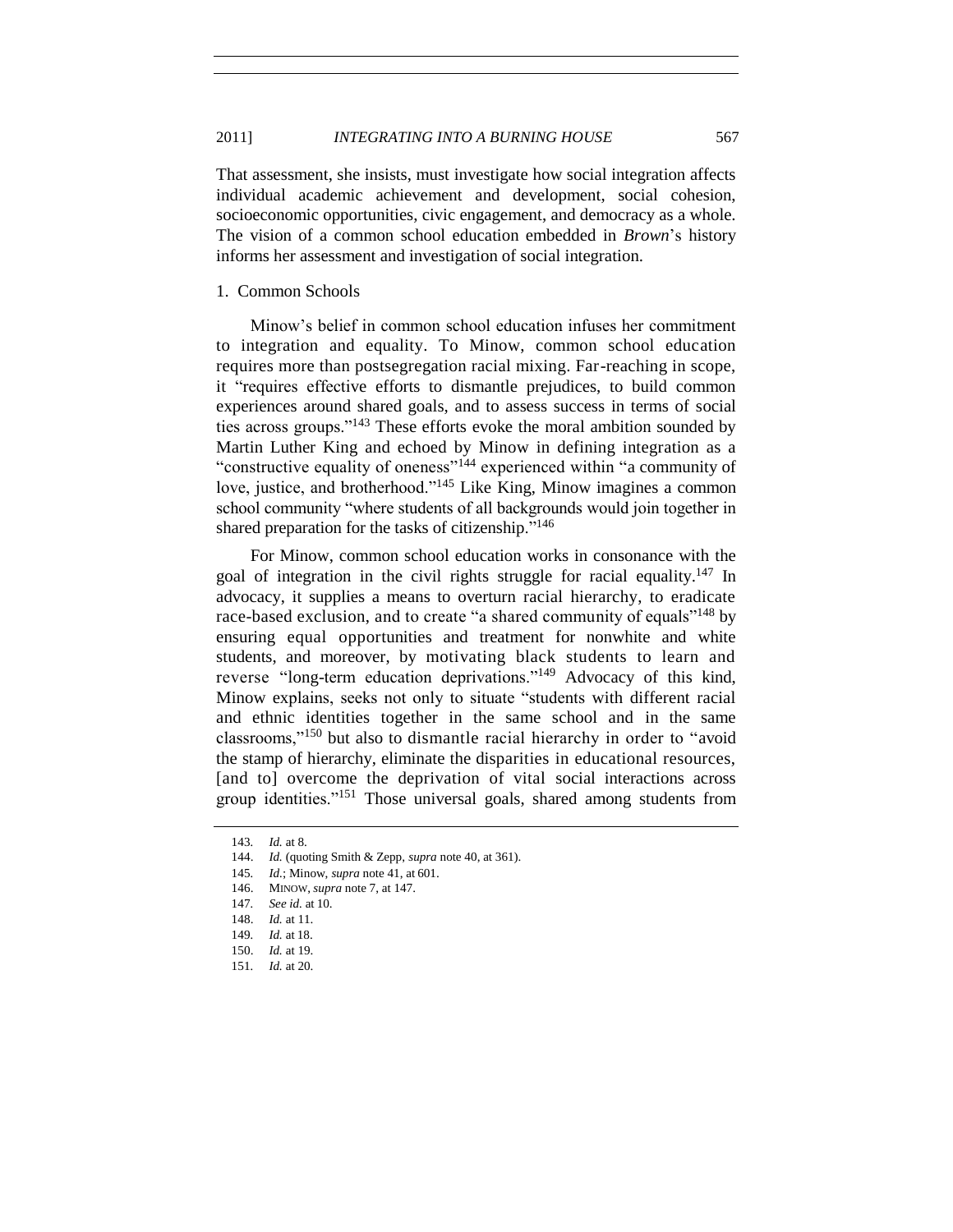diverse backgrounds and different colors, flourish, according to Minow, "in communities committed to mutual success and well-being."<sup>152</sup> In this way, a common school vision reflects the integrationist ideal of "interracial contact" and advances educational opportunities for blacks, whites, Hispanics, and immigrants.<sup>153</sup>

Under the ideology of the common school, "public schools  $\dots$  serve as the meeting place for all students" seeking equal treatment and equal opportunity.<sup>154</sup> Envisioned by Minow as common school laboratories, public school classrooms work both to encourage individual development and to protect group identity.<sup>155</sup> This dual function advances "the goal of mixing different kinds of students in the same schools to overcome prejudices and to prevent inequitably allocated educational resources."<sup>156</sup> To build schools with a "strong sense of community and a mission to inculcate the values of equal respect," $157$  Minow contends, demands the simultaneous consideration of "individual opportunity, inclusion, and commonality and ... group rights, group autonomy, and multiculturalism."<sup>158</sup> That joint focus facilitates the treatment of "each child as a distinct individual, entitled to social mobility and full inclusion in the larger society," $159$  and respects families "who wish to pass on their own traditions and perhaps even separate their children from others and foreclose social mobility." $160$ 

To summon and sustain these competing aims, Minow calls upon social science research on social integration, psychological damage, and racial oppression in communities of color.<sup>161</sup> In particular, she investigates

161*. See id.* at 138–68. *See generally* Michael Heise, *Equal Educational Opportunity by the Numbers: The Warren Court's Empirical Legacy*, 59 WASH. & LEE L. REV. 1309 (2002) (remarking on the use of empirical evidence in equal opportunity doctrine); Gary Orfield, Erica Frankenberg & Liliana M. Garces, *Statement of American Social Scientists of Research on School Desegregation to the U.S. Supreme Court in* Parents v. Seattle School District *and* Meredith v. Jefferson County, 40 URB. REV. 96 (2008) (reprinting a statement by social scientists submitted to the Supreme Court with regard to two cases involving voluntary integration plans). *But cf.* James E. Ryan, *The Limited Influence of Social* 

<sup>152</sup>*. Id.* at 21. *See also id.* at 19–20.

<sup>153</sup>*. Id.* at 26.

<sup>154</sup>*. Id.* at 90. *See also id.* at 91–94.

<sup>155</sup>*. See id.* at 96–97.

<sup>156</sup>*. Id.* at 135–36.

<sup>157.</sup> *Id.* at 136.

<sup>158</sup>*. Id.* at 171.

<sup>159.</sup> *Id.* at 171–72.

<sup>160.</sup> *Id.* at 172 ("[D]ifficulties achieving this ideal of integration, premised on mutual respect, may lead some to prefer separate schools, where teachers and parents imbue the students with pride and avoid day-to-day chafing against social attitudes that do not welcome the minority identity.").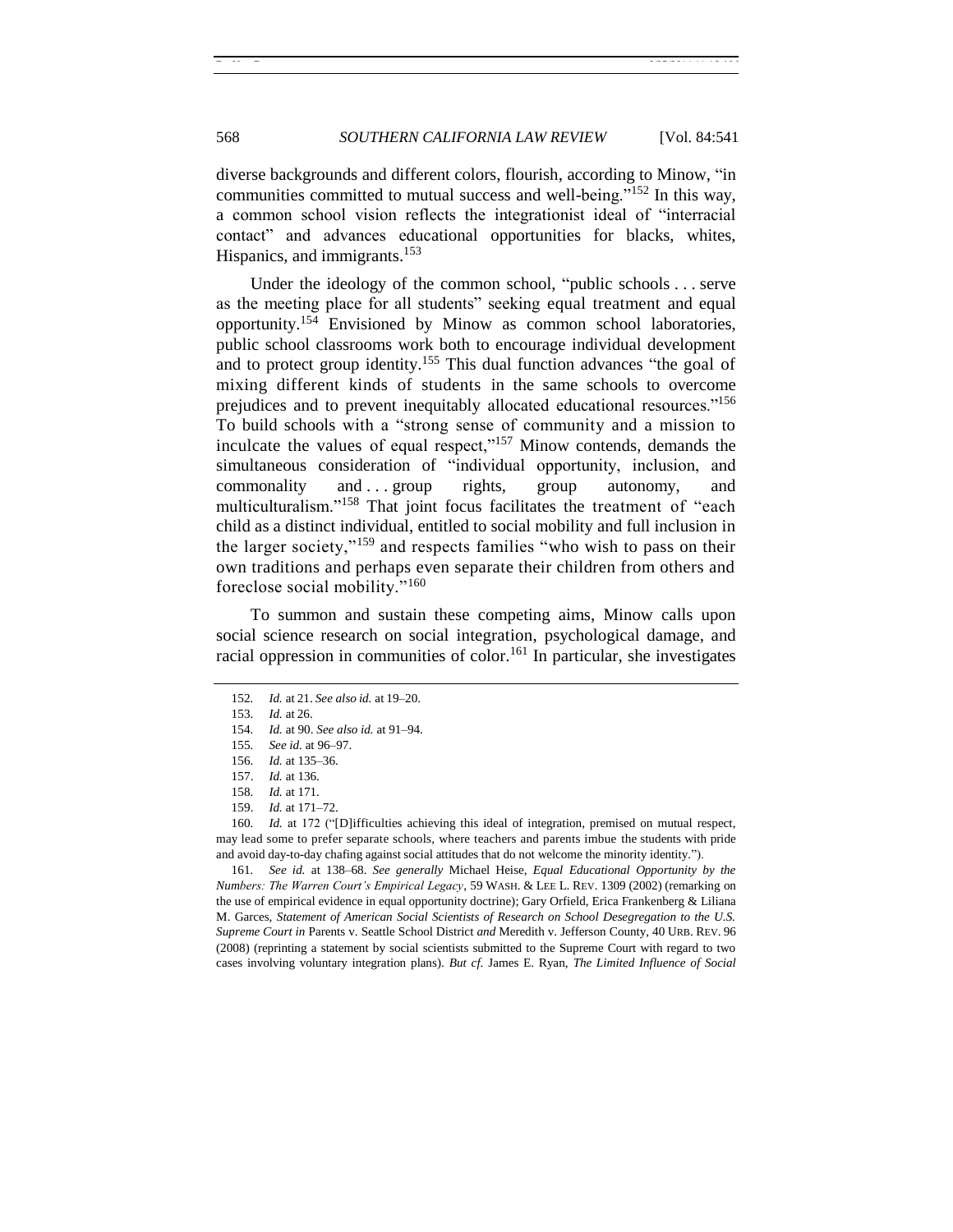#### 2011] *INTEGRATING INTO A BURNING HOUSE* 569

social integration across the intersecting planes of individual and group achievement, group-to-group social cohesion, and individual-and-group civic engagement. Broadly targeted, the investigation seeks out additional institutional pathways and practices of social integration, such as after-school and summer educational programs, military and national service, and integrated workplaces.<sup>162</sup> Minow inspects these alternative settings to grasp the "processes of internalized prejudice," including their "unconscious dimensions" and "group-based" variations.<sup>163</sup> To the extent that those processes shape social categorization and group identity, they illuminate how multicultural education, diversity training, intergroup dialogue, and cooperative learning may help to reduce prejudice and, further, to recast the "life chances of individuals and the character of the society and the polity."<sup>164</sup>

Intensely civic minded, Minow fastens the mission of the common school to the promotion of diverse citizenship in education, work, and society.<sup>165</sup> Schools tailored to a diverse citizenship, Minow claims, "draw in diverse student bodies and promote mutual appreciation and cultural competence" in an effort to cross "lines of difference" and to forge a sense of shared purpose and experience.<sup>166</sup> For Minow, participating in a "shared community of mutual respect" and establishing "common goals" within a diverse student body" militates against stereotyping and in favor of "mutual engagement, mutual appreciation, and the ability to take the perspective of another."<sup>167</sup> Mutuality of this sort, she maintains, "assists individuals in relating well to diverse others," and "assists individuals in . . . working together in mixed groups to solve problems and perform other tasks." $168$  In that way, the relationship of mutuality builds social capital and crosscutting group networks, and nurtures solidarity and civic membership.<sup>169</sup> Basic to social integration, and distributed throughout after-school, summer, military, and national youth service programs, these social resources support Minow's common school model of public education in "preparing individuals for successful and productive lives as

169*. Id.*

*Science Evidence in Modern Desegregation Cases*, 81 N.C. L. REV. 1659 (2003) (suggesting that social science evidence may not have an influential role in desegregation cases).

<sup>162.</sup> MINOW, *supra* not[e 7,](#page-2-0) at 162, 164–66.

<sup>163</sup>*. Id.* at 145.

<sup>164</sup>*. Id.* at 147.

<sup>165</sup>*. Id.* at 147–48.

<sup>166</sup>*. Id.* at 150.

<sup>167</sup>*. Id.*

<sup>168</sup>*. Id.*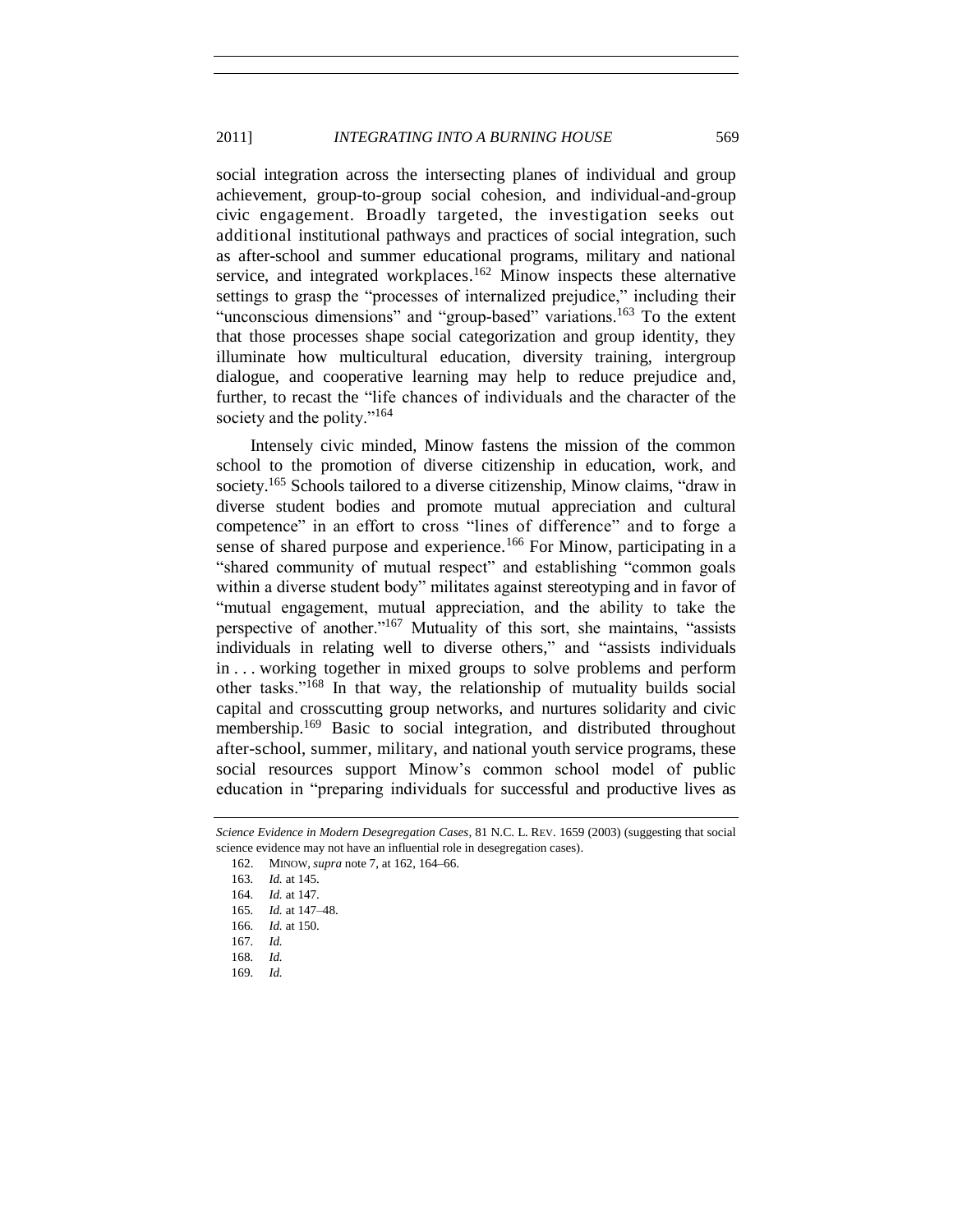570 *SOUTHERN CALIFORNIA LAW REVIEW* [Vol. 84:541

workers, parents, and civic participants in a pluralistic, democratic society."<sup>170</sup>

The civic predicates of participation, pluralism, and democracy embedded in *Brown* lead Minow to focus on socioeconomic integration as a strategy of racial and redistributive justice. Carved as a path to school equality, the focus on socioeconomic disadvantage allows her to attack legacies of racialized exclusion in moving "from mixing to integration: from sharing the same space to sharing the same communal dreams, respect, friendship, and sense of membership."<sup>171</sup> This shift toward a school-based "collective identity"<sup>172</sup> wisely combines economic mixing and social integration, a fusion pushed by Minow and informed by culturally relevant pedagogies that incorporate "the critical perspectives and experiences of children of color and poor families" to counter racial and ethnic stigma and to "ensure $[]$  equal chances for all students."<sup>173</sup>

Minow well understands that the post-*Brown* struggle to foster racial integration and to advance equal educational opportunities risks perpetuating cultural stereotypes and socioeconomic disadvantages, and diminishing cross-racial and ethnic mixing. <sup>174</sup> Entangled in social division and separation, that struggle also risks social stigma and economic hierarchy. For Minow, however, the racially diverse classrooms of school integration, when "organized into cooperative learning groups tend to increase friendships, empathy, and liking for others of different races."<sup>175</sup> On this analysis, student empathy and proximity both serve to cultivate cross-racial friendship and to alleviate racial prejudice in the form of harassment and victimization. <sup>176</sup> Friendship in turn imbues schools with "a sense of safety and inclusion" that "enhances academic achievement and personal well-being."<sup>177</sup> The ensuing diversity and teamwork, Minow asserts, join to "produce different perspectives, different knowledge, and different inferences about cause and effect," each over time

<sup>170</sup>*. Id.*

<sup>171</sup>*. Id.* at 152.

<sup>172.</sup> *Id.*

<sup>173</sup>*. Id.* at 153. *See also* Sabrina Zirkel, *Ongoing Issues of Racial and Ethnic Stigma in Education 50 Years After* Brown v. Board, 37 URB. REV. 107, 115–17 (2005) (discussing culturally relevant pedagogy in the classroom).

<sup>174.</sup> *See* MINOW, *supra* not[e 7,](#page-2-0) at 156.

<sup>175</sup>*. Id.*

<sup>176</sup>*. Id.* at 157.

<sup>177.</sup> *Id.* at 158 ("[S]tudies from both natural experiments and laboratory exercises indicate the power of diverse groups of people to work together, generate new solutions to problems, and exhibit other forms of creativity.").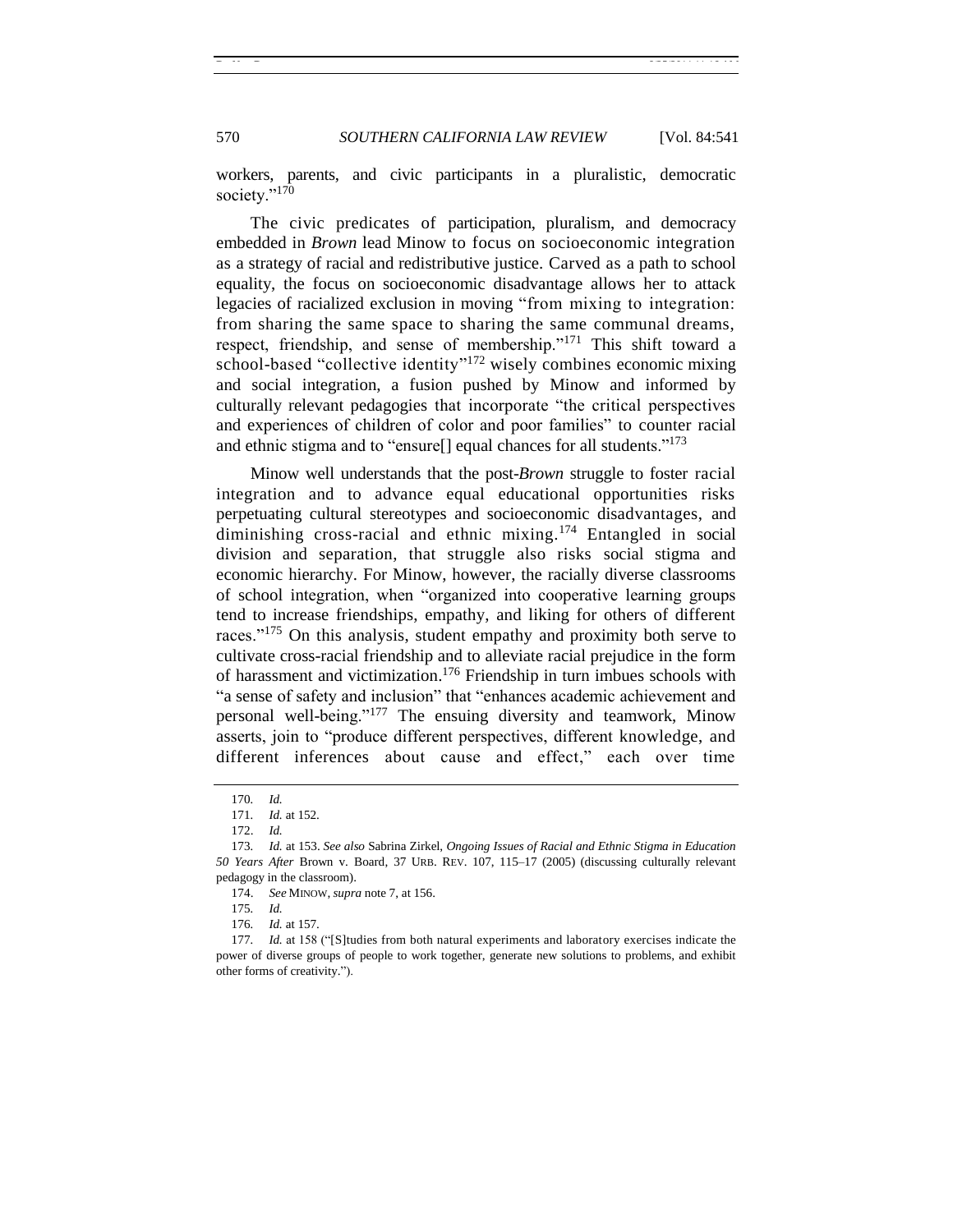2011] *INTEGRATING INTO A BURNING HOUSE* 571

―contributing to improvement in teams' understanding, efforts, and results."<sup>178</sup>

The strength of Minow's common school model in "boosting creativity, friendships, social and political equality, and real opportunities for academic excellence," and in enlarging social capital displays itself in school retention and academic success rates as well as in civic norms and democratic virtues.<sup>179</sup> By design, the common school ideal she puts forward aims to "nurture a shared morality as a means of cultivating a nonpartisan understanding of civic duties and a common culture and set of virtues to equip people to engage in self-government.<sup> $180$ </sup> That understanding, Minow argues, encourages shared experiences and mutual ties, which together "can foster identification with others and offer ingredients for the complex sense of self that all people use in creating their futures.<sup> $181$ </sup> Civic awareness, sensitivity to prejudice, a sense of common purpose, and mutual respect all contribute to this understanding in classrooms marked by diversity and social integration, she remarks, and in schools organized "to enhance students' learning and achievement in conventional academic terms, in the development of problem-solving abilities, and in intergroup relations and social skills."<sup>182</sup> Minow's commitment to classroom and school-wide diversity calls for more than tolerance and mutual engagement. In addition, it calls for the reallocation of socioeconomic resources and the renovation of social attitudes and hierarchies.<sup>183</sup> Claims for reallocation and renovation depend in part on the efficacy of diversity and integration arguments from the social sciences.

#### <span id="page-30-0"></span>2. Diversity and Integration

Minow draws on the social sciences to support her argument for racial and economic diversity and integration in school systems. Here, as elsewhere, she turns to *Brown* for guidance in devising the logic of social integration and the justification for educational reform.<sup>184</sup> To Minow, *Brown* in effect launched "social science research on social

<sup>178</sup>*. Id.* at 159. 179*. Id.* 180*. Id.* at 160. 181*. Id.* at 161. 182*. Id.* at 167. 183*. See id.* at 168, 185. 184*. Id.* at 137.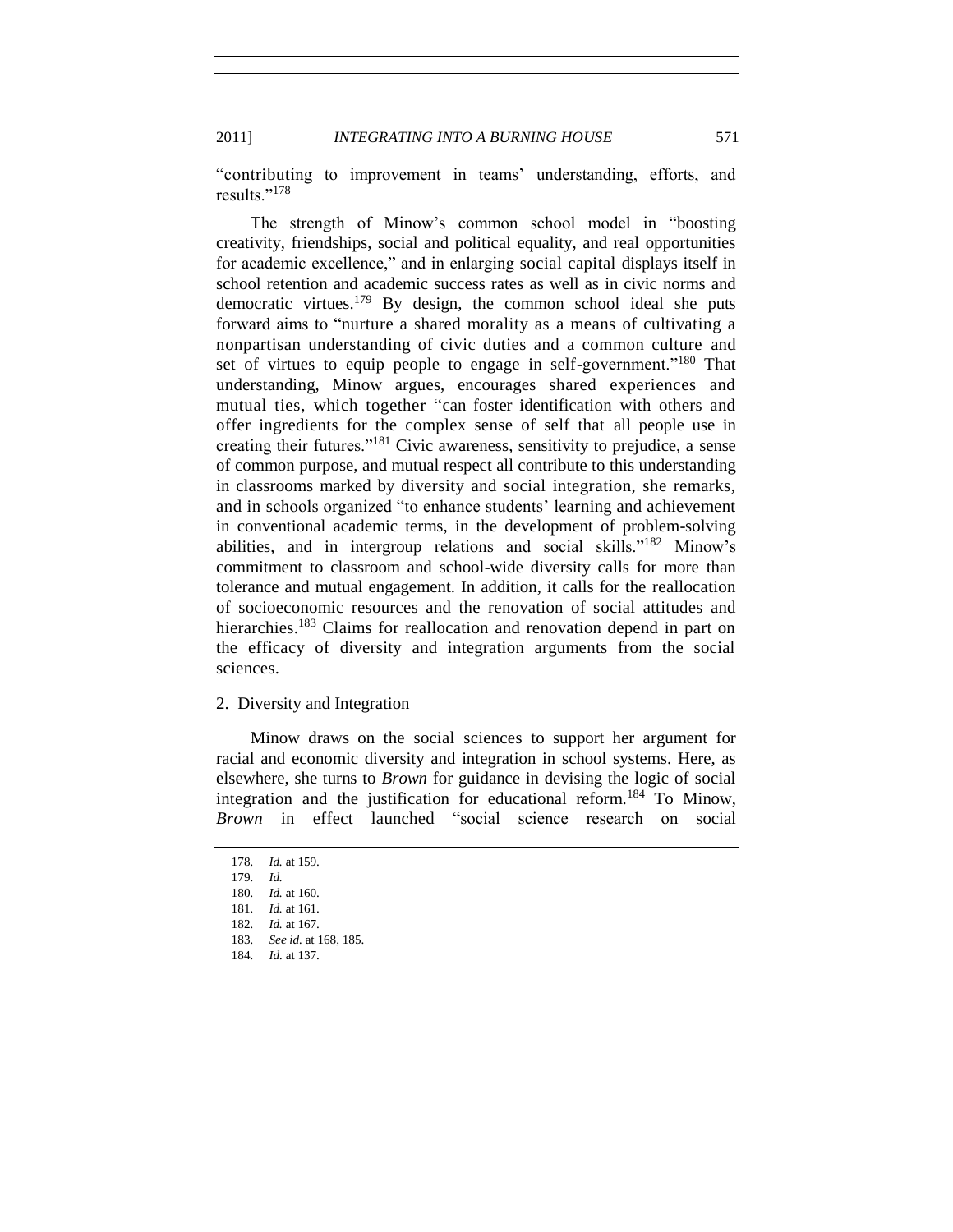integration,"<sup>185</sup> linking "social psychology to the cause of racial justice" and to assessments of racial integration in school and society measured by individual and institutional achievement, collective solidarity, community socioeconomic development, and civic improvement.<sup>186</sup> That linkage, she shows, generates wide applications to social relations across differences of race, language, culture, gender, and disability.<sup>187</sup> Essential to these applications and their practical engagement, *Brown* grappled with the variables of conscious and unconscious prejudice, group and subgroup membership, and individual and collective identity without full clarity or resolution.<sup>188</sup>

For Minow, the transformation of social scientific research into "a central medium for evaluating desegregation and other equality initiatives" streams out of *Brown*'s legacy.<sup>189</sup> The repercussions of that legacy, she points out, emerge in "the pervasiveness of social science data in legal and public policy discussions" about social integration and racial equality.<sup>190</sup> Notwithstanding her acknowledgement of continuing debates over the meaning and interpretation of social science research in the field of education and race, Minow avers that such research carries crucial importance for diversity, community, and democracy. 191

<span id="page-31-0"></span>3. Community and Democracy

Minow views *Brown* in terms of community and democracy. From the outset, her analysis of *Brown*'s legacy addresses considerations of social capital, networking, and shared cultural and economic resources. These considerations extend the range of her analysis to intergroup relationships in other service contexts and in workplaces.<sup>192</sup> Social bonds, and their ties to civic duty, self-government, and common identity, stand paramount among such considerations, connecting social solidarity and equal opportunity. <sup>193</sup> To Minow, solidarity and opportunity may be realized through social integration inside and outside schools in spite of the identity

<sup>185</sup>*. Id.* at 138. 186*. Id.* at 139. 187*. Id.* at 144. 188*. Id.* at 145. 189*. Id.* at 146. 190*. Id.* 191*. See id.* at 146, 153–58. 192*. Id.* at 158–59. 193*. See id.* at 161.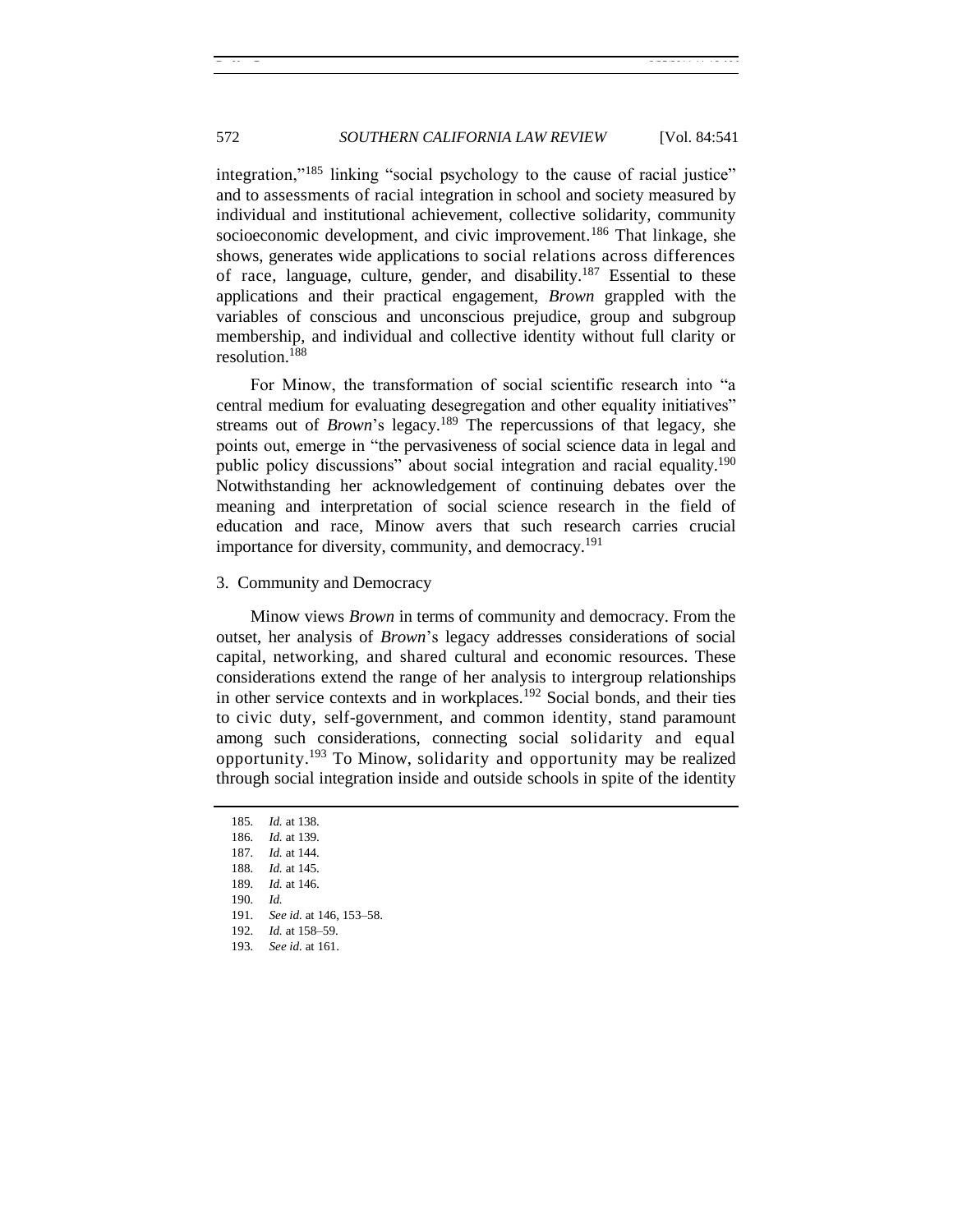#### 2011] *INTEGRATING INTO A BURNING HOUSE* 573

distinctions of race, gender, class, and disability.<sup>194</sup> Solidarity builds from day-to-day contact and social networks.<sup>195</sup> Democracy arises from civic awareness and common purpose.<sup>196</sup> Minow's reliance on these vital norms to promote diversity and social integration within schools lays the groundwork for the equalization ideals embedded in an inner-city vision of *Brown*. 197

#### <span id="page-32-0"></span>III. EQUALIZATION IDEALS: AN INNER-CITY VISION OF *BROWN*

Minow's deep-rooted appreciation for the cultural, social, and political import of *Brown* in American history and across international terrain leaves many difficult questions unresolved and many pathways unexplored in the pursuit of equalization ideals within the nation's inner cities. The questions go most urgently to resegregation and the school-to-prison pipeline, and the separation and disadvantage of racialized education more generally. Indispensable to equality and integration, those questions raise issues of exclusion and social hierarchy, prejudice and power, individual and group treatment, and integration goals and achievement gaps in the inner city. The pathways point to inquiries about *Brown*'s influence on American racial justice within the context of schooling and its impact on schooling within the context of racial integration.

The post-*Brown* search for justice and integration plow race- and identity-conscious pathways to community resistance that traverse history, politics, and sociology. The case study below, culled from the student-led outreach work of the Historic Black Church Program at the University of Miami School of Law's Center for Ethics and Public Service, illustrates the potential reach and recurrent limits of such faith-driven pathways to educational equality. Neither Minow nor America's communities of color, and their struggling faith-based institutions, stand content to "wait for racial integration to be achieved."<sup>198</sup> Like Minow, these communities steadfastly pursue equal educational opportunities in their church ministries for the parents and children of their own congregations. And like her, they fear that their communities' children will be entrapped by resegregation and the school-to-prison pipeline.

<sup>194</sup>*. See id.* at 163–65.

<sup>195</sup>*. Id.* at 156–58, 166.

<sup>196</sup>*. Id.* at 139, 167.

<sup>197</sup>*. Id.* at 167.

<sup>198.</sup> *Id.* at 156.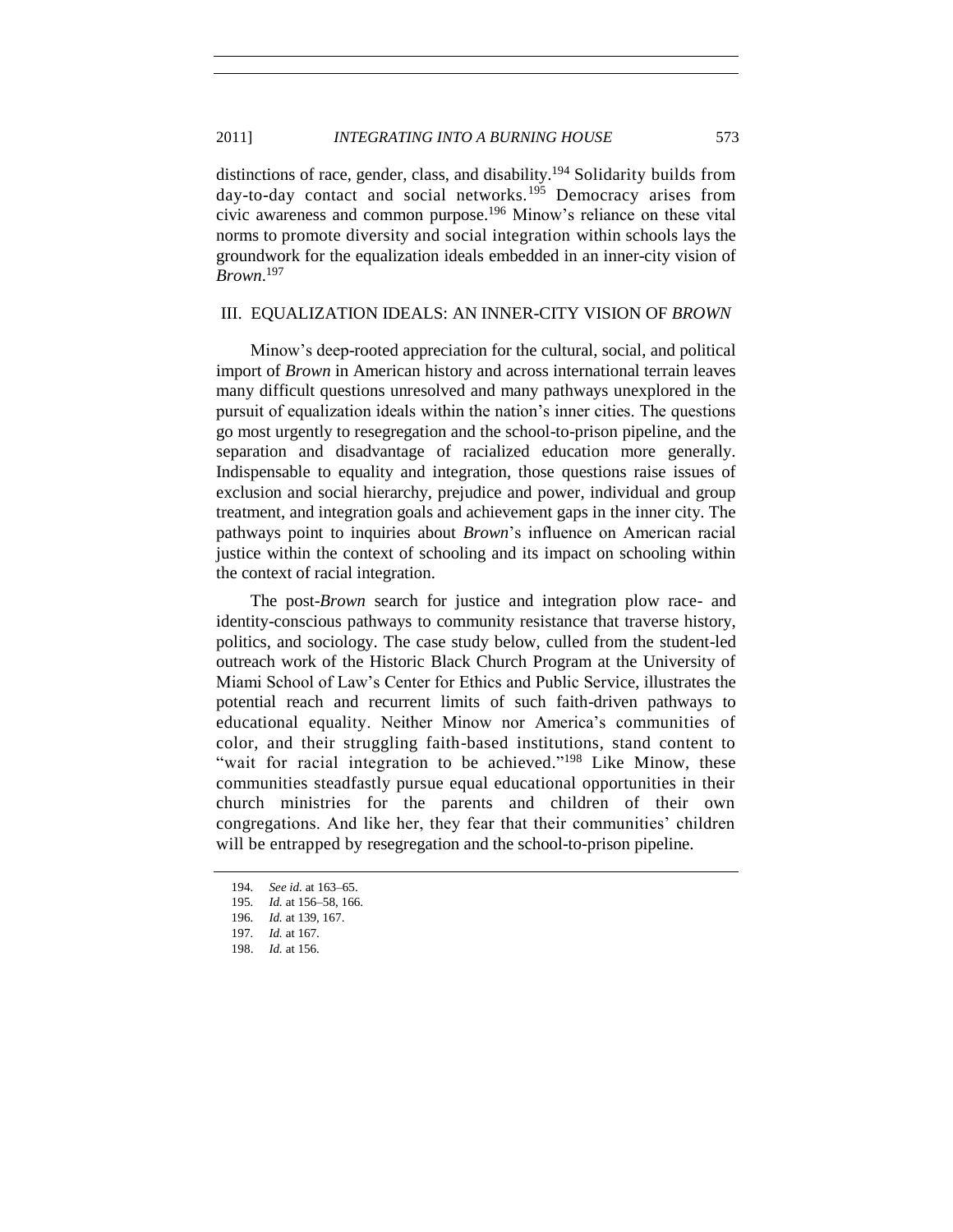# <span id="page-33-0"></span>574 *SOUTHERN CALIFORNIA LAW REVIEW* [Vol. 84:541]

#### A. RESEGREGATION AND THE SCHOOL-TO-PRISON PIPELINE

Minow treats resegregation and the school-to-prison pipeline as part of the legacy of *Brown*. To Minow and other antipoverty and civil rights advocates, that legacy reflects social hierarchy, separation and exclusion, and prejudice in American school systems. Hierarchy in law, culture, and society impedes racial integration both in the narrow sense of "racial mixing" and in the broader sense of "multiracial community."<sup>199</sup> Individuals and groups experience hierarchy not only through exclusion, but also through subordination, a relationship of unequal power marked by inferior status, scarce opportunity, and socioeconomic disadvantage. As the Historic Black Church Program case study demonstrates, racial mixing and multiracial community seem necessary to realize Minow's faith-inspired vision of racial justice, yet neither seems feasible in the context of innercity concentrated poverty.

#### <span id="page-33-1"></span>1. Racialized Education: Separation and Disadvantage

Minow expresses disappointment in the prevalent separation and disadvantage characterizing the racialized education of poor students of color in inner-city schools. She laments not only *Brown*'s failure to "eradicate" race-based educational separation and disadvantage, but also the judicial and legislative "abandonment" of the goal of racial integration.<sup>200</sup> Doubly vexing for Minow, the retreat from integration continues in the face of social science research verifying "the benefits" of . . . integration to individuals and to society in terms of academic achievement, social capital, creative problem solving, and reduction of negative stereotyping."<sup>201</sup> To halt this retreat and to redirect society toward the goals of equality and social integration, Minow turns to the school choice movement.<sup>202</sup> Viewed as a mechanism for concurrently "improving the quality of schooling" and enhancing "the sense of school mission," school choice, Minow explains, presents a "key site of reform and hope for equal opportunity" that "can draw new teacher talent and engage parents and communities in the tasks of education" in spite of the admitted "risks of separatism" and "increased fears" about the ascendance of "different social groups." $203$ 

<sup>199</sup>*. Id.* at 10.

<sup>200</sup>*. Id.* at 185.

<sup>201</sup>*. Id.*

<sup>202</sup>*. See id.* at 116–18.

<sup>203</sup>*. Id.* at 186.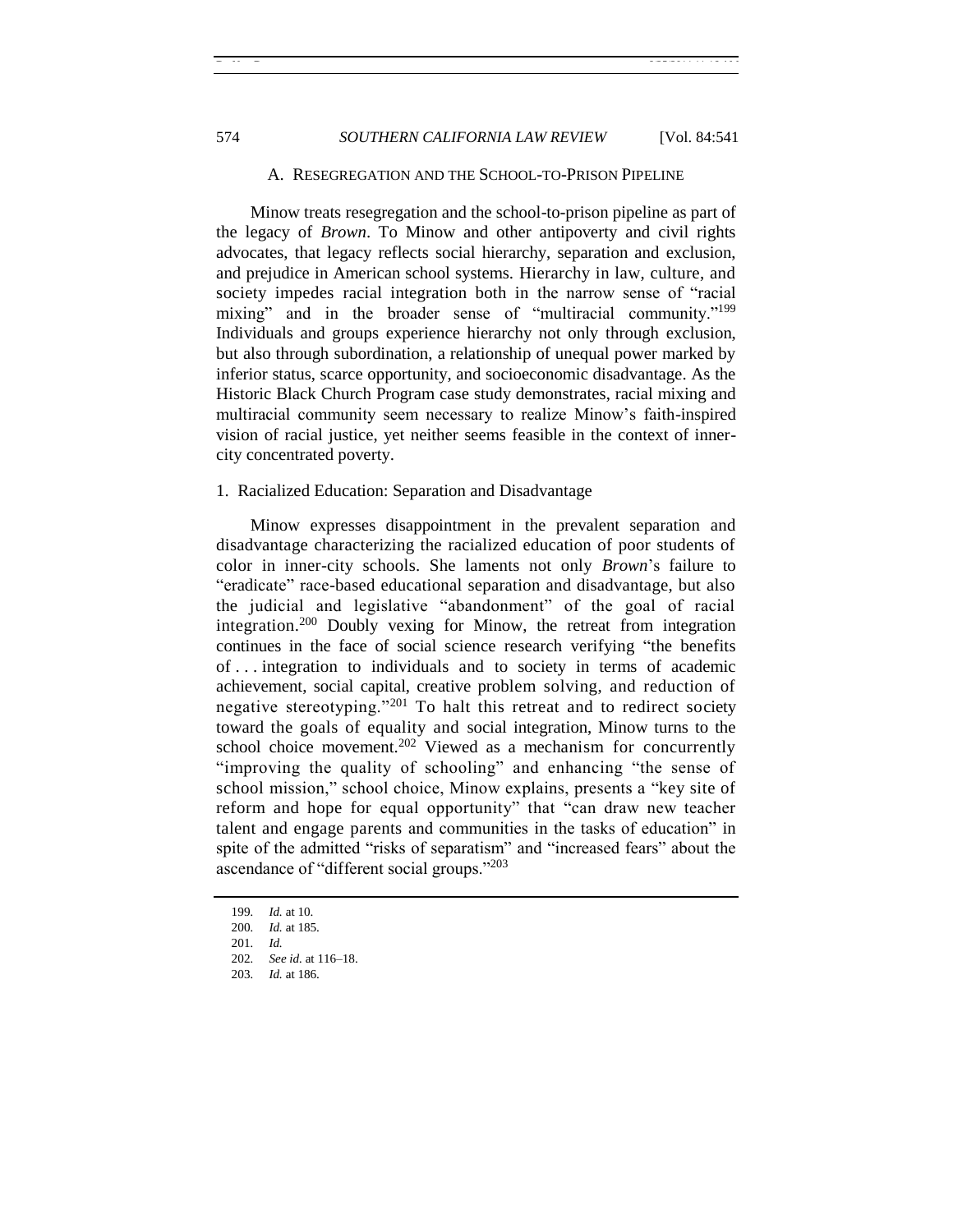For Minow, appropriately designed school choice initiatives afford "new possibilities" both "for societal-level appreciation of differences" and ―for drawing together students from different backgrounds in schools where all of them can thrive and succeed. $204$  When devised correctly, for example with "special focus" on curricular design, civic leadership, and internship placement, she asserts, school choice initiatives "can attract students of different races, ethnicities, religions, genders, abilities, and social classes." $205$  In this way, charter and magnet schools "can yield racial, ethnic, and religious diversity," and can mix "students with and without disabilities."<sup>206</sup> According to Minow, special-identity schools, commonly associated with language programs, ethnic and cultural traditions, immigrant status, disability, and other identity traits, "may come to cultivate respect and appreciation for differences<sup> $207$ </sup> even when "social divisions and the sheer lack of shared experiences" risk "stereotyping and distrust.<sup> $208$ </sup> To mitigate social divisions, Minow recommends regulatory frameworks coupled with curricular and extracurricular opportunities for civic education and the cultivation of other-regarding respect essential for democracy.<sup>209</sup> Tempered by such *Brown*-embroidered normative prescriptions, special-identity schools may "advance individual equal opportunity" for students while beneficially "overcoming group-based hierarchy," and, Minow adds, "promoting a strong sense of 'we' that can be owned by people of different backgrounds and identities," even when such advancement results in "muting the goals of social integration."<sup>210</sup>

Minow's logical extension of *Brown* to monitor separation and disadvantage in school choice initiatives installs an important check on

<sup>204</sup>*. Id.*

<sup>205.</sup> *Id.* ("Even schools focused on particular identity-linked traits, such as the Arabic language, new immigrant status, autism, or girls' leadership, could promote mixing different kinds of students if the individual schools are developed to have broad appeal and if student enrollment policies can take diversity into account.").

<sup>206</sup>*. Id. See also* PHILIP TEGELER, SUSAN EATON & WESTRA MILLER, CHARLES HAMILTON HOUSTON INST. FOR RACE & JUSTICE & POVERTY & RACE RESEARCH ACTION COUNCIL, *Bringing Children Together: Magnet Schools and Public Housing Redevelopment* (2009), http://www.charleshamiltonhouston.org/assets/documents/publications/BringingChildrenTogether.pdf (reporting on the feasibility of linking housing and school policy by using magnet schools); Anita Wadhwa, CHARLES HAMILTON HOUSTON INST. FOR RACE & JUSTICE, *Crossing the Line and Closing the Gap: Interdistrict Magnet Schools as Remedies for Segregation, Concentrated Poverty and Inequality* (2009), http://www.charleshamiltonhouston.org/assets/documents/publications/Wadhwa\_ CrossingtheLine.pdf (discussing a magnet school initiative designed to increase diversity).

<sup>207.</sup> MINOW, *supra* not[e 7,](#page-2-0) at 186–87.

<sup>208.</sup> *Id.* at 187.

<sup>209</sup>*. Id.*

<sup>210</sup>*. Id.*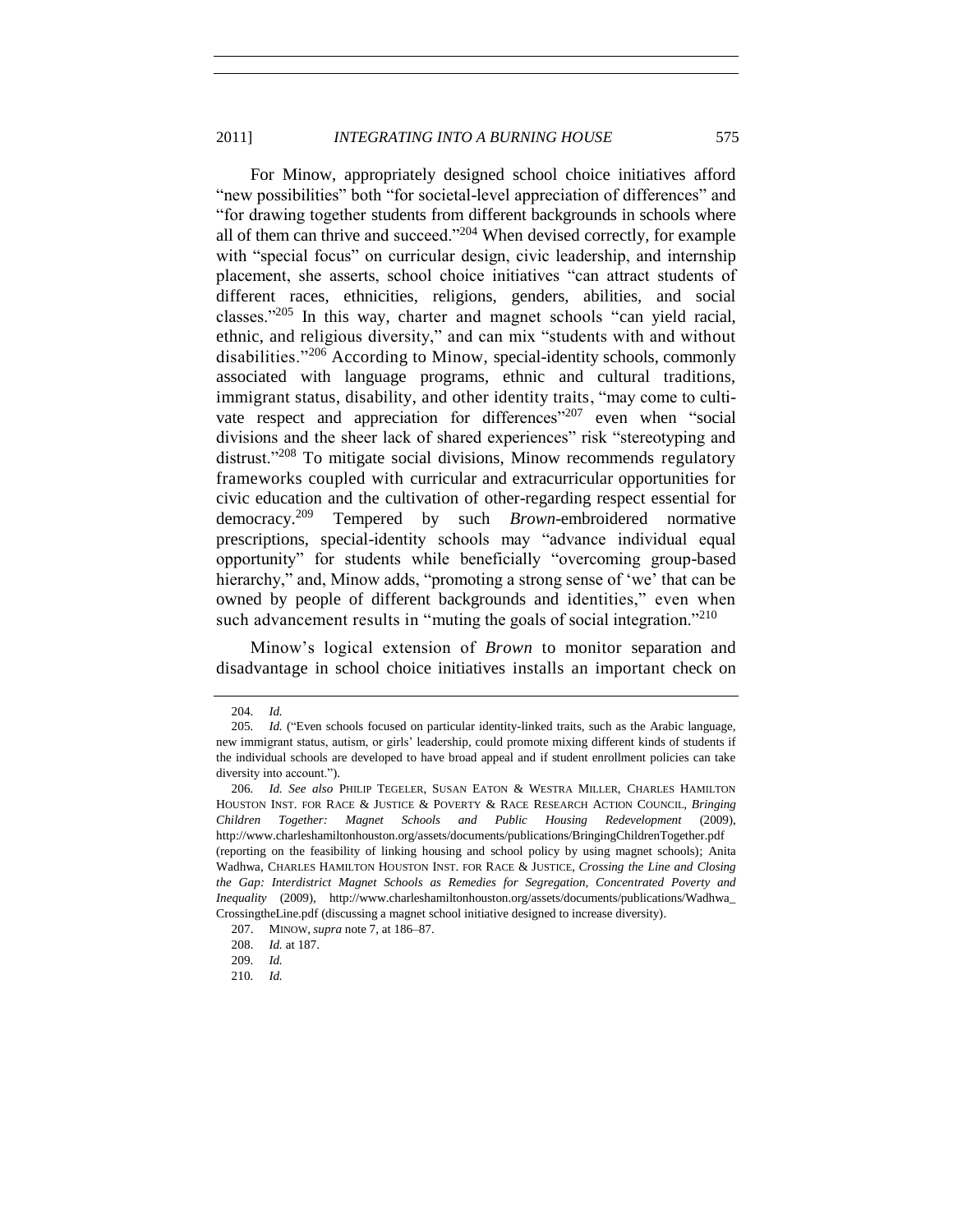the "abusive use" of political and socioeconomic power by public and private entities likely "to confine educational and life opportunities."<sup>211</sup> Under this enlarged analysis, *Brown* may be deployed in advocacy or in institution building for the purposes of combating forced assimilation, expanding intergroup contact, and ensuring high academic quality and access to broad social networks. This dual function, simultaneously to advance educational equality and racial justice, and to challenge government-sanctioned status hierarchies and allied prejudices and stereotypes, for Minow highlights *Brown*'s centrality to the norms of social inclusion, solidarity, and struggle.<sup>212</sup> Collective struggle against hierarchical status and separation, Minow asserts, constitutes a requisite step "for people from different backgrounds to forge a common world, respectful of individuals and of group differences.<sup> $213$ </sup> By entrenching social hierarchies and political divisions in the inner city, resegregation and the school-to-prison pipeline violate the norms of social inclusion, solidarity, and commonality. $2^{14}$  They also damage the psychological experiences of disadvantaged individuals and reinforce structural inequality. 215

#### <span id="page-35-0"></span>2. Resegregation

Minow finds students of color "living in areas of concentrated poverty" to be "most hurt by the decline of desegregation efforts."<sup>216</sup> Isolated in the inner city, these students, she notes, languish in "disproportionately inadequate and poorly performing public schools."<sup>217</sup> Thus confined, the students "lose access to other social networks."<sup>218</sup> The right to access, encompassing entrance to and inclusion in social networks and institutions, Minow explains, derives from the very principle of equal protection long advanced by the NAACP's litigation efforts to attack

<span id="page-35-1"></span><sup>211</sup>*. Id.*

<sup>212</sup>*. Id.*

<sup>213</sup>*. Id.*

<sup>214</sup>*. Id.*

<sup>215</sup>*. Id.* at 188.

<sup>216</sup>*. Id.* at 28.

<sup>217</sup>*. Id.*

<sup>218.</sup> *Id.* The NAACP Legal Defense and Educational Fund, Inc. ("Legal Defense Fund" or ―LDF‖) reports: ―Black and Latino students attend schools where more than half of their peers are black and Latino." NAACP LEGAL DEF. & EDUC. FUND, INC., ANNUAL REPORT OF THE NAACP LEGAL DEFENSE AND EDUCATIONAL FUND, INC. (2007–2009) 40 (2009) [hereinafter LEGAL DEFENSE FUND], *available at* http://naacpldf.org/files/publications/NAACPLDF\_2007-2009\_Annual\_Report.pdf.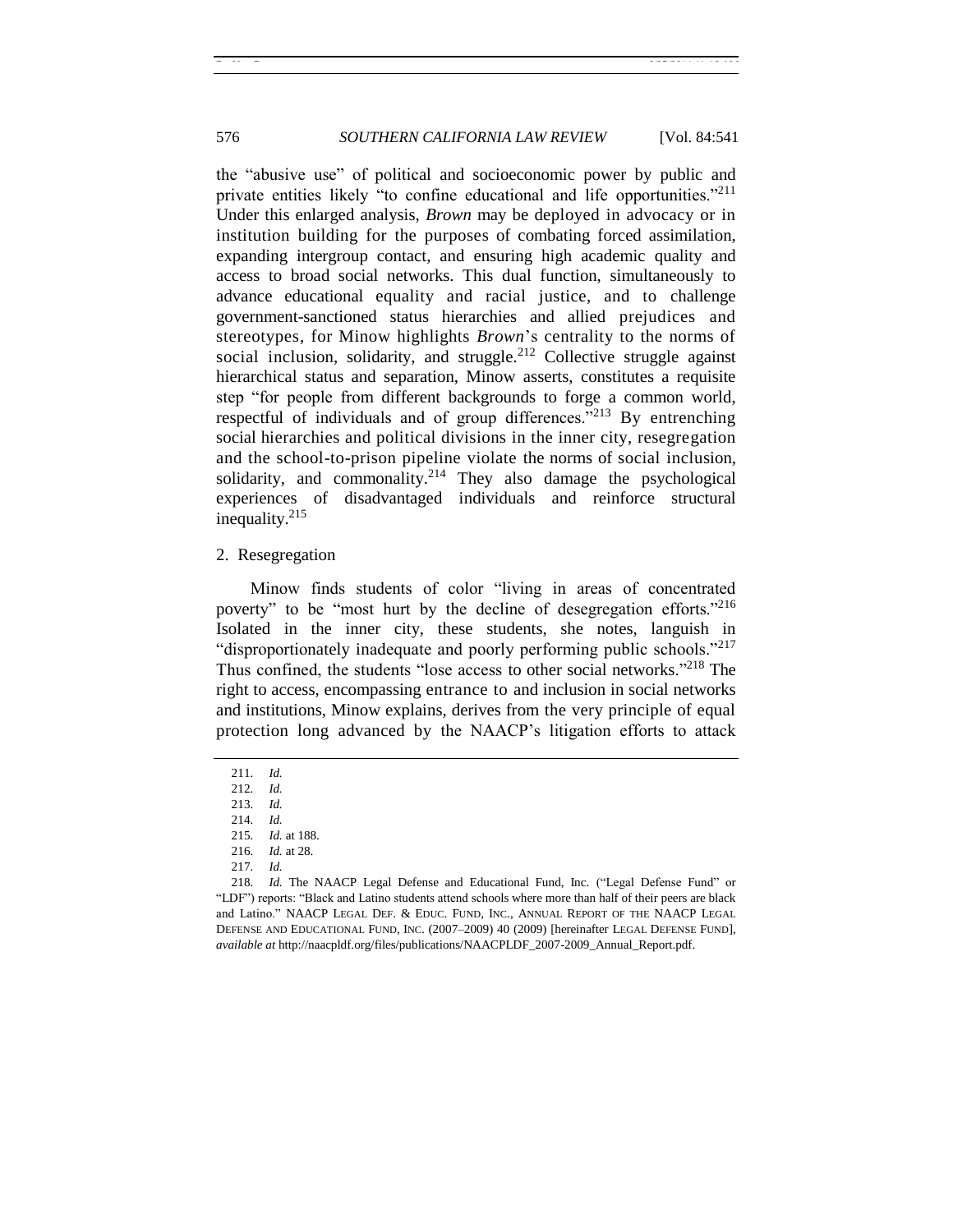racial discrimination.<sup>219</sup> By now well documented,<sup>220</sup> the NAACP litigation strategy targeted school segregation and school inequality, framing "each suit as its own educational and organizing effort" aimed at integration and municipal equity.<sup>221</sup> Principles of community education and organization guided the NAACP throughout its litigation campaign and through much of the civil rights movement.<sup>222</sup> In the rapidly resegregating communities of color seen in Miami and other devastated inner cities, those basic principles of legal-political mobilization acquire renewed strategic import, particularly where government actors, nonprofit entities, and federal courts retreat from school remedial intervention.<sup>223</sup>

For Minow, the goal of abolishing official, state-sanctioned segregation powerfully steered the NAACP legal-political campaign in *Brown.* In carrying out that campaign, the *Brown* lawyers, she concedes, "faced real risks of undermining efforts to equalize resources" in pursuing desegregation.<sup>224</sup> To the extent that the NAACP's parallel strategy of "exposing the material inadequacy of the schools" allotted to blacks and attacking separate facilities as inevitably unequal," skirted those immediate remedial risks, Minow suggests that it underestimated the post-remedial risks of resegregation.<sup>225</sup> In fairness, during the prolonged post-*Brown* era of formal and informal resistance,

221. MINOW, *supra* not[e 7,](#page-2-0) at 17.

222. On community education and organization in the civil rights movement, see ALDON D. MORRIS, THE ORIGINS OF THE CIVIL RIGHTS MOVEMENT: BLACK COMMUNITIES ORGANIZING FOR CHANGE 77–138 (1984), and Kenneth W. Mack, *Law and Mass Politics in the Making of the Civil Rights Lawyer, 1931–1941*, 93 J. AM. HIST. 37 (2006).

223*. See generally* SCHOOL RESEGREGATION: MUST THE SOUTH TURN BACK? (John Charles Boger & Gary Orfield eds., 2005) (documenting the trend toward racial and socioeconomic resegregation in the south).

224. MINOW, *supra* note [7,](#page-2-0) at 17. Minow notes that the South Carolina suit consolidated in *Brown*  ―initially sought buses and more resources for the black schools, but the plaintiffs' lawyers reframed the suit to include the claim that separate schools could never be fully equal." Id.

225*. Id.*

<sup>219.</sup> *See* MINOW, *supra* note [7,](#page-2-0) at 16; Peggy Cooper Davis, *Performing Interpretation: A Legacy of Civil Rights Lawyering in* Brown v. Board of Education, *in* RACE, LAW, AND CULTURE: REFLECTIONS ON *BROWN V. BOARD OF EDUCATION* 23, 44 (Austin Sarat ed., 1997) ("Civil rights lawyers saw the Fourteenth Amendment as a polyvalent text—a text born of neglected history, expressive of indistinct aspirations, and in need of interpretation in an open political process.").

<sup>220</sup>*. See generally* JACK GREENBERG, *BROWN V. BOARD OF EDUCATION*: WITNESS TO A LANDMARK DECISION (2004) (providing an account of the *Brown* advocacy campaign by a member of the litigation team); RICHARD KLUGER, SIMPLE JUSTICE: THE HISTORY OF *BROWN V. BOARD OF EDUCATION* AND BLACK AMERICA'S STRUGGLE FOR EQUALITY (1977) (providing a thorough historical account of the *Brown* litigation).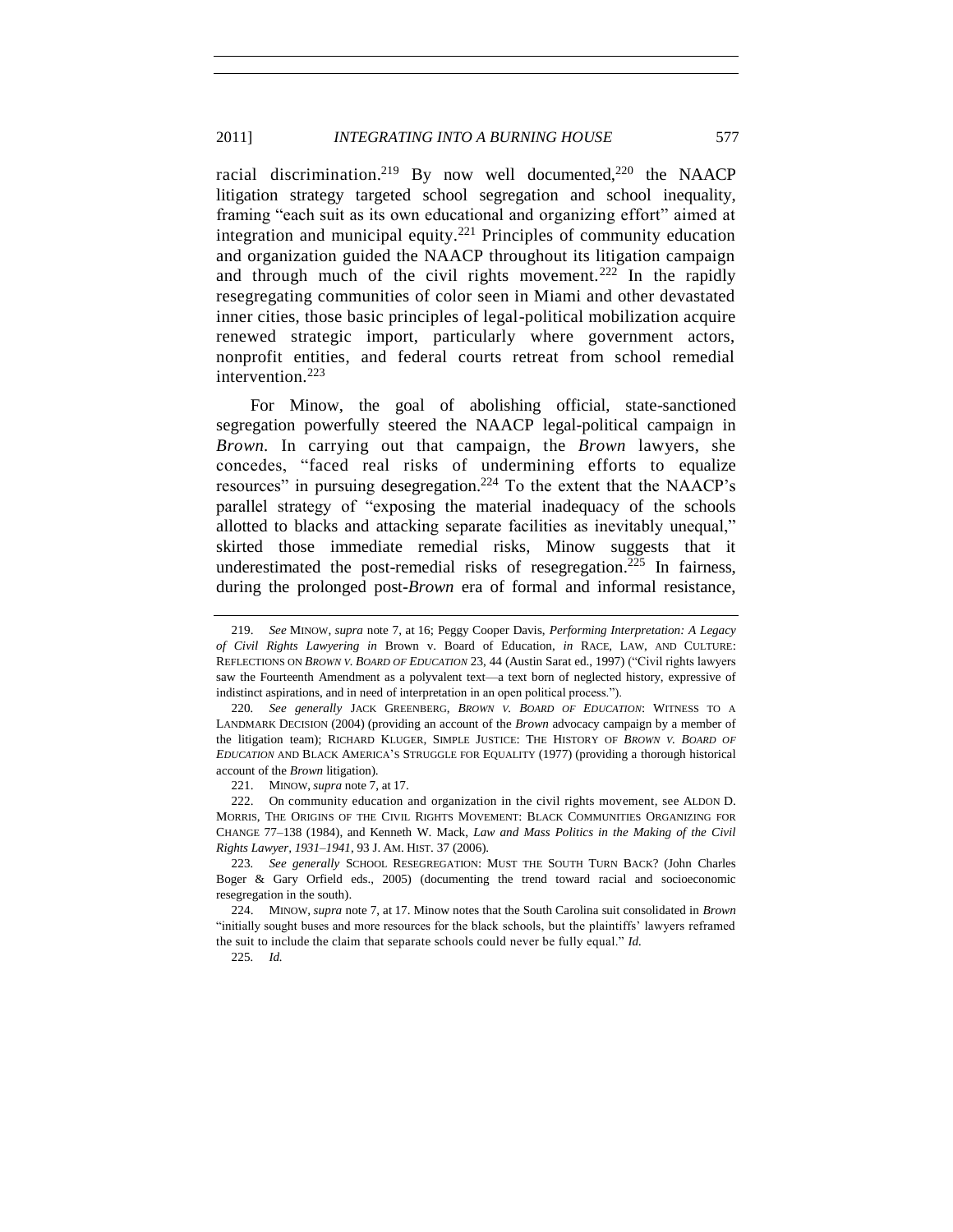neither civil rights advocates nor courts nor policymakers garnered the foresight to estimate such risks, much less to anticipate the myriad obstacles to remedial implementation or the changing permutations of popular defiance. Applied to contemporary circumstances, Minow's analysis of growing resegregation in impoverished inner-city schools similarly underestimates the intractable barriers to social integration and civic equality confronting students of color, their parents, and civil rights advocates.

The legal-political campaign of the post-*Brown* era offers little contemporary guidance to advocates, parents, or students struggling to resist the ongoing resegregation of inner-city neighborhood schools. Similarly, the campaign supplies meager direction on how to alter the social hierarchy produced by resegregation or how to mitigate the harmful exclusion inflicted by the difference-based separation of students in schools. Moreover, it furnishes no clear baseline or metric to measure the impact of student side-by-side learning or to determine the extent to which side-by-side learning effectively reduces prejudices and power differentials accompanying difference. Further, it gives no sense of how school systems can pursue individual equality of educational opportunity and the equal treatment of groups simultaneously under conditions of school resegregation. Additionally, that historic campaign provides no estimate of "the prospects for social integration" or the chances "for reducing achievement gaps<sup> $226$ </sup> in resegregated inner-city schools plagued by concentrated poverty.<sup>227</sup> Finally, and most noteworthy, it furnishes no litigation or legislative strategy to ameliorate the profound social hierarchy and economic inequality affecting immigrant students, girls, students with disabilities, LGBT students, and poor students of color in resegregated public schools throughout the nation. The latter group, beset by widespread separation and an ever-expanding school-to-prison pipeline, confronts

<sup>226.</sup> *Id.* at 4.

<sup>227</sup>*. See* SHERYLL CASHIN, THE FAILURES OF INTEGRATION: HOW RACE AND CLASS ARE UNDERMINING THE AMERICAN DREAM (2004) (arguing that racial and socioeconomic integration offers the only solution to educational inequality and suggesting that public and private choices foster continued segregation); ERICA FRANKENBERG, CHUNGMEI LEE & GARY ORFIELD, THE CIVIL RIGHTS PROJECT, HARVARD UNIV., A MULTIRACIAL SOCIETY WITH SEGREGATED SCHOOLS: ARE WE LOSING THE DREAM? (2003) (examining trends in desegregation and resegregation), http://www.eric.ed.gov/ PDFS/ED472347.pdf; ERICA FRANKENBERG & CHUNGMEI LEE, THE CIVIL RIGHTS PROJECT, HARVARD UNIV., RACE IN AMERICAN PUBLIC SCHOOLS: RAPIDLY RESEGREGATING SCHOOL DISTRICTS (2002), http://civilrightsproject.ucla.edu/research/k-12-education/integration-and-diversity/race-inamerican-public-schools-rapidly-resegregating-school-districts/frankenberg-rapidly-resegregating-2002.pdf (reporting on the progress of desegregation policies).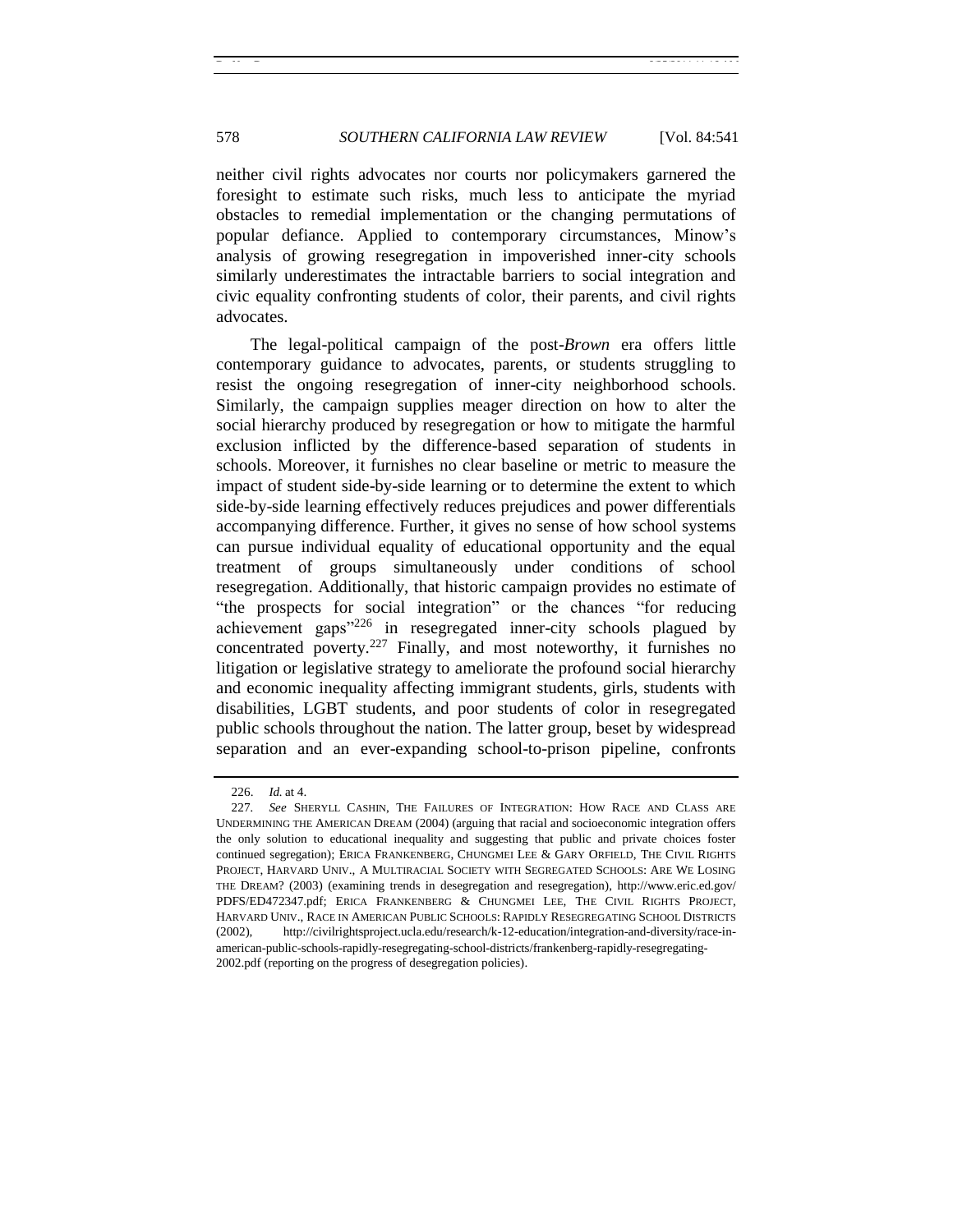<span id="page-38-0"></span>seemingly insurmountable barriers to social integration and civic equality.

#### 3. School-to-Prison Pipeline

For Minow and other advocates, the school-to-prison pipeline exposes students of color to three intertwined, racialized systems involving education,<sup>228</sup> juvenile justice,<sup>229</sup> and disability.<sup>230</sup> The NAACP Legal Defense and Educational Fund, Inc. ("Legal Defense Fund" or "LDF") reports that "there were 3,328,750 school suspensions nationwide and  $102,080$  expulsions" in  $2006<sup>231</sup>$  In the same year, according to the Legal Defense Fund, African-American students representing only 17.1 percent of public school students "accounted for 37.4 percent of total suspensions and 37.9 percent of total expulsions nationwide." $^{232}$  LDF also reports, in a survey of  $21$  states, that "the number of black students suspended is more than double their percentage of the student body. $233$  School discipline rates of this magnitude display a disconcerting correlation to racialized disability determinations.

<sup>228</sup>*. See generally* Tona M. Boyd, *Confronting Racial Disparity: Legislative Responses to the School-to-Prison Pipeline*, 44 HARV. C.R.-C.L. L. REV. 571 (2009) (commenting on racially disparate school discipline practices); Catherine Y. Kim, *Procedures for Public Law Remediation in School-To-Prison Pipeline Litigation: Lessons Learned From* Antoine v. Winner School District, 54 N.Y.L. SCH. L. REV. 955 (2009–2010) (reviewing a case study of the efficacy of public law remediation in school-toprison pipeline litigation); JUDITA A. BROWNE, ADVANCEMENT PROJECT, DERAILED! THE SCHOOLHOUSE TO JAILHOUSE TRACK 7 (May 2003), http://www.advancementproject.org/sites/default/ files/publications/Derailerepcor\_0.pdf (reporting on the use of law enforcement agencies and the criminal justice system as a "double jeopardy mechanism" for disciplining students); ADVANCEMENT PROJECT, EDUCATION ON LOCKDOWN: THE SCHOOLHOUSE TO JAILHOUSE TRACK Mar. 2005), http://www.advancementproject.org/sites/default/files/publications/FINALEOLrep.pdf (same).

<sup>229</sup>*. See generally* Heather Cobb, *Separate and Unequal: The Disparate Impact of School-Based Referrals to Juvenile Court*, 44 HARV. C.R.-C.L. L. REV. 581 (2009) (commenting on the racially disproportionate presence of African-American juveniles in the adult prison system); *Zero Tolerance Policy: Report*, ABA JUVENILE JUSTICE COMMITTEE, (Feb. 2001), http://www.abanet.org/crimjust/ juvjus/zerotolreport.html.

<sup>230.</sup> Since launching the Dismantling the School to Prison Pipeline initiative in 2001, the Legal Defense Fund has investigated "the intersection of the education system with the juvenile and criminal justice systems.‖ LEGAL DEFENSE FUND, *supra* not[e 218,](#page-35-1) at 43. *See also* NAACP LEGAL DEF. & EDUC. FUND, INC., DISMANTLING THE SCHOOL-TO-PRISON PIPELINE (2005), http://naacpldf.org/files/ publications/Dismantling\_the\_School\_to\_Prison\_Pipeline.pdf (proposing alternatives to school exclusion and incarceration).

<sup>231.</sup> LEGAL DEFENSE FUND, *supra* not[e 218,](#page-35-1) at 43. The LDF also reports: "In eight states—South Carolina, Alabama, Delaware, Florida, Louisiana, Mississippi, North Carolina, and West Virginia—the percentage of students suspended exceeded 10 percent of the total student body.‖ *Id*.

<sup>232.</sup> *Id.* ("Overall, 15 percent of African-American students were suspended in 2006, in comparison to 4.8 percent of white students and 6.8 percent of Latino students.").

<sup>233</sup>*. Id.*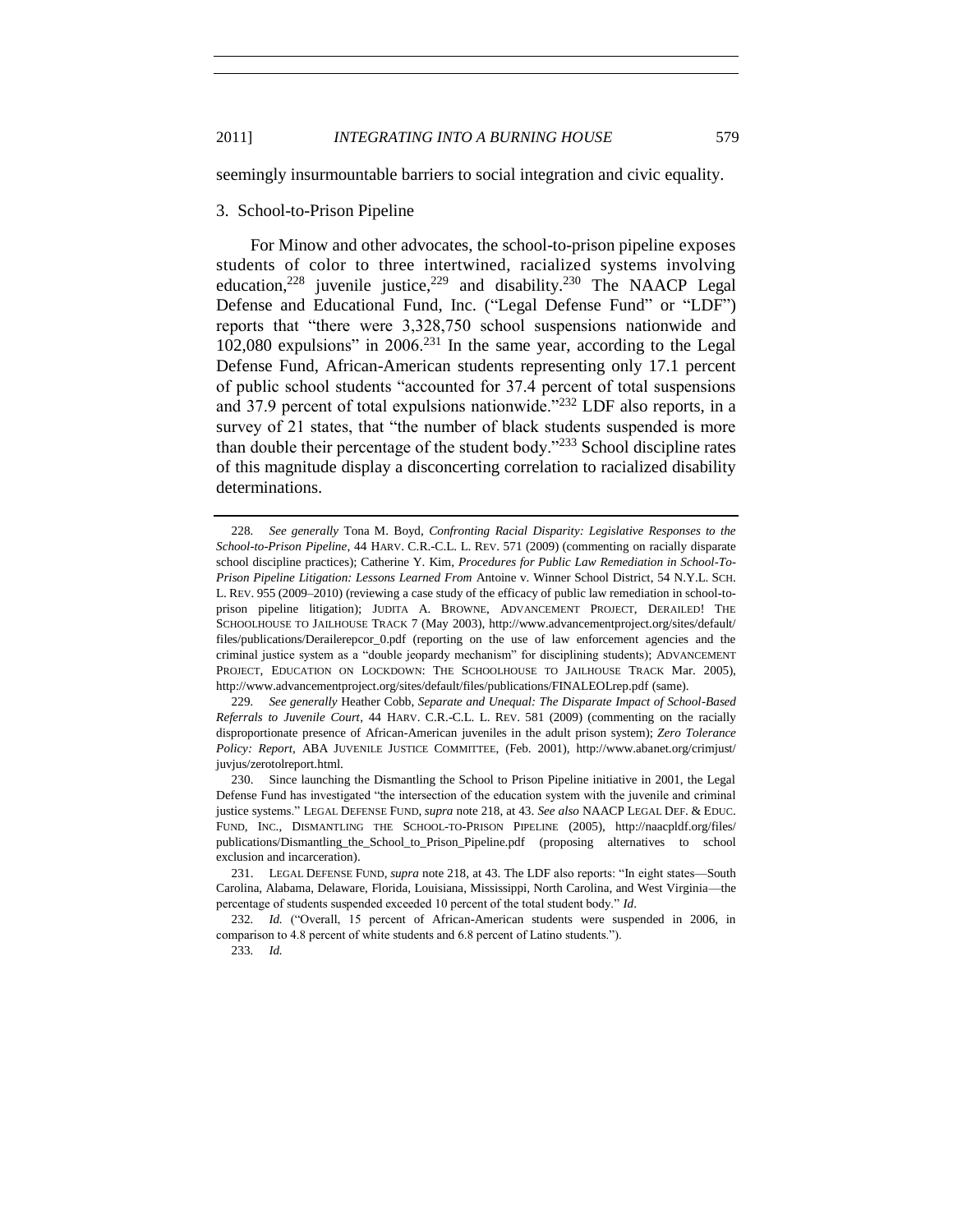Troubled especially by systemic racial bias in the determination of disability, Minow argues that the "faulty classifications of students of color as disabled" results in "an overrepresentation of students of color in special education settings often remote from the mainstream classroom. $234$ She also maintains that schools regularly fail in their obligations to provide "adequate services and programming" for students of color with disabilities.<sup>235</sup> Nonetheless, she continues to rely on *Brown*'s civil rights paradigm in litigation and legislative reform to ensure equal educational opportunity to students with disabilities through the provision of "specialized instruction and related social and health services."<sup>236</sup> Specific to disability, that opportunity includes "protection against misidentification of students as disabled and development of appropriate placements of and services to those rightly identified.<sup>2237</sup> *Brown*-oriented litigation and legislative battles to obtain such protection, she remarks, once again draw parents, teachers, and entire school districts into remedial ―conflicts over whether equality in the context of students with disabilities demands integration or separate instruction."<sup>238</sup>

Minow documents the pervasive "overidentification of disabling conditions by race," highlighting its impact in "removing black students" from the mainstream classroom."<sup>239</sup> Removal, she explains, produces a ―racially disproportionate pattern in special education‖ corresponding to a higher "incidence of disabilities" among black students.<sup>240</sup> This disturbing correlation, she adds, signals "a new form of segregation" emerging at "the intersection of poverty and race."<sup>241</sup> Alert to this intersection, Minow cites the alarming overrepresentation of black students in the categories of mental retardation and severe emotional disturbance, and their "disproportionate placement" in special education

235. MINOW, *supra* not[e 7,](#page-2-0) at 70.

241*. Id.*

<sup>234.</sup> MINOW, *supra* note [7,](#page-2-0) at 70. *See generally* Daniel J. Losen & Kevin G. Welner, *Disabling Discrimination in Our Public Schools: Comprehensive Legal Challenges to Inappropriate and Inadequate Special Education Services for Minority Children*, 36 HARV. C.R.-C.L. L. REV. 407 (2001) (noting the use of special education as a vehicle for the segregation of minority children); David Osher, Darren Woodruff & Anthony E. Sims, *Schools Make a Difference: The Overrepresentation of African American Youth in Special Education and the Juvenile Justice System*, *in* RACIAL INEQUITY IN SPECIAL EDUCATION 93 (Daniel J. Losen & Gary Orfield eds., 2002) (construing data on the overrepresentation of African American youth in programs addressing emotional and behavioral disorders).

<sup>236</sup>*. Id.*

<sup>237</sup>*. Id.*

<sup>238</sup>*. Id.* at 70. *See also id.* at 70–72.

<sup>239</sup>*. Id.* at 81.

<sup>240</sup>*. Id.*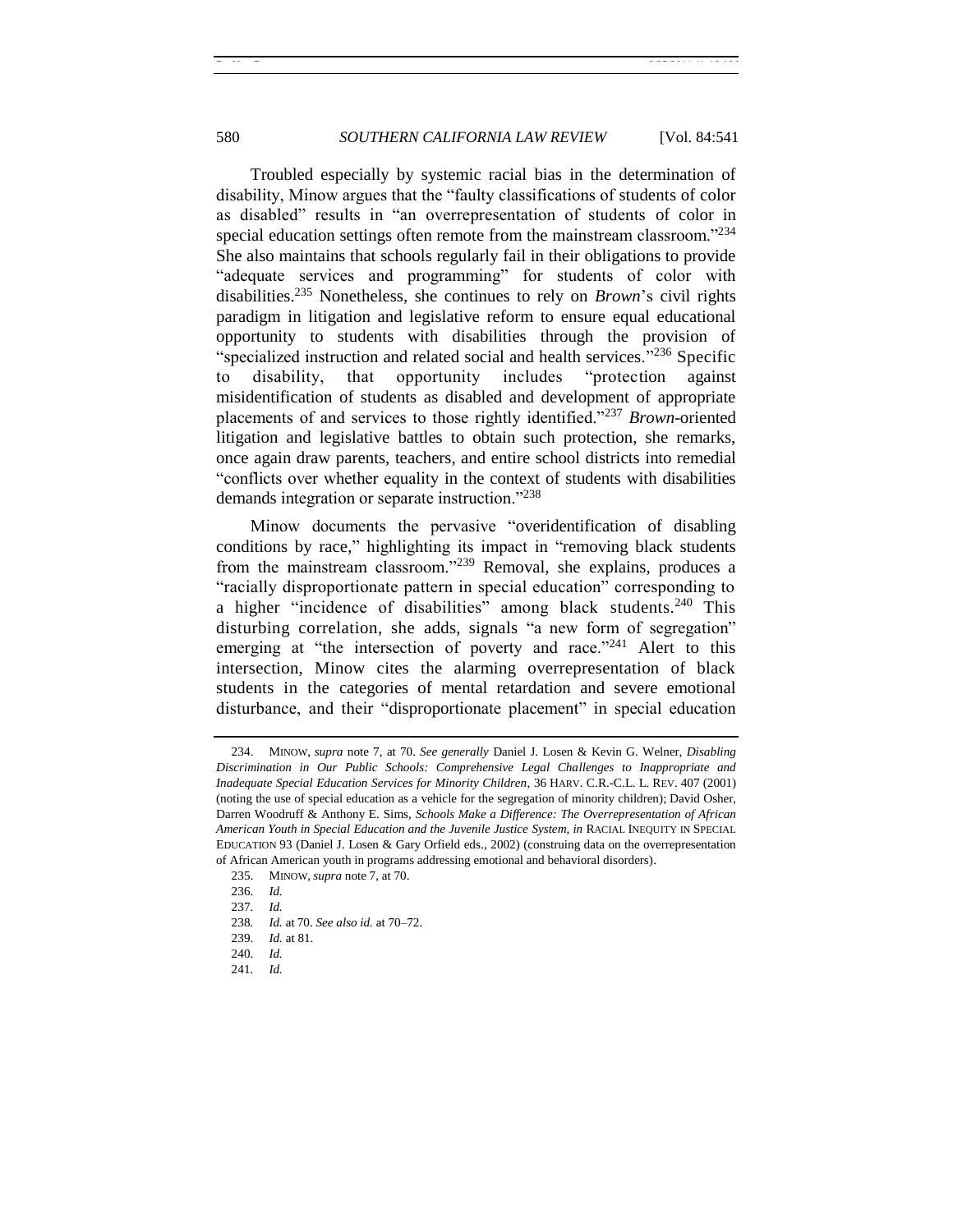programs, noting that such categories of identification and placement lie susceptible to the "individual biases" of inadequately trained teachers and evaluators,  $242$  as well as the "institutional bias" of system-wide "language" barriers" and "cultural miscommunication."<sup>243</sup> The resulting "stigma," she mentions, "itself reflects racial and class dimensions of the special education population." $244$ 

Minow's demonstration of the prejudicial outcomes of individual and institutional racial bias in federal-state disability and special education systems further underscores the debilitating individual and communitywide consequences of the school-to-prison pipeline. Yet, many academics, advocates, and policymakers decline to follow the racial justice implications of the roiling national crisis in school discipline, incarceration, and reentry, especially for young inner-city black men.<sup>245</sup> To be sure, like Minow, many note increasing patterns of resegregation in education and housing; $^{246}$  however, too many avoid wrestling with the changing justifications of, and strategies for, racial integration in communities ravaged by the school-to-prison pipeline. Likewise, whether in the academy, advocacy, or public policy, too many lack a fully satisfactory explanation for *Brown*'s limited influence on American racial justice within the context of schooling or *Brown*'s modest impact on schooling within the context of racial integration. In the same way, too many lack an explanation for *Brown*'s waning symbolic and substantive authority in the law of racial equality and justice, inside and outside the context of innercity schools in Miami, Boston, New York, or elsewhere. Indeed, too many balk when confronting larger cultural and structural matters of racial equality and economic justice, rejecting opportunities to put forward a more comprehensive socio-legal analysis and a more sustained race- or identity-conscious vision of equality.

<sup>242</sup>*. Id. See also* LEGAL DEFENSE FUND, *supra* note [218,](#page-35-1) at 40 (citing the absence of proportionate representation of people of color "at staff, student, faculty or administrative levels in primary, secondary or higher education institutions").

<sup>243.</sup> MINOW, *supra* not[e 7,](#page-2-0) at 81. *See also id.* at 81–82 ("Black students may face disproportionate placement in special education programs because they disproportionately receive low-quality education before referrals.").

<sup>244</sup>*. Id.* at 82.

<sup>245</sup>*. See* Michael Pinard, *Collateral Consequences of Criminal Convictions: Confronting Issues of Race and Dignity*, 85 N.Y.U. L. REV. 457, 489–94, 511–17 (2010) (discussing race and the collateral consequences of criminal convictions).

<sup>246.</sup> For further discussion of the relationship between housing segregation and school resegregation, see Gary Orfield, *Segregated Housing and School Resegregation*, *in* DISMANTLING DESEGREGATION, *supra* note [8,](#page-3-0) at 291.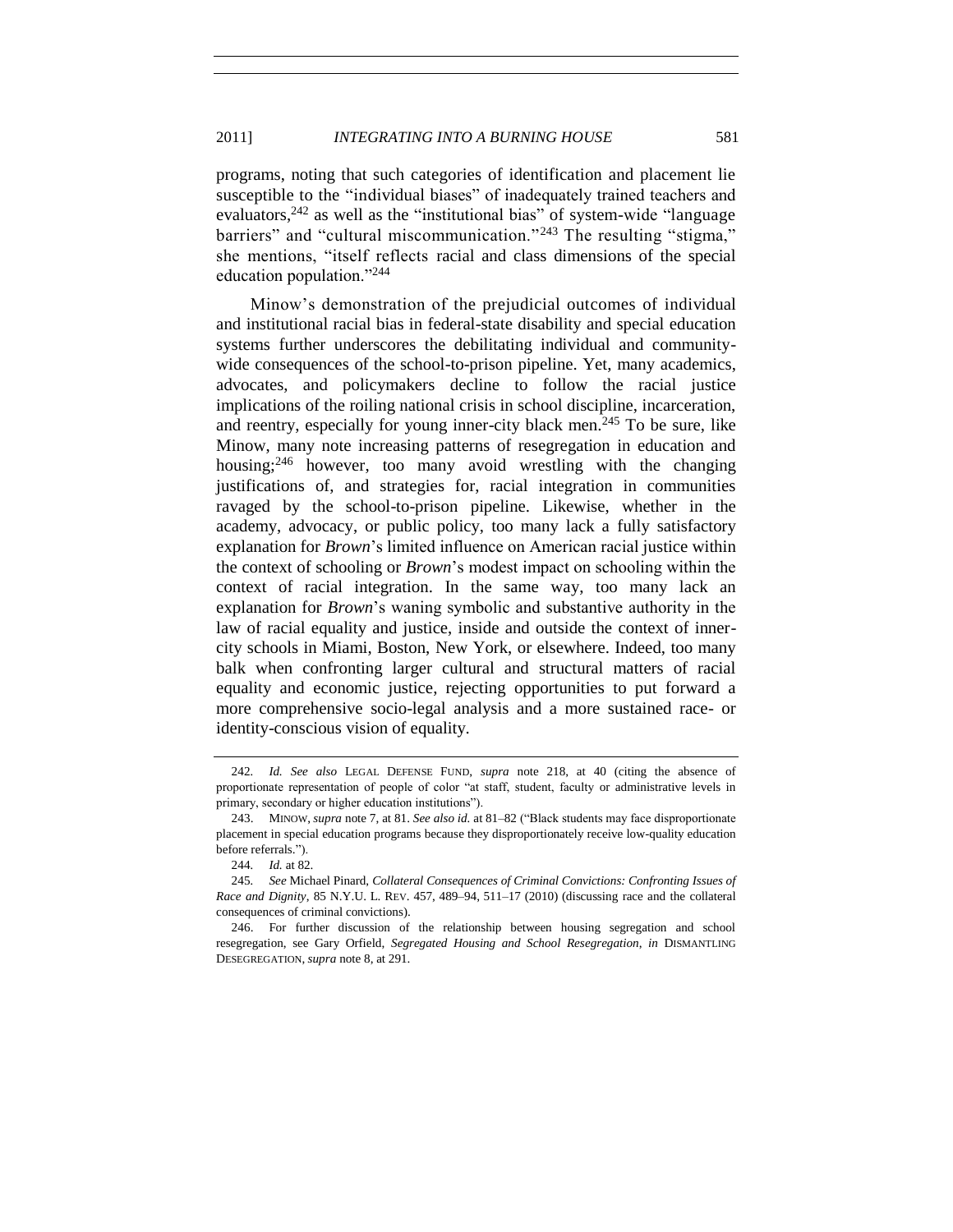#### B. RACE- AND IDENTITY-CONSCIOUS COMMUNITY RESISTANCE

<span id="page-41-0"></span>The reluctance among many academics, advocates, and policymakers to engage these difficult questions and pursue these complex pathways dampens Minow's celebration of *Brown*'s legacy and weakens its claims upon the social ideals of justice, liberty, and equality in public education and civil rights more generally. That legacy, battered by historical debates over competing norms of educational equity and integrated idealism, and now driven by tensions between the goals of equal access or opportunity and difference-based identity pluralism will not be saved by an equalization of school financial resources, proportional representation on district school boards and other policymaking bodies, or judicial oversight of longforgotten desegregation decrees.<sup>247</sup> Instead, the legacy of *Brown* turns on the collective race- and identity-conscious work of students, parents, teachers, academics, and advocates to redefine in theory and in practice the meaning of difference-based identity, equal educational opportunity, and integration in America's public schools.<sup>248</sup>

This ongoing collective work, local in focus but national in reach, rests on an alternative set of historical, political, and sociological premises and goals. Together, those empirical premises and normative goals steer *Brown*'s legacy beyond Minow's springboard notions of equal opportunity and equal treatment toward a more race- and identity-conscious vision of community-based public schools. When suited to the empowerment needs of diverse populations separated by physical geography, social division, and economic hierarchy, that vision both accommodates and resists the resegregation of inner-city communities of color. For its content, the vision draws on the teachings of civic equality and economic justice promoted by Martin Luther King during the Southern Christian Leadership Conference's antipoverty campaigns of the late 1960s, substantially the same teachings adopted by Minow in sketching an aspirational, though unlikely, vision of

<sup>247.</sup> For policy recommendations on voluntary public school integration, see *Reaffirming the Role of School Integration in K-12 Education Policy: Post-Conference Statement: An Urgent Need for Federal Support*, POVERTY & RACE, January/February 2010, at 1, 1, 4–5 (summarizing the statement of principles from the November 13, 2009 Conference of the National Coalition on School Diversity at Howard University School of Law, cosponsored by fourteen national civil rights and research organizations).

<sup>248.</sup> *See* Charles R. Lawrence III, *Forbidden Conversations: On Race, Privacy, and Community (A Continuing Conversation with John Ely on Racism and Democracy)*, 114 YALE L.J. 1353, 1400 (2005) (urging inclusive, normative constitutional conversation about race and democracy in crossracial communities).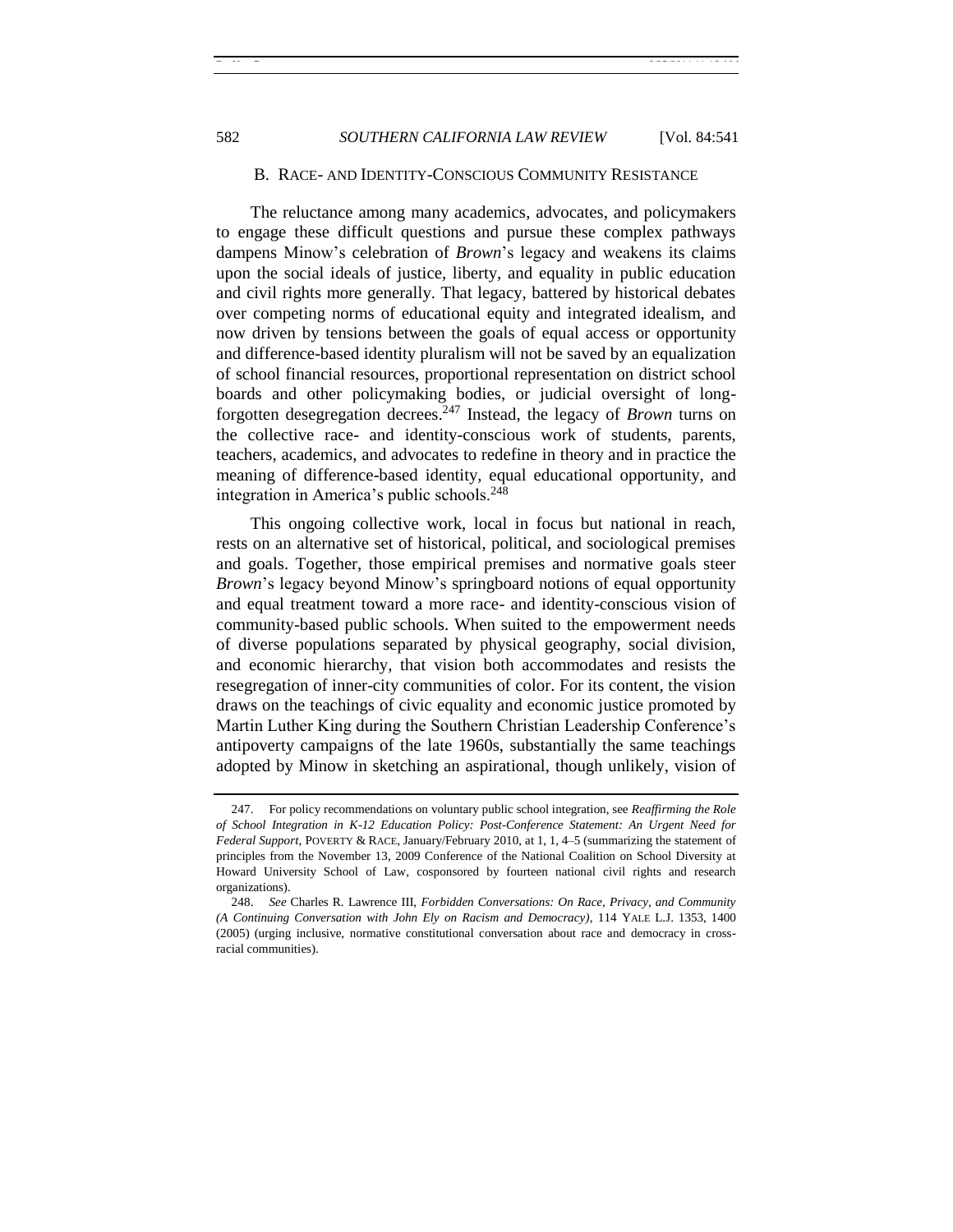cross-racial community.<sup>249</sup> Consider historical predicates first.

### <span id="page-42-0"></span>1. History

The alternative historical predicate for a race- and identity-conscious vision of community-based empowerment in education stems from Derrick Bell's early interest-convergence thesis.<sup>250</sup> Under this thesis, *Brown* and its promise of equal educational opportunity depend on the shifting convergence and divergence of white and black racial interests in law, culture, and society. To the extent that interest convergence framed the *Brown* decision in 1954 and its subsequent remedial implementation, however limited, interest divergence now animates the post-*Brown* decisions of the U.S. Supreme Court and federal-state legislative mandates regulating school composition, discipline, and performance, as demonstrated in part by the 2010 widely reported public school closing in Rhode Island.<sup>251</sup> For advocates and activists, the rise of white-black or white-brown racial interest divergence requires a greater commitment to difference-based community empowerment and institution-building strategies of self-sufficiency independent of dominant white interests, and an openness to opportunities for cross-racial coalitions and partnerships around community improvement and preservation in confronting the forces of displacement and resegregation.

Minow echoes the call for a greater commitment to difference-based community empowerment and institution-building strategies of selfsufficiency in remarking that "many African Americans have started to give up on the hard work that the effort to achieve integration has required of them."<sup>252</sup> Her observation that "communities have failed to sustain desegregation efforts that worked $1253$  and that "the ideal of integration no longer motivates many people of any race, $^{254}$  however, overlooks the frequent receptivity to opportunities for cross-racial coalitions and

<sup>249</sup>*. See* Minow, *supra* not[e 41,](#page-9-1) at 641–42.

<sup>250</sup>*. See* Derrick A. Bell, Jr., Brown v. Board of Education *and the Interest-Convergence Dilemma*, 93 HARV. L. REV. 518 (1980); Lani Guinier, *From Racial Liberalism to Racial Literacy:* Brown v. Board of Education *and the Interest-Divergence Dilemma*, 91 J. AM. HIST. 92 (2004) (assessing Bell's interest-convergence thesis).

<sup>251</sup>*. See* Joan Vennochi, Op.-Ed., *The Fallout from Teacher Firings*, BOS. GLOBE, Mar. 11, 2010, at A5 (reporting on the mass teacher firings at a Rhode Island school); Jeff Zeleny, *Obama Backs Rewarding Districts That Police Failing Schools*, N.Y. TIMES, Mar. 1, 2010, at A14 (commenting on President Barack Obama's support of the mass teacher firings at a Rhode Island school).

<sup>252.</sup> MINOW, *supra* not[e 7,](#page-2-0) at 26.

<sup>253.</sup> *Id.*

<sup>254</sup>*. Id.* at 27.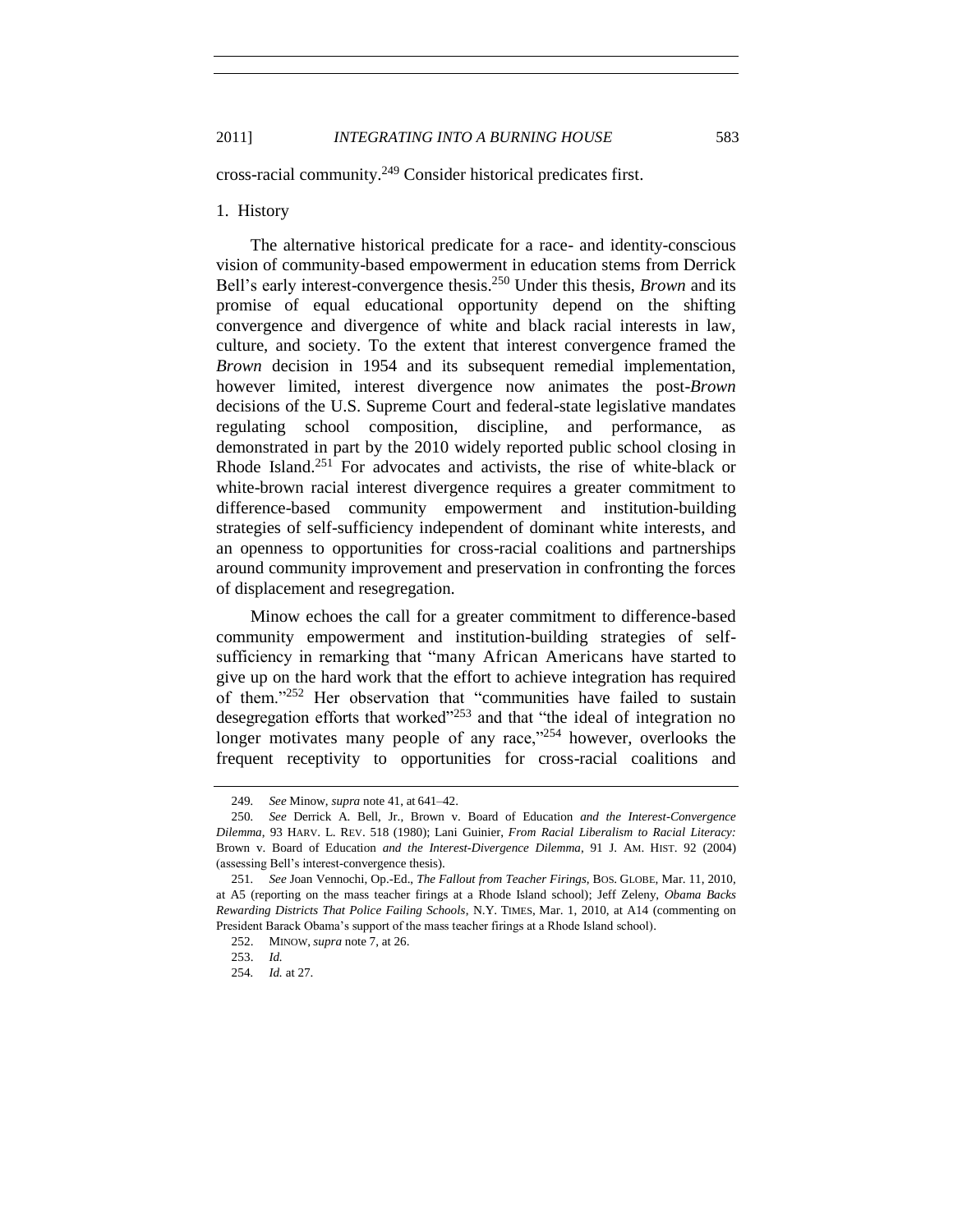584 *SOUTHERN CALIFORNIA LAW REVIEW* [Vol. 84:541

partnerships around community improvement across the nation. Doubtless Minow is correct to point out that educators and parents, constrained by time, energy, and resources, "increasingly confront a choice" in backing school initiatives "between renewed efforts for integration and redoubled initiatives in predominantly minority schools for quality instruction with high expectations.<sup> $255$ </sup> Yet, as she rightly notes, race consciousness, rather than race neutrality, "is an indispensable dimension of either avenue."<sup>256</sup> In fact, given the well-known "persistent racial gap in achievement [and] the risks of misidentification of students of color in the context of special education," Minow confirms that "race remains indispensable" to social scientists in assessing "children's educational and life chances," to policymakers in gauging "progress toward the integration ideal," and to advocates in defending the provisional necessity of "separate" instruction.<sup>7257</sup> Consider the political predicates for these various appraisals.

#### <span id="page-43-0"></span>2. Politics

The alternative political predicate for a race- and identity-conscious vision of community-based empowerment in education also comes from Bell's previous work, specifically his endorsement of "educational improvement<sup> $258$ </sup> as the necessary goal for civil rights advocacy on behalf of "urban black children locked in all-black schools."<sup>259</sup> Citing "black parental priorities," Bell long ago urged "civil rights lawyers to end their single-minded commitment to racial balance" for purposes of achieving racial mixing or integration.<sup>260</sup> Without more, he argued, that goal proved to be "increasingly inaccessible and all too often educationally impotent."<sup>261</sup> At Selma's Edmund Pettus Bridge in March 2010, Secretary Duncan adverted to the same conditions, commenting that "many schools" are still effectively segregated in America.<sup> $262$ </sup> The conditions of de facto segregation demand both accommodation and resistance strategies by lawyers and community advocates, whether parents, children, teachers or

<sup>255</sup>*. Id.* at 29.

<sup>256</sup>*. Id.*

<sup>257</sup>*. Id.*

<sup>258.</sup> Derrick A. Bell, Jr., *Serving Two Masters: Integration Ideals and Client Interests in School Desegregation Litigation*, 85 YALE L. J. 470, 471 (1976).

<sup>259</sup>*. Id.* at 515–16.

<sup>260</sup>*. Id.* at 516.

<sup>261</sup>*. Id.*

<sup>262.</sup> Duncan, *supra* note [4.](#page-2-1)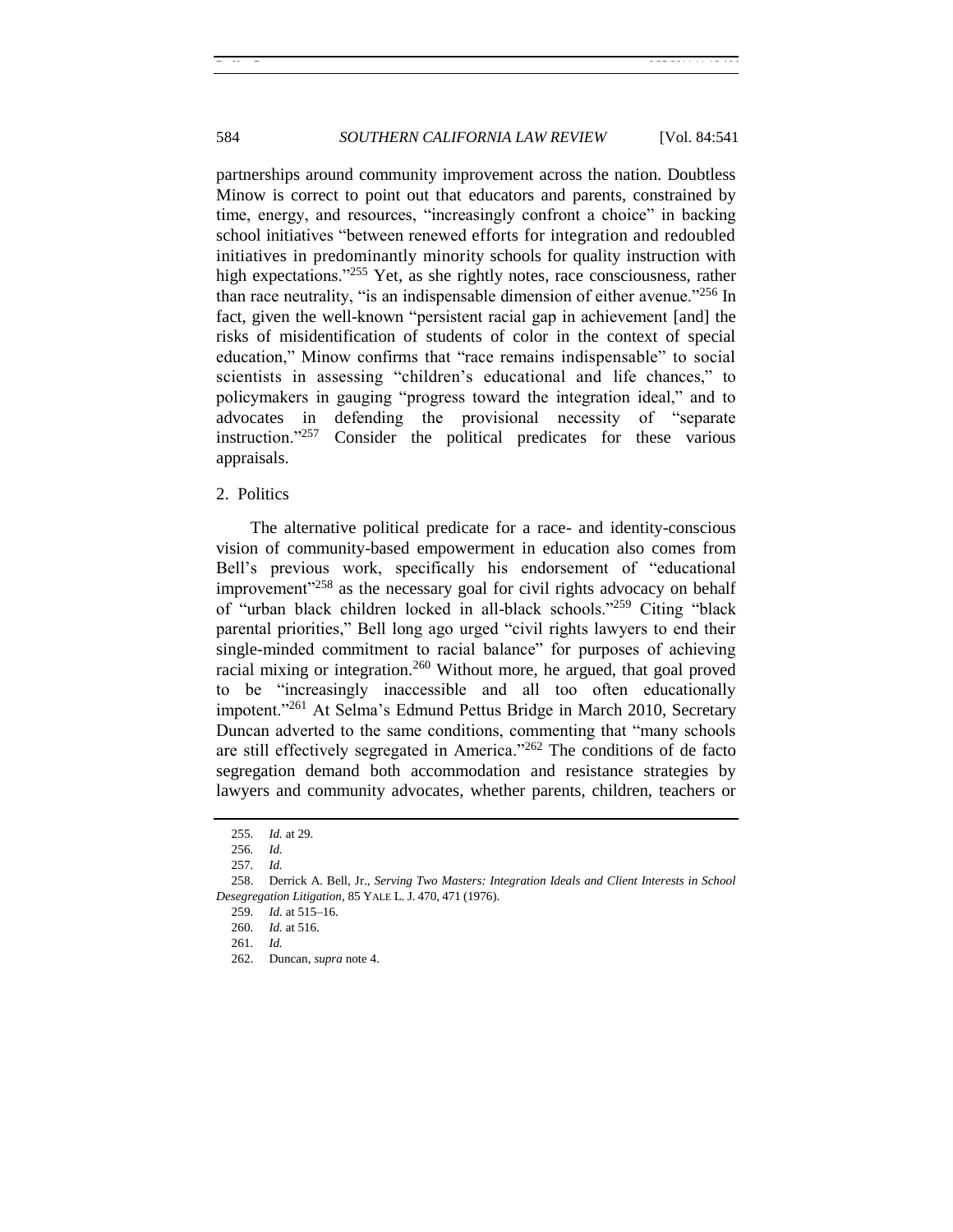faith-based activists.

Accommodation strategies seek to procure public resources and private investment sufficient to affect race- or identity-conscious educational improvement among segregated schools and communities. Local examples of accommodation strategies in Miami include individual mentoring programs spearheaded by Breakthrough Miami,<sup>263</sup> after-school and special needs programs sponsored by The Children's Trust.<sup>264</sup> and academic support and literacy programs subsidized by the United Way of Miami-Dade.<sup>265</sup> Such strategies mark a turn away from *Brown*'s ideals of racial mixing and integration in part out of the realization that, as Minow mentions, "poor children of color remain far less likely to find teachers and schools able to launch them into lives of economic success or social and political equality with middle-class white peers.<sup>3266</sup> For Minow and other advocates and their nonprofit allies, common access to integrated schools and to equal educational opportunities remains stubbornly "remote for countless children in America," so much so that "the experiences of true integration across the color line is the exception, not the rule.<sup> $267$ </sup>

Indeed, Minow emphasizes, "too many poor children, disproportionately of color, have no access to the kind of educational opportunities" routinely made available to students by "most suburban high

<sup>263</sup>*. See Who We Are: Our Core Values*, BREAKTHROUGH MIAMI, http://www.breakthroughmiami.org/wwa\_corevalues.shtml (last visited Feb. 15, 2011). Like many accommodation strategies elsewhere, Breakthrough Miami's mission "is to inspire and encourage talented, motivated middle school students to enter and thrive in top college preparatory high school programs and graduate from college.‖ *Id.* Breakthrough Miami's programs include a six-week Summer Institute at which students ages ten to fifteen years "spend their day alternating between academic classes, extracurricular activities, and all-school events," a School Year Program serving middle school students year-round through "Saturday academic classes, tutorials, enrichment, mentoring, and advocacy," and a College Bound Program for high school students that continues year-round "to mentor and guide students by offering support and intervention throughout high school to assure on-time graduation and admission to a top four-year university.‖ *Who We Are: Our Model*, BREAKTHROUGH MIAMI, http://www.breakthroughmiami.org/wwa\_model.shtml (last visited Feb. 15, 2011).

<sup>264.</sup> The Children's Trust observes the following: "Children who are connected to after-school, extracurricular, enrichment and structured summer activities are less likely to engage in violent or risky behavior." THE CHILDREN'S TRUST, 2010 ANNUAL REPORT: ACHIEVING RESULTS . . . 10 (2010).

<sup>265.</sup> United Way of Miami-Dade concentrates on "investing in programs that provide support services for students, preparing them for standardized tests . . . , and helping improve their math, science and literacy skills.‖ *Our Work: Education*, UNITED WAY OF MIAMI-DADE, http://www.unitedwaymiami.org/education.asp (last visited Feb. 15, 2011) ("In one program focused on literacy, 85% of students improved their reading skills and in another centered on FCAT, 81% moved up half a level in math and 89% moved up half a level in reading.").

<sup>266.</sup> MINOW, *supra* not[e 7,](#page-2-0) at 31.

<sup>267</sup>*. Id.*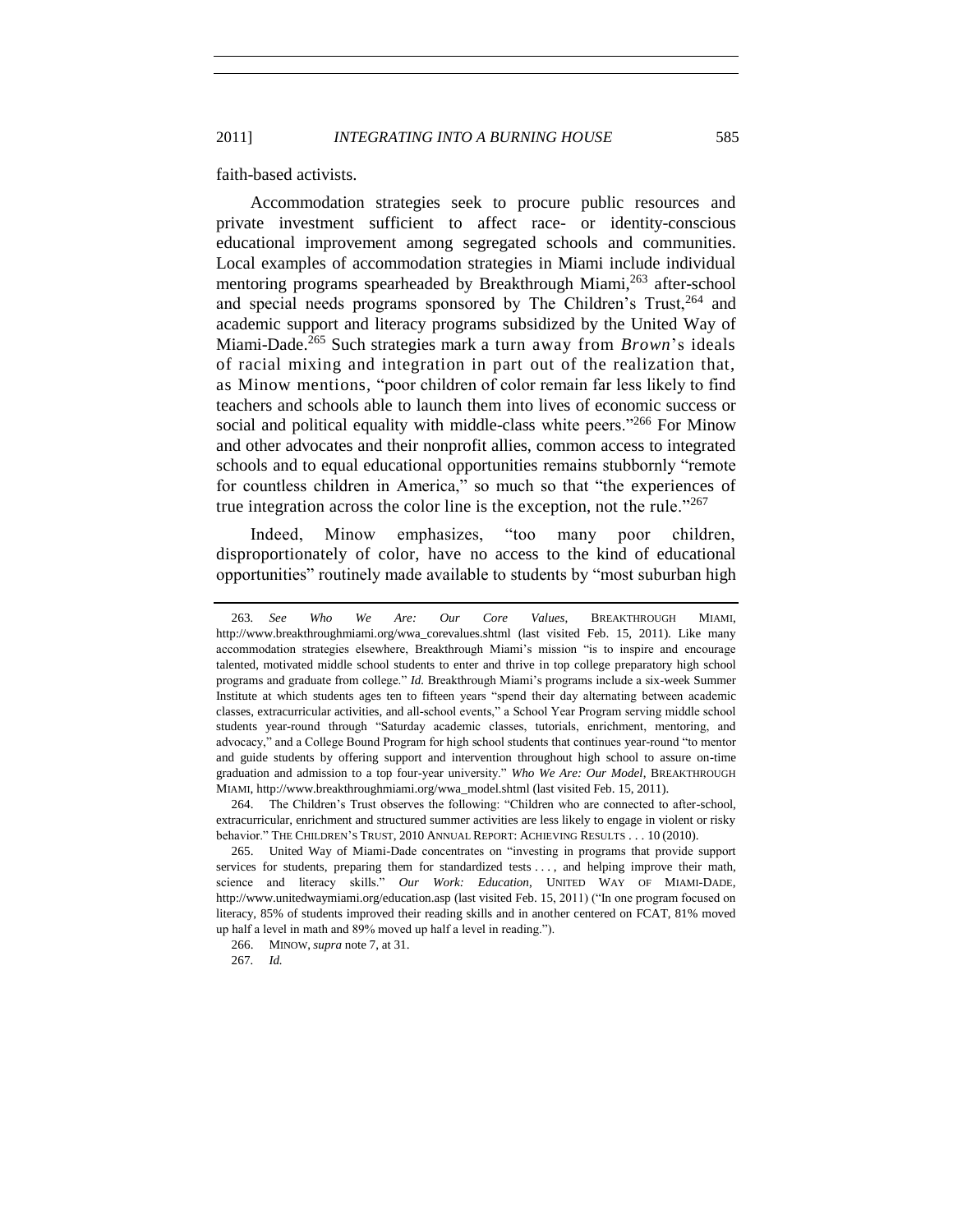schools" and "many parochial schools," and even by schools administered by the U.S. military.<sup>268</sup> In contrast to public schools in communities of color, numerous suburban, parochial, and military-affiliated schools create spaces where Minow finds "teachers, parents, and larger community values converge in matching high expectations, emotional and pedagogical support, and role models devoted to children's educational success." $269$ Accommodation strategies exploit that convergence to enhance the individual educational opportunities available to students of color even when such opportunities occur in the context of exclusion and separation. In this respect, accommodation strategies typically elevate individual academic achievement over group mixing or community integration.

Resistance strategies, in comparison, work to promote the individual academic achievement of students of color in segregated schools *and* to foster the racial mixing or integration of communities of color in Minow's richly imagined common schools. These multipronged strategies contemplate expanding magnet schools, supporting interdistrict transfer programs, incorporating civil rights requirements in charter school systems, coordinating housing and school policies in high-poverty urban districts, enlarging civil rights–related research, and increasing civil rights monitoring and enforcement in combating school-to-prison policies and practices. Many of these strategies entail community-based collaboration among parents, students, educators, and advocates in schools, churches, and neighborhood nonprofit groups.<sup>270</sup> Local examples of street-level resistance strategies taken from Miami include the Human Services Coalition's Parent Leadership Training Institute<sup>271</sup> and the Power U Center for Social Change's Restorative Justice in Schools Campaign. <sup>272</sup> Their strategies extend to both parents and students.

<span id="page-45-0"></span>With respect to parents, consider the Parent Leadership Training Institute. Founded by the Human Services Coalition "to improve the

<span id="page-45-1"></span><sup>268</sup>*. Id.*

<sup>269</sup>*. Id.*

<sup>270.</sup> For historical examples of resistance in multicultural communities, see Vicki L. Ruiz, *Tapestries of Resistance: Episodes of School Segregation and Desegregation in the Western United States*, *in* FROM THE GRASSROOTS TO THE SUPREME COURT: *BROWN V. BOARD OF EDUCATION* AND AMERICAN DEMOCRACY 44 (Peter F. Lau ed., 2004).

<sup>271</sup>*. See Parent Leadership Training Institute*, HUMAN SERVICES COALITION, http://www.hscdade.org/index.php?src=gendocs&ref=what\_plti&category=WhatWeDo&su (last visited Feb. 15, 2011) [hereinafter *Parent Leadership Training Institute*].

<sup>272</sup>*. Restorative Justice in Schools Campaign*, POWER U CENTER FOR SOCIAL CHANGE, http://www.poweru.org/keeping-youth-in-school.htm (last visited Feb. 15, 2011) [hereinafter *Restorative Justice in Schools Campaign*].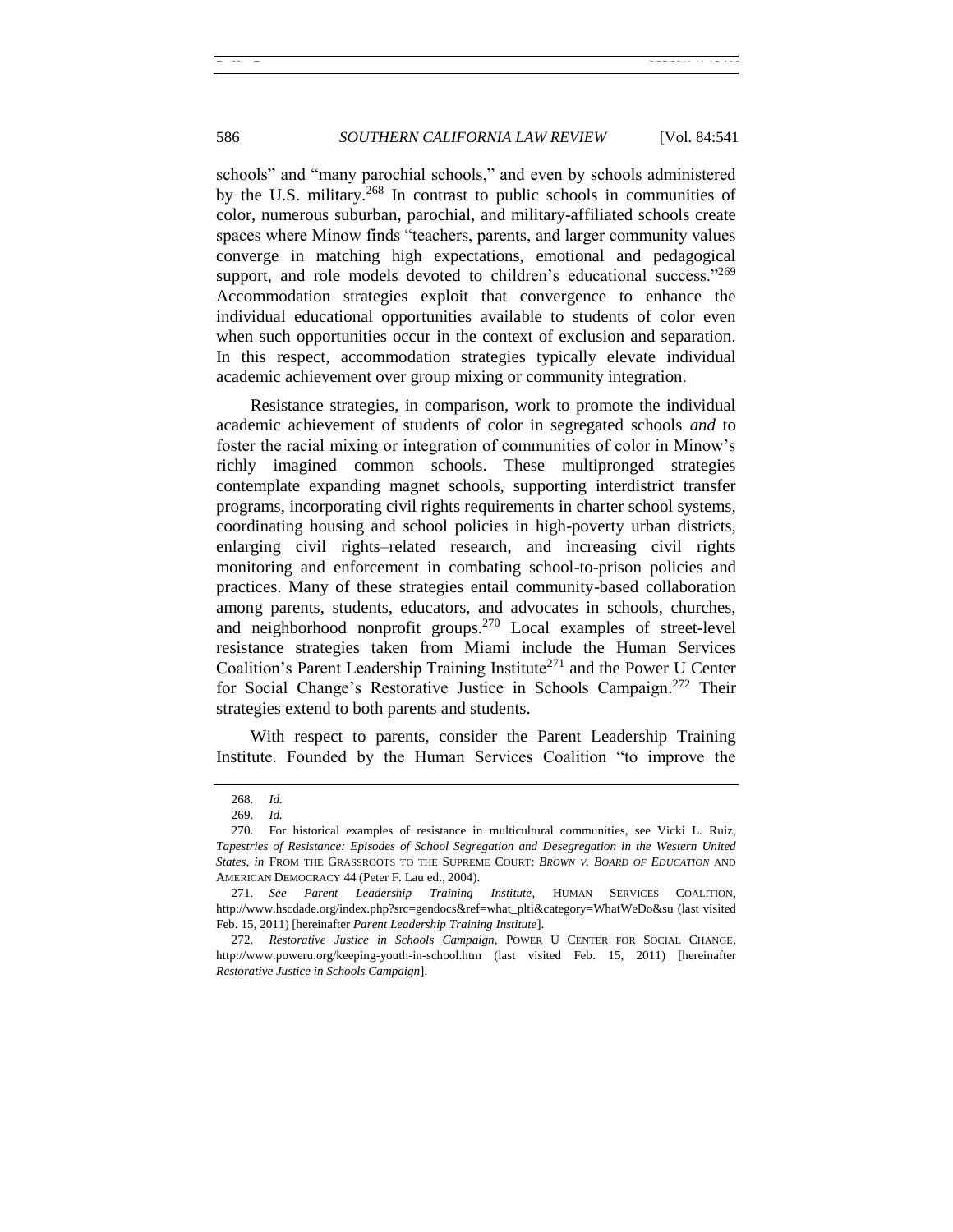lifelong health, safety and learning of Miami-Dade County's children by helping [parents] learn the leadership skills to make real change—in schools, communities and state and local governments," the Institute seeks to "empower<sup>[]</sup> adults to become effective advocates for children."<sup>273</sup> In fashioning a community-based context for "adult learning," the Coalition strives to develop parent interpersonal and public communications skills for advocacy and outreach.<sup>274</sup> It also seeks to prepare parents to attain civic leadership roles in local schools and school districts, such as "Parent Teacher Organizations, parent involvement committees, boards of education, advisory boards and nonprofit boards."275

With regard to students, consider the Restorative Justice in Schools Campaign. Initiated by the Power U Center for Social Change, the Campaign puts stress on "training youth to organize fellow students around the issue of criminalization of students and its impact on education and learning in minority communities.<sup> $276$ </sup> These organizing efforts seek "to collect data and raise awareness about the harmful effects of zero tolerance" policies and to end or modify their application in Miami public schools.<sup>277</sup> Additionally, the Campaign seeks out remedial alternatives to the criminalization of student behavior, "demanding the institution of the restorative justice model as policy in all Miami public schools," rather than "transfering [sic] the problem to the criminal justice system."<sup>278</sup> For Power U, "restorative justice requires those affected by the behavior or incident to discuss what happened, seek ways to make amends and repair any harm, and to reintegrate the offender back into the population.<sup> $279$ </sup> On this model of restorative justice, schools may "reduce suspensions and arrests and

<sup>273</sup>*. Parent Leadership Training Institute*, *supra* note [271.](#page-45-0) *See also* Jennifer de Forest, *The 1958 Harlem School Boycott: Parental Activism and the Struggle for Educational Equity in New York City*, 40 URB. REV. 21, 23–29 (2008) (describing the mobilization of Harlem parent activists to improve educational opportunities for their children).

<sup>274</sup>*. Parent Leadership Training Institute*, *supra* note [271.](#page-45-0)

<sup>275</sup>*. Id.*

<sup>276</sup>*. Restorative Justice in Schools Campaign*, *supra* not[e 272.](#page-45-1)

<sup>277</sup>*. Id. See also* Ruth Zweifler & Julia De Beers, *The Children Left Behind: How Zero Tolerance Impacts Our Most Vulnerable Youth*, 8 MICH. J. RACE & L. 191, 204–06 (2002) (documenting the impact of zero-tolerance policies on minority students).

<sup>278</sup>*. Restorative Justice in Schools Campaign*, *supra* note [272.](#page-45-1) *See also* Maureen Carroll, *Educating Expelled Students After No Child Left Behind: Mending an Incentive Structure That Discourages Alternative Education and Reinstatement*, 55 UCLA L. REV. 1909 (2008) (advocating expanding expelled students' access to education); Cara Suvall, *Restorative Justice in Schools: Learning From Jena High School*, 44 HAR. C.R.-C.L. L. REV. 547 (2009) (arguing for restorative justice rather than punitive disciplinary policies in schools).

<sup>279</sup>*. Restorative Justice in Schools Campaign*, *supra* not[e 272.](#page-45-1)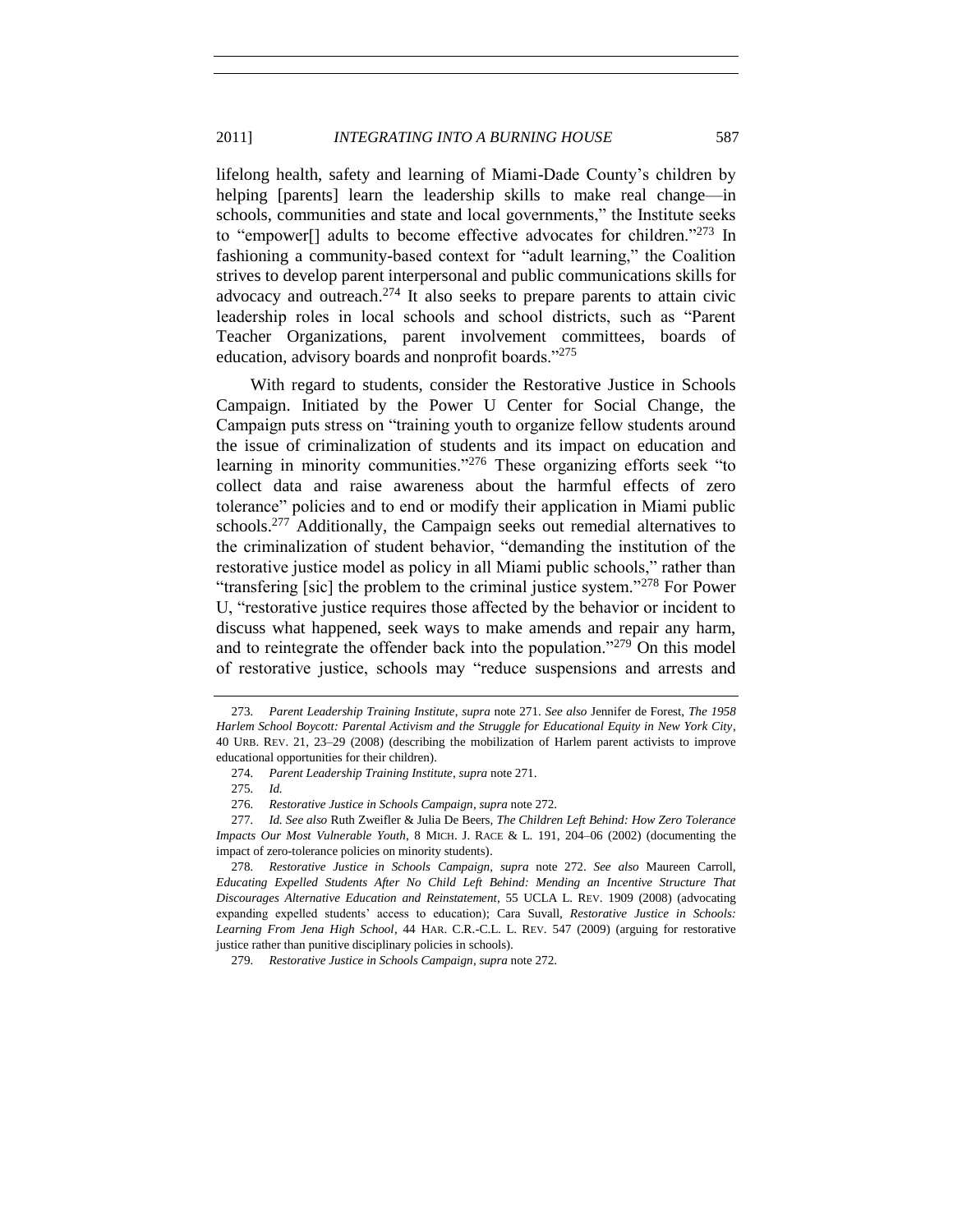increase graduation rates" and give "young people important negotiation and conflict resolution skills that can be applied outside the school environment and into adulthood."<sup>280</sup>

Like the Human Services Coalition's Parent Leadership Training Institute, the key to the Power U Center for Social Change's Restorative Justice in Schools Campaign rests on the participation and leadership of parents and students in school-specific and district-wide governance. Under Power U's related Leadership Training program, students gain "the opportunity to participate in peer exchanges and present at national forums," while "conducting interviews and focus groups, analyzing their findings, and developing conclusions," and, ultimately, "presenting findings, recommendations, and demands to school boards [and] administrators."<sup>281</sup> Resistance strategies tailored to individual academic achievement, intergroup mixing, and community integration all may be built on the foundation of similar grassroots training initiatives and organizing campaigns that seek to empower parents and students alike. Consider the sociological predicates for mobilizing such legal-political campaigns.

#### <span id="page-47-0"></span>3. Sociology

The alternative sociological predicate for a race- and identityconscious vision of community-based parent and student empowerment in education arises from the necessity and legitimacy of collaboratively uncovering difference and the contingencies of identity. The contingencies of difference-based identity for students of color encompass race, class, ethnicity, gender, sexuality, language, and disability. Aggregated across neighborhoods, those same contingencies give rise to marginalized groups (young black male students) or hypermarginalized subgroups (young black male students with disabilities). To enhance learning opportunities and academic outcomes for students relegated to such highly racialized spaces without inflicting stereotype or stigma requires experiments in alternative forms of community advocacy and outreach.

Elsewhere I have argued that the experiment of uncovering differencebased identities in civil rights and poverty law may serve larger group and societal interests by affording clients a potentially beneficial opportunity to

<sup>280.</sup> *Id.* The Legal Defense Fund reports that the national rate of public school suspension "among black students is almost three times that of whites." LEGAL DEFENSE FUND, *supra* not[e 218,](#page-35-1) at 40.

<sup>281</sup>*. Restorative Justice in Schools Campaign*, *supra* not[e 272.](#page-45-1)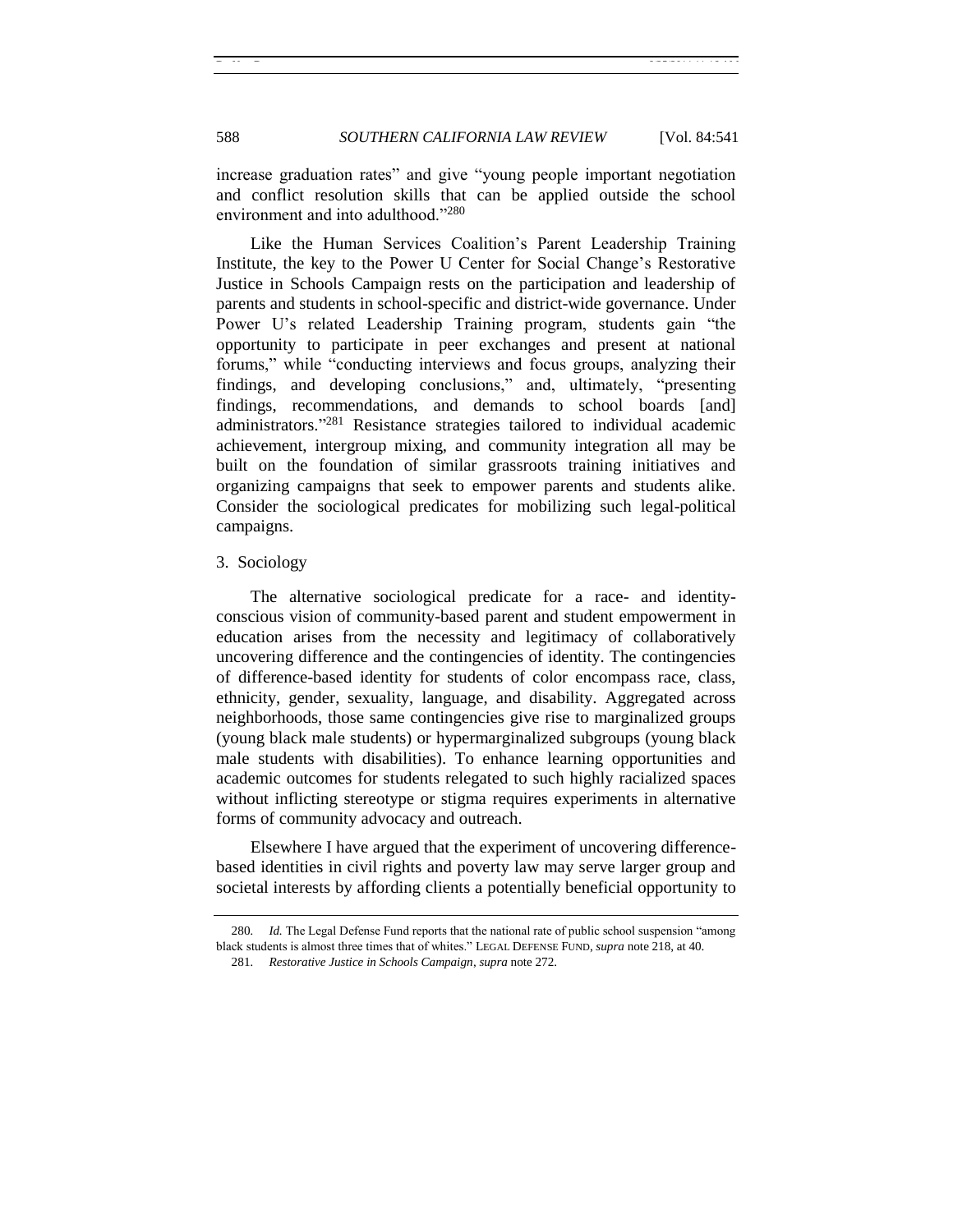engage in authentic self-elaboration, to obtain equal treatment, to exercise the liberty of full participation in cultural and social environments, and to collaborate in grassroots, interest group mobilization in support of economic justice.<sup>282</sup> These transformative opportunities, illustrated by the ongoing work of the Legal Defense Fund and the Southern Poverty Law Center ("SPLC"), arise when advocates reach out creatively to support public school students through innovative litigation, law reform, and community education tactics. Outreach opportunities of this kind also open up roads for social science research studying the psychological costs and benefits of difference-based social integration and segregation.

<span id="page-48-1"></span><span id="page-48-0"></span>Consider in this vein the work of the SPLC.<sup>283</sup> The SPLC currently operates juvenile justice and education reform projects in Alabama, Florida, Louisiana, and Mississippi.<sup>284</sup> The projects focus on "children at risk," particularly disproportionately impoverished African American and Latino children "languishing in abusive prisons and jails."<sup>285</sup> Having canvassed the socioeconomic and educational status of children of color in these four states, the SPLC reports that many are "often unfairly targeted for arrest and confinement" and "needlessly pushed out of school and into the juvenile justice system," while others are "criminalized because of their experiences with failing foster care and mental health systems. $286$  As a consequence, the SPLC notes, children and teens of color "are imprisoned at almost three times the rate of their white counterparts."<sup>287</sup>

Intent upon "reforming the juvenile justice system," the SPLC employs "legal action, community education and mobilization, and media and legislative advocacy" to secure appropriate "educational services," to

<sup>282</sup>*. See* Anthony V. Alfieri, *(Un)Covering Identity in Civil Rights and Poverty Law*, 121 HARV. L. REV. 805 (2008).

<sup>283.</sup> For earlier applications of the work of the SPLC, see Anthony V. Alfieri, *Post-Racialism in the Inner City: Structure and Culture in Lawyering*, 98 GEO. L.J. 921, 960–65 (2010).

<sup>284</sup>*. Children at Risk*, SOUTHERN POVERTY LAW CENTER, http://www.splcenter.org**/**what-wedo/children-at-risk (last visited Feb. 16, 2011) [hereinafter *Children at Risk*] (counting Alabama, Florida, Louisiana, and Mississippi among "the states where children are most at risk of ending up in the juvenile justice system or dropping out of school").

<sup>285</sup>*. Id.* On juvenile detention conditions, the SPLC explains:

Once arrested, children can stay in detention facilities for weeks or months before a judge hears their case. They often encounter abuse and neglect in overcrowded, squalid facilities – some operated for profit by private corporations. Few local juvenile detention centers have the resources to meet their educational, medical and mental health needs.

*Id.*

<sup>286.</sup> *Id.* (the SPLC estimates that "100,000 children and teens are locked up in juvenile facilities across the country, and thousands more are incarcerated in adult prisons").

<sup>287</sup>*. Id.*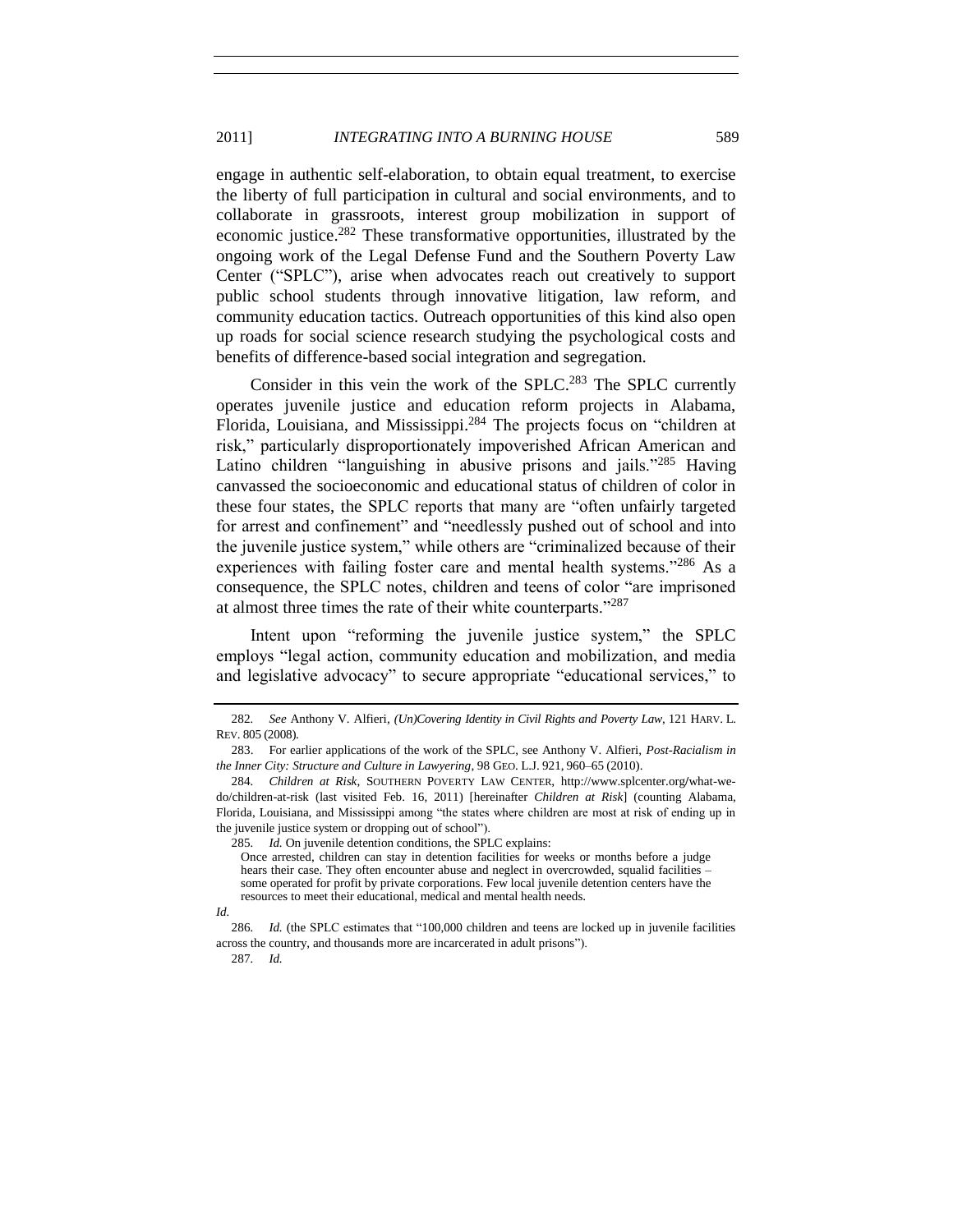ameliorate "school discipline practices," and "to replace unnecessary juvenile detention with proven, community-based alternatives."<sup>288</sup> Adapted specifically to reform school discipline policies, especially "zero-tolerance" policies, the SPLC's advocacy strategies assail "racial disparities in school discipline practices" and "the use of alternative schools to warehouse students."<sup>289</sup> Instead, the SPLC calls for "individualized" student support, and "increase[d] parental engagement in the formation of school discipline policies and practices."<sup>290</sup> Its Mississippi Youth Justice Project, for example, seeks institutional reform by "making juvenile justice and education systems more responsive to the needs of children, families and the communities" through multidimensional strategies of "public education, community organizing, litigation, legislative advocacy, training and technical assistance."<sup>291</sup> The Project elicits family and communitywide participation in the support of children by means of "individual advocacy, know-your-rights training, support groups and direct actions," as well as by means of state and municipal legislative advocacy and public education via briefing books and educational materials.<sup>292</sup>

The Legal Defense Fund's Education Practice Group similarly pursues local legislative advocacy to rectify the "criminalizing" effects of the school-to-prison pipeline in municipalities where children and youth of color lack "meaningful opportunities for education, future employment, and participation" in civic life and democracy.<sup>293</sup> In New York City for example, LDF's Education Practice Group recently charged that the "overzealous disciplinary policies and the disproportionate response of police

almost 40 percent of public school children drop out of school – frequently because ineffective discipline practices push them out of the classroom, schools fail to provide appropriate special-education services to meet their individual needs, and alternative education programs do little more than warehouse children. . . . When children leave juvenile justice facilities, they often return to schools that are ill-equipped to meet their needs. Too often, these children then cycle back into the juvenile justice system.

293*. Education: School to Prison Pipeline*, NAACP LEGAL DEFENSE AND EDUCATIONAL FUND, INC., http://naacpldf.org/case/school-prison-pipeline (last visited Feb. 16, 2011); *Congressional Briefing on Zero Tolerance Discipline Policies in Schools*, YOUTUBE (July 29, 2010), http://www.youtube.com/ watch?v=CRLlmc0YJnw&feature=player\_embedded (statement of LDF's Education Practice Group Director Damon Hewitt before the House Education and Labor Committee).

<sup>288</sup>*. Id.*

<sup>289</sup>*. Id.*

<sup>290</sup>*. Id.*

<sup>291</sup>*. Children at Risk: Mississippi Youth Justice Project*, SOUTHERN POVERTY LAW CENTER, http://www.splcenter.org/what-we-do/children-at-risk/mississippi-youth-justice-project (last visited Feb. 16, 2011)*.* In Mississippi, the SPLC reports,

*Id.*

<sup>292</sup>*. Id.*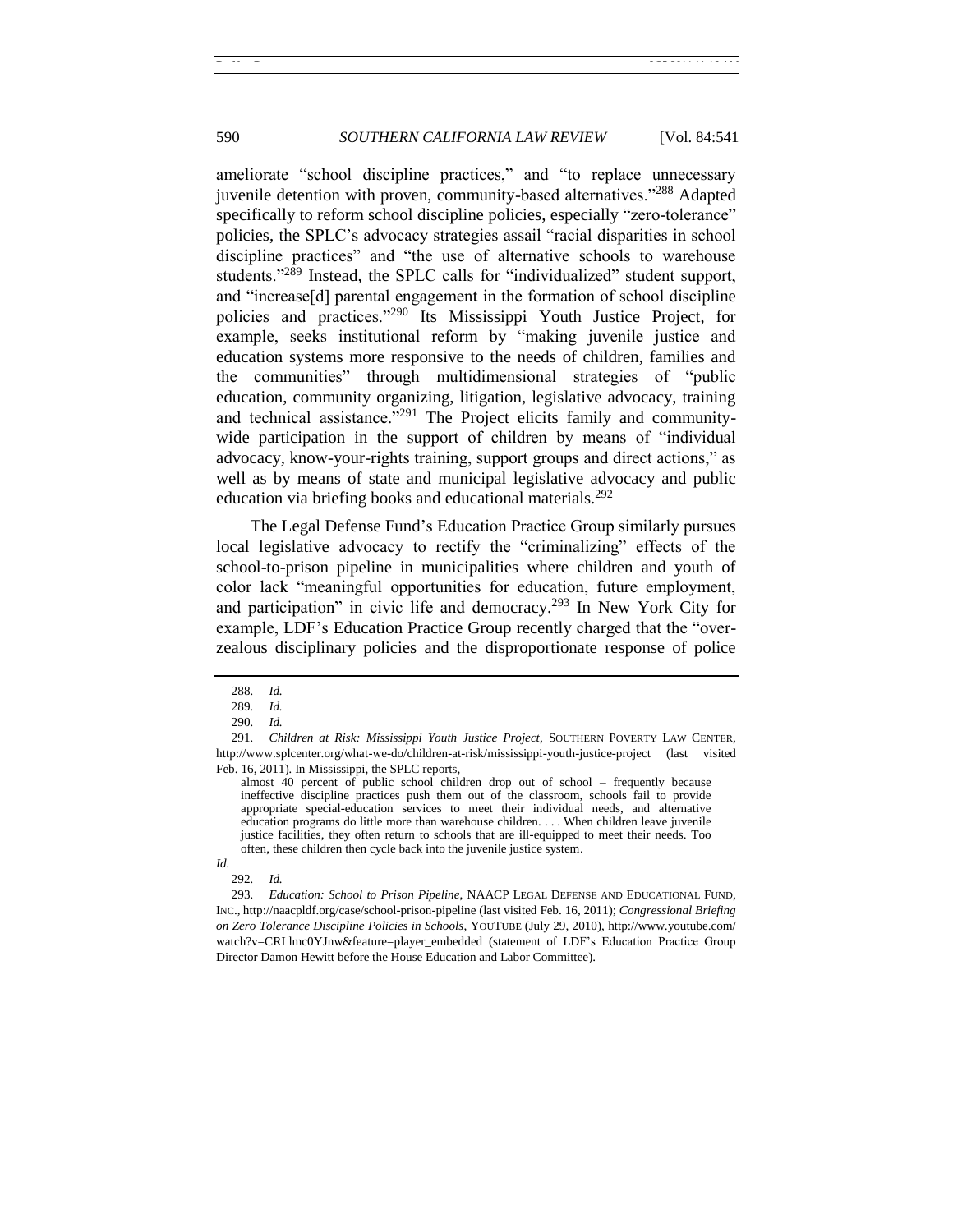<span id="page-50-0"></span>and school safety officers [in public schools] were endangering the ability of many students to pursue an education.<sup>2294</sup> As a result of this law reform effort, in December 2010 the New York City Council voted "to require the New York City police and public school departments to issue periodic reports on the arrests, summonses and suspensions of public school students. $1295$  The reports will provide vital information to parents, educators, and advocates working to transform the school-to-prison pipeline in New York City by way of community education and mobilization.

<span id="page-50-1"></span>Like Minow, both the Legal Defense Fund and the SPLC look beyond narrow law reform calibrations to broader considerations of democratic culture and society in their advocacy campaigns. The SPLC's School-to-Prison Reform Project, for example, strives to enact individual, group, and school-wide culture change through the implementation of an alternative Positive Behavioral Interventions and Supports ("PBIS") program.<sup>296</sup> The School-to-Prison Reform Project's recent settlement of a class action administrative complaint against the Louisiana Department of Education requires that the Jefferson Parish School System "implement PBIS in every school throughout the district and provide individualized support to students with special needs." $297$  Successor class-wide administrative

<sup>294</sup>*. NYC To Require Police and Schools to Report on School Arrests and Suspensions, Case and Policy Updates*, NAACP LEGAL DEFENSE AND EDUCATIONAL FUND, INC., http://naacpldf.org/update/nyc-require-police-and-schools-report-school-arrests-and-suspensions (last visited Feb. 16, 2011) [hereinafter *NYC Police and Schools*]. *See also* ELORA MUKHERJEE, N.Y. CIVIL LIBERTIES UNION, CRIMINALIZING THE CLASSROOM: THE OVER-POLICING OF NEW YORK CITY SCHOOLS (2007), *available at* http://www.nyclu.org/pdfs/criminalizing\_the\_classroom\_report.pdf (reporting on the excesses of the New York City policing program).

<sup>295</sup>*.* Noah Rosenberg, *In Victory for Civil Liberties Groups, City Votes to Require Reports on School Arrests*, N.Y. TIMES, Dec. 21, 2010, at A30; *NYC Police and Schools*, *supra* note [294](#page-50-0) (―Under the guidelines, unanimously approved by the Council, the police department will produce quarterly reports for the Council on arrests and summonses issued to students, and the city's education department will issue reports twice a year on suspensions and annually on all other forms of student discipline.").

<sup>296.</sup> *Children at Risk, supra* note [284.](#page-48-0) The SPLC comments that PBIS "is gaining momentum among educators as a way to improve overall school climates, as well as academic performance, while keeping children in the classroom. PBIS has been successful in both urban and rural school districts and in districts with high and low concentrations of poverty." Id. See also Children at Risk: School-to-*Prison Pipeline*, SOUTHERN POVERTY LAW CENTER, http://www.splcenter.org/what-we-do/children-atrisk/school-to-prison-pipeline (last visited Feb. 16, 2011) [hereinafter *School-to-Prison Pipeline*] (―Schools that have implemented PBIS have reduced expulsion and suspension rates by up to 50 percent, improved students' academic achievement, provided individualized support to students who need it, reduced drop-out rates, increased attendance and school engagement, and reduced the chances that students will later engage in delinquent activities and substance abuse.").

<sup>297</sup>*. School-to-Prison Pipeline*, *supra* not[e 296.](#page-50-1)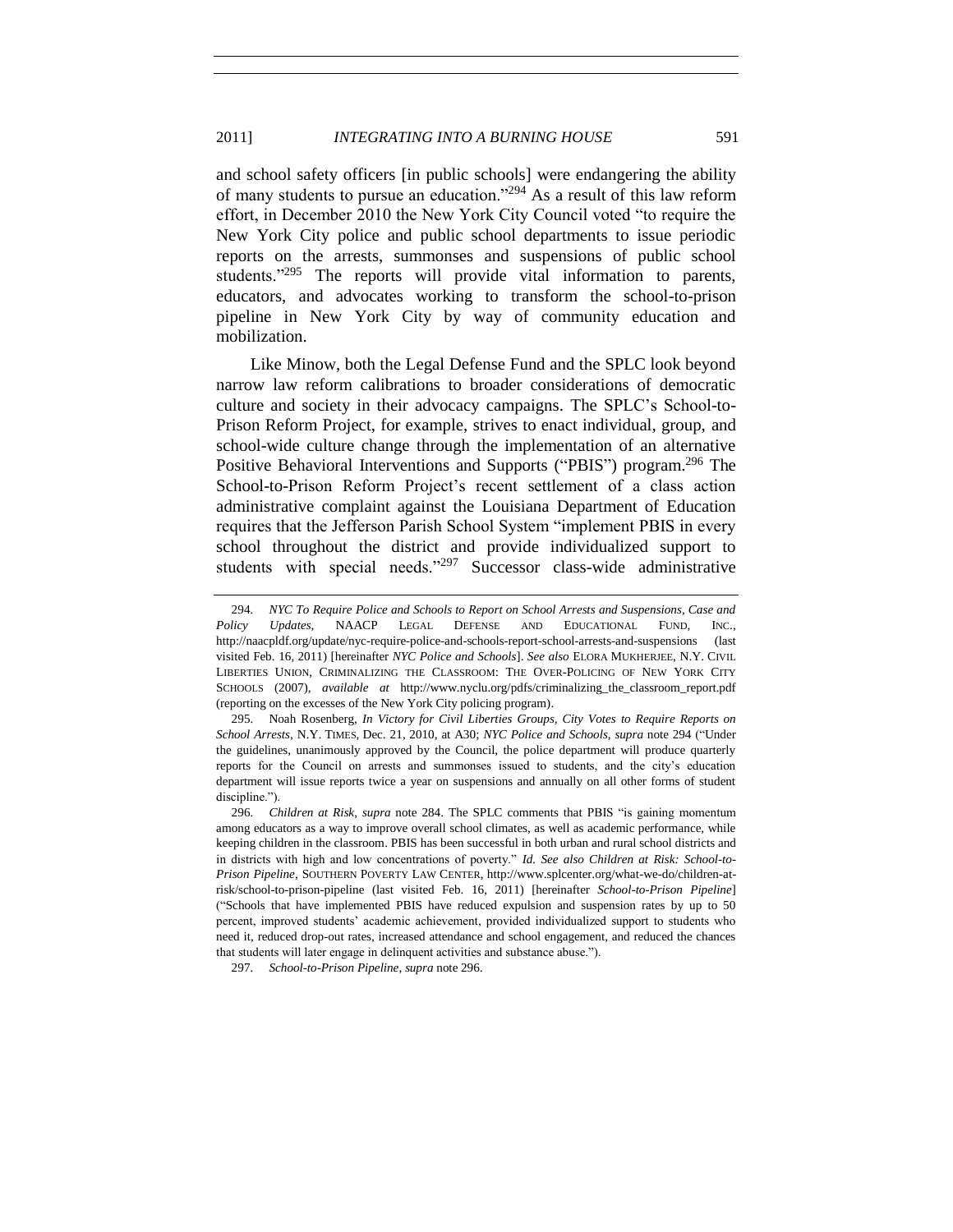complaints by the Project against school districts in Louisiana, Mississippi, and Florida also decree adoption of PBIS programs accompanied by expanded social work, psychological, and counseling services, curtailed segregation of special needs students, and broadened vocational training.<sup>298</sup>

Further enlarging Minow's spotlight on culture and society in education reform, the SPLC's Youth Voices Music Project actively collaborates with children and youth of color in linking advocacy with musical composition and performance.<sup>299</sup> In early 2010, the Youth Voices Music Project enlisted musicians to help give "voice" to the "realities, hopes and dreams" of children from the Gulf Coast Region.<sup>300</sup> Under the auspices of the Project and local musicians, the children from regional communities "wrote, sang and recorded seven original songs." $301$ Moreover, in New Orleans, the Project assembled both public school children, in grades five through twelve, and community leaders and residents in "an inter-generational dialogue circle" to discuss "the deterioration of public schools, the disintegration of community, and the need for people to unite to support and care for each other."<sup>302</sup> During this two day dialogue, participants "created three original songs, which included writing lyrics, developing melodies and recording live performances." $30\overline{3}$  To build upon such innovative, multidisciplinary collaborations consistent with Minow's civic-minded educational reform goals, consider the potential for school-oriented public-private partnerships between university-affiliated and faith-based institutions in communities of color, for example, in the Historic Black Church Program at the University of Miami School of Law.

#### C. THE HISTORIC BLACK CHURCH PROGRAM

<span id="page-51-0"></span>In winnowing out the principal lessons of *Brown* accrued over more than half a century of civil rights struggle, Minow emphasizes that "the civil rights movement grew through networks of black churches, the organizational and mobilization gifts of ministers, and the courage and strength of the many ordinary people of many races who forged this mass

<sup>298</sup>*. See id.*

<sup>299</sup>*. See Children at Risk: Youth Voices*, SOUTHERN POVERTY LAW CENTER, http://www.splcenter.org/voices (last visited Feb. 16, 2011).

<sup>300</sup>*. Id.*

<sup>301</sup>*. Id.*

<sup>302</sup>*. Id.*

<sup>303</sup>*. Id.*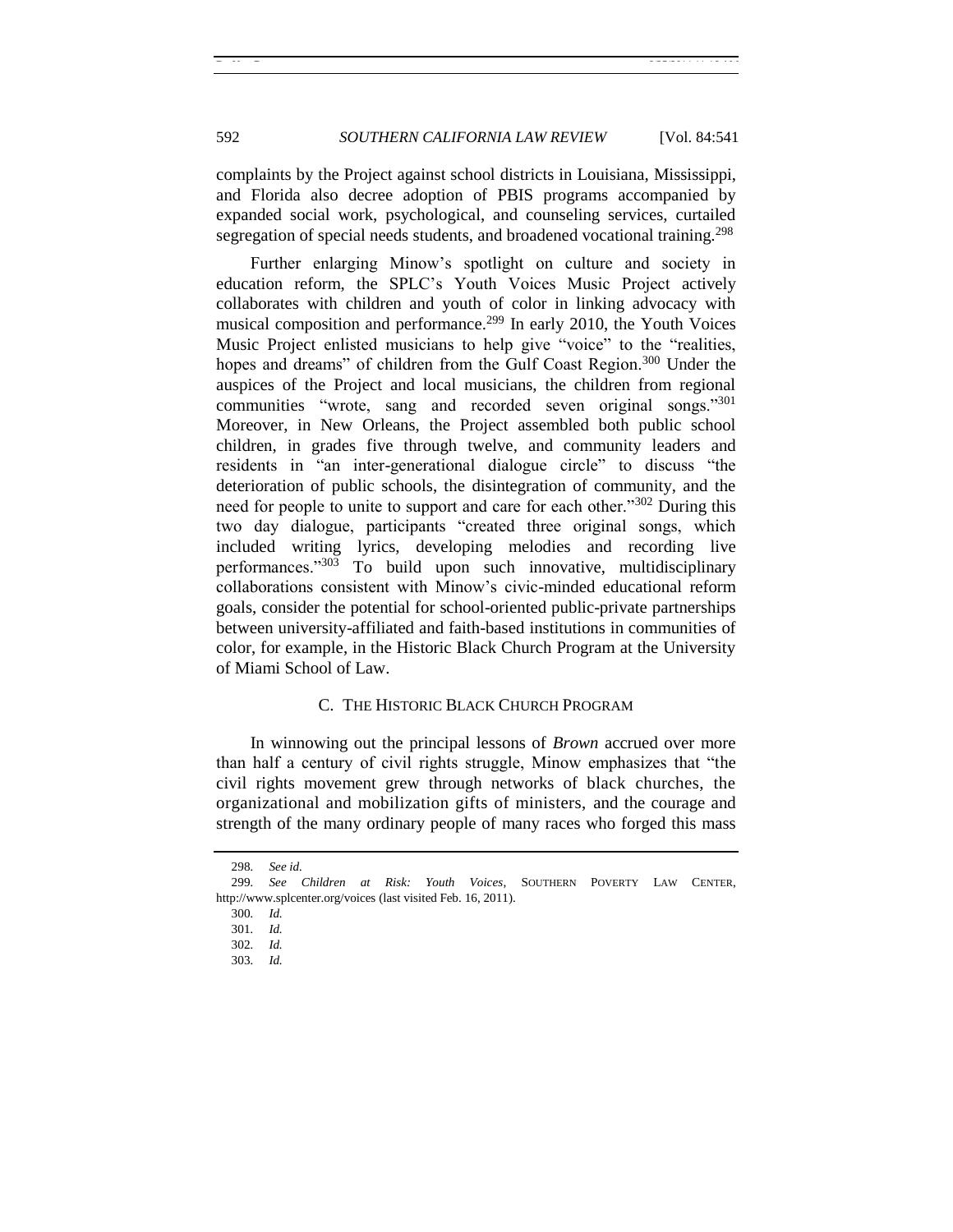<span id="page-52-1"></span>movement."<sup>304</sup> The Historic Black Church Program at the University of Miami Law School builds on the practical framework of the civil rights movement in reaching out to collaborate with black churches, their ministers, and their congregations for the purposes of community organization and legal rights mobilization.<sup>305</sup> The Program evolved from the outreach efforts of law student fellows and interns enrolled in the Community Economic Development and Design Clinic at the Center for Ethics and Public Service.<sup>306</sup> Initially directed at serving community-based nonprofit organizations located in Miami's impoverished Coconut Grove Village West neighborhood by supplying technical assistance and training on housing and economic development, the Program gradually expanded to provide multidisciplinary resources in education, law, and social services to underserved, predominantly low-income residents through partnerships with the Coconut Grove Ministerial Alliance, a nonprofit association of sixteen Historic Black Churches.<sup>307</sup> The Program operates jointly with the University of Miami's College of Arts and Sciences and Schools of Architecture, Communication, and Education, offering "students and faculty opportunities for civic engagement, service-learning, and community-based research" in alliance with an array of local faith-based and nonprofit entities, including health clinics, tenants and homeowners associations, and preschool and after-school programs.<sup>308</sup> The Program also

308. HISTORIC BLACK CHURCH PROGRAM: 2010–2011 PROJECTS, *supra* note [307,](#page-52-0) at 1. *See also*  Jeanne Charn & Jeffrey Selbin, The Clinic Lab Office 3–13 (2010) (unpublished manuscript) (on file

<span id="page-52-0"></span><sup>304.</sup> MINOW, *supra* not[e 7,](#page-2-0) at 22.

<sup>305.</sup> On the challenges of church-led community building, see SUDHIR ALLADI VENKATESH, OFF THE BOOKS: THE UNDERGROUND ECONOMY OF THE URBAN POOR 214–77 (2006).

<sup>306</sup>*. See Partners from the Pulpit: The Center for Ethics and Public Service Forms an Alliance with Black Churches in West Coconut Grove*, VERITAS, June 2008, http://www6.miami.edu/veritas/ summer2008/nb/nbstory3.html (describing the genesis of the program). In 2010, the Community Economic Development and Design Clinic evolved into the Community Lawyering Clinic under the auspices of the Community Justice Project ("CJP") of Florida Legal Services, Inc. in order to better ―provide legal assistance to community organizations fighting for racial and economic justice in Miami's low-income communities of color.‖ *Community Lawyering Clinic*, UNIVERSITY OF MIAMI SCHOOL OF LAW, http://www.law.miami.edu/clinics/community\_lawyering\_clinic.php?op=4 (last visited Feb. 16, 2011) [hereinafter *Community Lawyering Clinic*]. Consonant with a "community lawyering" model of advocacy, CJP works "to support the campaigns of local community organizations" in areas spanning "housing justice, workers' rights, and civil rights." *Id.* 

<sup>307.</sup> On the history and structure of the Historic Black Church Program, see Alfieri, *supra* note [283,](#page-48-1) at 927–28, and Anthony V. Alfieri, *Against Practice*, 107 MICH. L. REV. 1073, 1090–92 (2009); CTR. FOR ETHICS & PUB. SERV., UNIV. OF MIAMI SCH. OF LAW, HISTORIC BLACK CHURCH PROGRAM: 2010–2011 PROJECTS (2010) (on file with author) [hereinafter HISTORIC BLACK CHURCH PROGRAM: 2010–2011 PROJECTS] (discussing current projects and participants); *About Us*, BLACK MINISTERIAL ALLIANCE OF GREATER BOSTON, http://www.bmaboston.org/node/2 (last visited Feb. 16, 2011) (describing a Boston-based Black church alliance).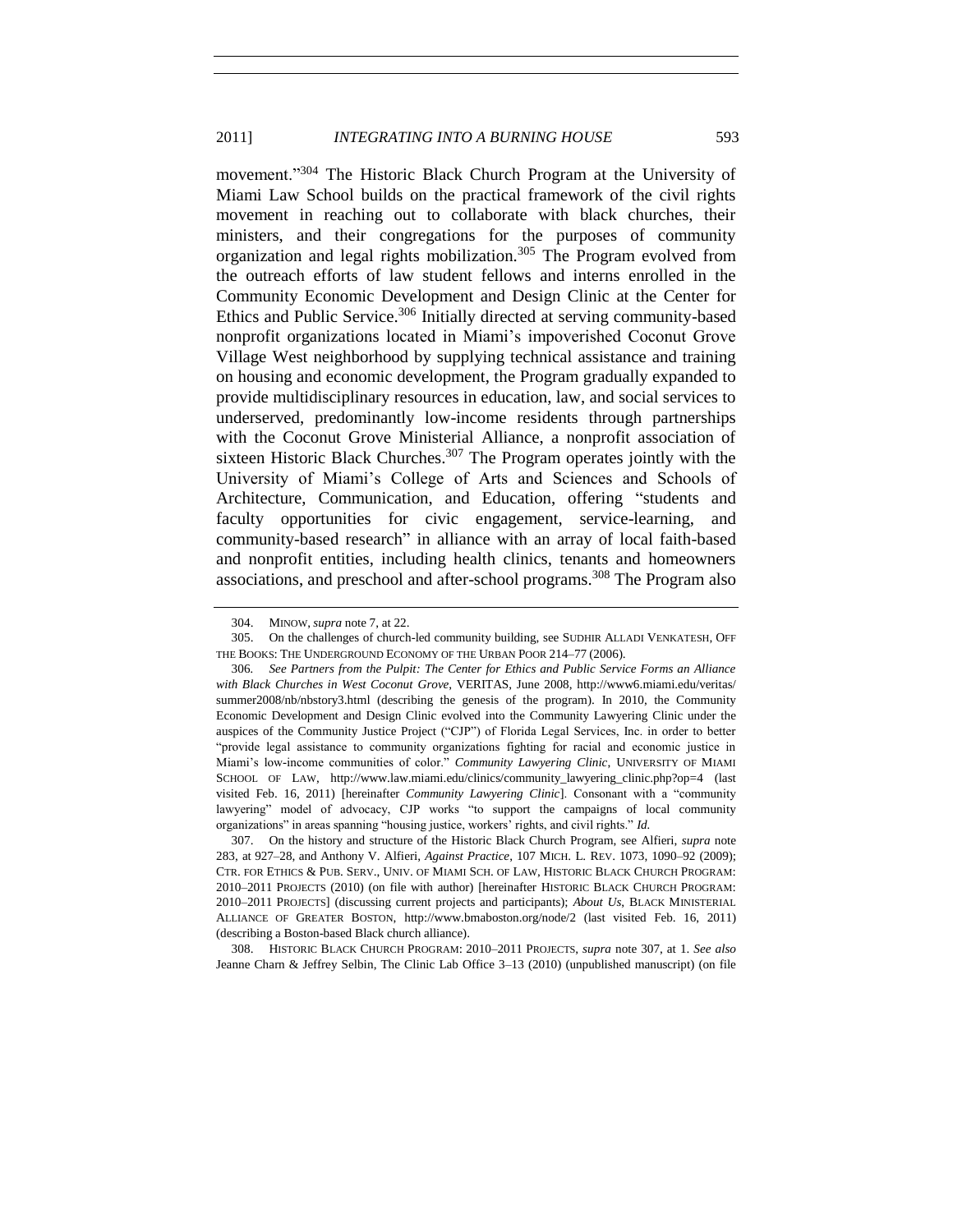cooperates with South Florida bar associations, law firms, and nonprofit legal services organizations, in particular Florida Legal Services, Inc. and Legal Services of Greater Miami, Inc.<sup>309</sup>

Minow uncovers the roots of the Historic Black Church Program in examining the form and substance of the NAACP's litigation attack on segregated universities and unequal salaries for schoolteachers between 1935 and 1950.<sup>310</sup> The NAACP attack, she notes, proceeded "alongside" growing community-based activism and protests against Jim Crow and racial discrimination."<sup>311</sup> For Minow, the local intersection of national movements for school desegregation, economic equality, and racial justice during the long arc of the *Brown* litigation holds profound importance for legal-political advocacy. According to Minow, that intersection, when galvanized by grassroots activism, enabled the NAACP to develop chapters across the South, "affiliat [ing] strongly with black churches."<sup>312</sup> Each of the Historic Black Church Program's main projects—oral history, rights education and capacity-building, and campus-community engagement—seeks to forge strong ties to the ministries and congregations of local black churches to advance campaigns for school reform, racial equality, and community justice.<sup>313</sup>

#### <span id="page-53-0"></span>1. Oral History Project

The Historic Black Church Program's Oral History Project compiles oral history archives in the form of film documentaries for church congregations and ministries in partnership with the University of Miami's School of Communication and a local high school with well-established

with the Southern California Law Review) (describing new law school and university initiatives in teaching, service, and research to address civic needs).

<sup>309.</sup> *See* HISTORIC BLACK CHURCH PROGRAM: 2010–2011 PROJECTS, *supra* not[e 307,](#page-52-0) at 2.

<sup>310.</sup> MINOW, *supra* not[e 7,](#page-2-0) at 15.

<sup>311</sup>*. Id.*

<sup>312</sup>*. Id.*

<sup>313.</sup> *See* HISTORIC BLACK CHURCH PROGRAM: 2010–2011 PROJECTS, *supra* note [307.](#page-52-0) The Historic Black Church Program also coordinates a Lawyer Referral Project to furnish legal assistance referrals for eligible individuals and qualified nonprofit groups in conjunction with the Wilkie D. Ferguson, Jr. Bar Association, the School of Law's in-house clinics, and South Florida law firms and nonprofit legal services organizations. *Id.* at 2. *See also* Desiree Pedescleaux, *African American Clergy and Urban School Reform*, *in* LONG MARCH AHEAD: AFRICAN AMERICAN CHURCHES AND PUBLIC POLICY IN POST–CIVIL RIGHTS AMERICA 144–70 (R. Drew Smith ed., 2004) (describing the leadership of African American clergy in education reform in Atlanta, Baltimore, Detroit, and Washington, D.C.).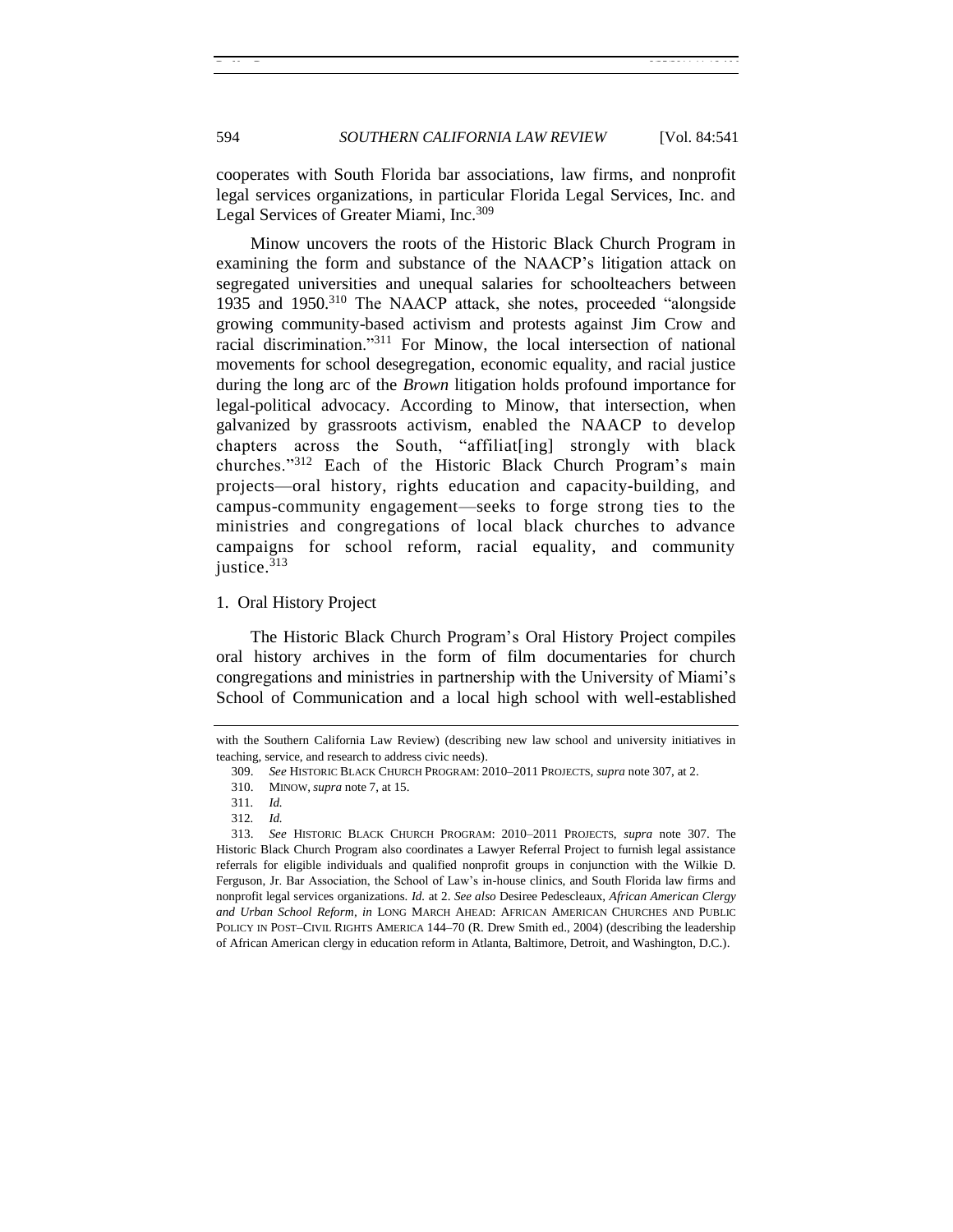philanthropic and public service ties to Coconut Grove Village West.<sup>314</sup> Together, high school and graduate students conduct and videotape interviews with congregants and ministers, edit film, and organize churchand university-based panel discussions.<sup>315</sup> Additional collaborating faculty volunteer from the University's Department of History and the Special Collections division of the University's Richter Library.<sup>316</sup>

The historical narratives of Miami's Jim Crow schools culled by Project teams from extensive interviews with long-time Coconut Grove clergy and congregation members resonate in Minow's account of the cultural and social stature of segregated all-black schools during the *Brown*  era. Strikingly, many of the Miami school narratives make direct reference to segregated all-black schools, describing teachers, students, families, and even extracurricular activities. Attuned to these narratives and well versed in the literature of Jim Crow education,  $317$  Minow notes both "the accomplishments of all-black schools during segregation" and the renewed interest in "the commitment that teachers and communities had to these schools and their students.<sup>318</sup> Minow attributes this reemerging interest to the Jim Crow era's institutional "emphasis on individual academic success rather than remedying group-based oppression" and the subsequent loss of ―segregated all-black institutions that offered role models and a sense of communal commitment to the success of their members."<sup>319</sup> That success, she acknowledges, demonstrates that historic paths to individual and collective academic achievement exist, albeit with limits, "outside the integrationist ideal."320

In defending the integrationist ideal and cataloguing additional institutional sites for social integration, such as after-school programs and workplaces, Minow plots new territory for oral history study projects that

<sup>314.</sup> *See* HISTORIC BLACK CHURCH PROGRAM: 2010–2011 PROJECTS, *supra* not[e 307,](#page-52-0) at 1–2. *See also* Arva Moore Parks, *History of Coconut Grove*, *in* REIMAGINING WEST COCONUT GROVE 20 (Samina Quraeshi ed., 2005) (offering historical background on the origins of West Coconut Grove).

<sup>315.</sup> HISTORIC BLACK CHURCH PROGRAM: 2010–2011 PROJECTS, *supra* not[e 307,](#page-52-0) at 1 ("Students also participate in related multimedia projects documenting the cultural and social history of the Coconut Grove Ministerial Alliance churches.").

<sup>316</sup>*. Id.* at 1–2.

<sup>317.</sup> For histories of Jim Crow education, see ADAM FAIRCLOUGH, TEACHING EQUALITY: BLACK SCHOOLS IN THE AGE OF JIM CROW (2001); Adam Fairclough, "Being in the Field of Education and *Also Being a Negro . . . Seems . . . Tragic‖: Black Teachers in the Jim Crow South*, 87 J. AM. HIST. 65 (2000).

<sup>318.</sup> MINOW, *supra* not[e 7,](#page-2-0) at 28.

<sup>319</sup>*. Id.* at 28.

<sup>320</sup>*. Id.*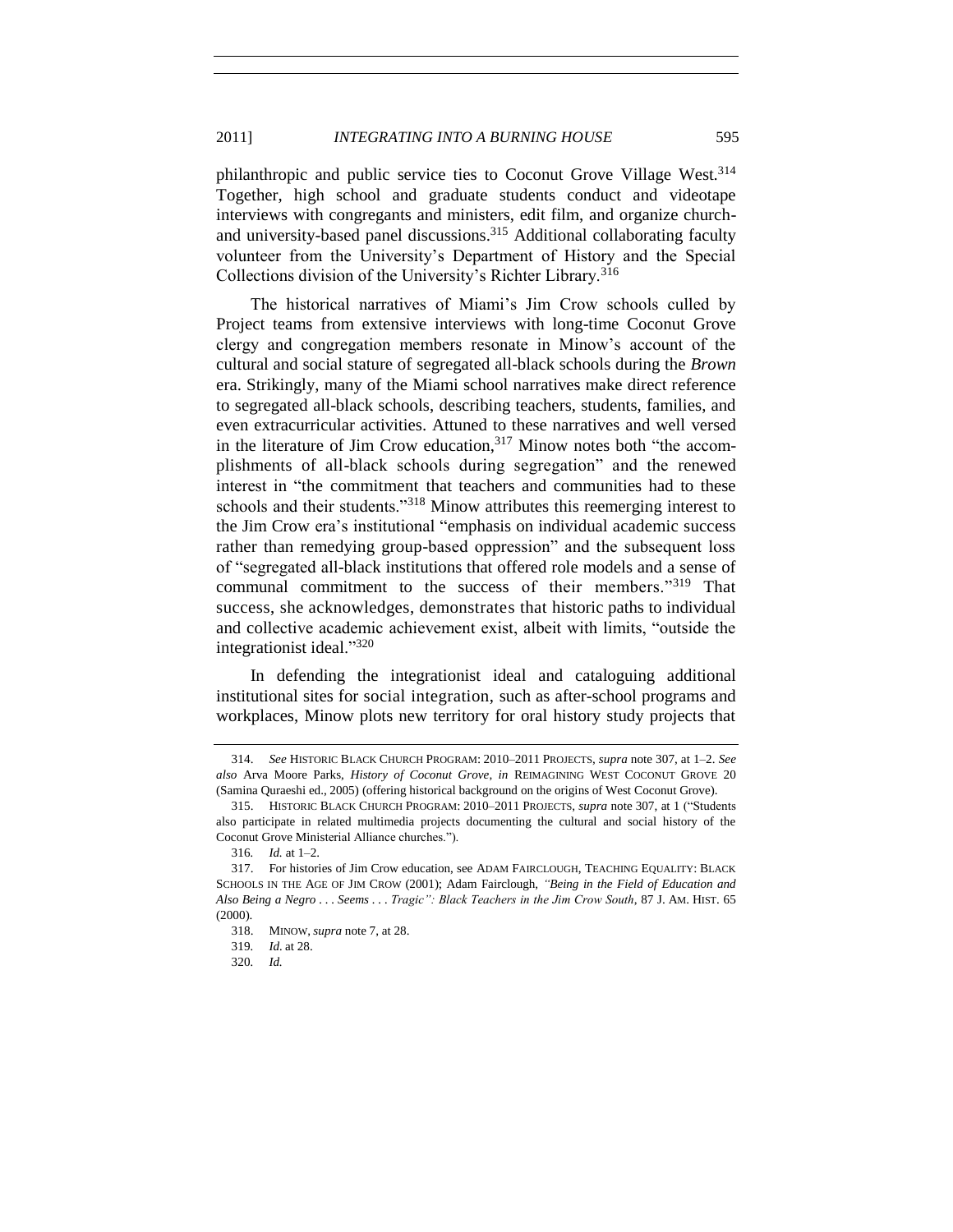may not only glean the intricate meaning of difference-based identity, but also cross the lines of difference to sort out the complex ramifications of immigrant status, gender, religion, ethnicity, sexual orientation, and disability. Like many segregated all-black educational institutions of the Jim Crow and *Brown* periods, many contemporary integrated school sites, and perhaps some charter or magnet schools, illustrate for Minow "the power of high expectations" and "flexible pedagogical approaches," as well as the importance of "parental involvement" and "community" support" in effectively "closing the racial gap in academic performance."<sup>321</sup> Antithetical to the institutionalized "attitudes and social structures" that function to "exclude and subordinate along lines of difference," the culture of the black churches and inner-city school programs allied with the Oral History Project offers educators and advocates precisely the kind of "shared goals and rewards" and "surrounding context of leaders" that Minow seeks but little of the "coexistence" and "solidarity" required to fulfill her vision of "true integration."<sup>322</sup> The Pro Bono Project fares no better in fulfilling her spiritually inspired vision of racial justice.

#### <span id="page-55-0"></span>2. Pro Bono Project

The Historic Black Church Program's Pro Bono Project provides rights education seminars, capacity building workshops, and communitybased research support to the churches of the Coconut Grove Ministerial Alliance and to local nonprofit organizations.<sup>323</sup> The seminars address the rights and entitlements of children, tenants, homeowners, and at-risk families.<sup>324</sup> The workshops focus on crime prevention, financial literacy, nonprofit governance, rights restoration, and other antipoverty initiatives.<sup>325</sup> Student-led, community-based research pinpoints public policy ills afflicting residents and produces "working papers" discussing possible solutions for posting on the Law School's website.<sup>326</sup> Collaborating faculty in these efforts come from the College of Arts and Sciences, and the Schools of Architecture, Communication, and Education.<sup>327</sup>

<sup>321</sup>*. Id.* at 185.

<sup>322</sup>*. Id.* at 186.

<sup>323.</sup> HISTORIC BLACK CHURCH PROGRAM: 2010–2011 PROJECTS, *supra* not[e 307,](#page-52-0) at 2.

<sup>324</sup>*. Id.*

<sup>325</sup>*. Id.*

<sup>326</sup>*. Id.*

<sup>327</sup>*. Id.*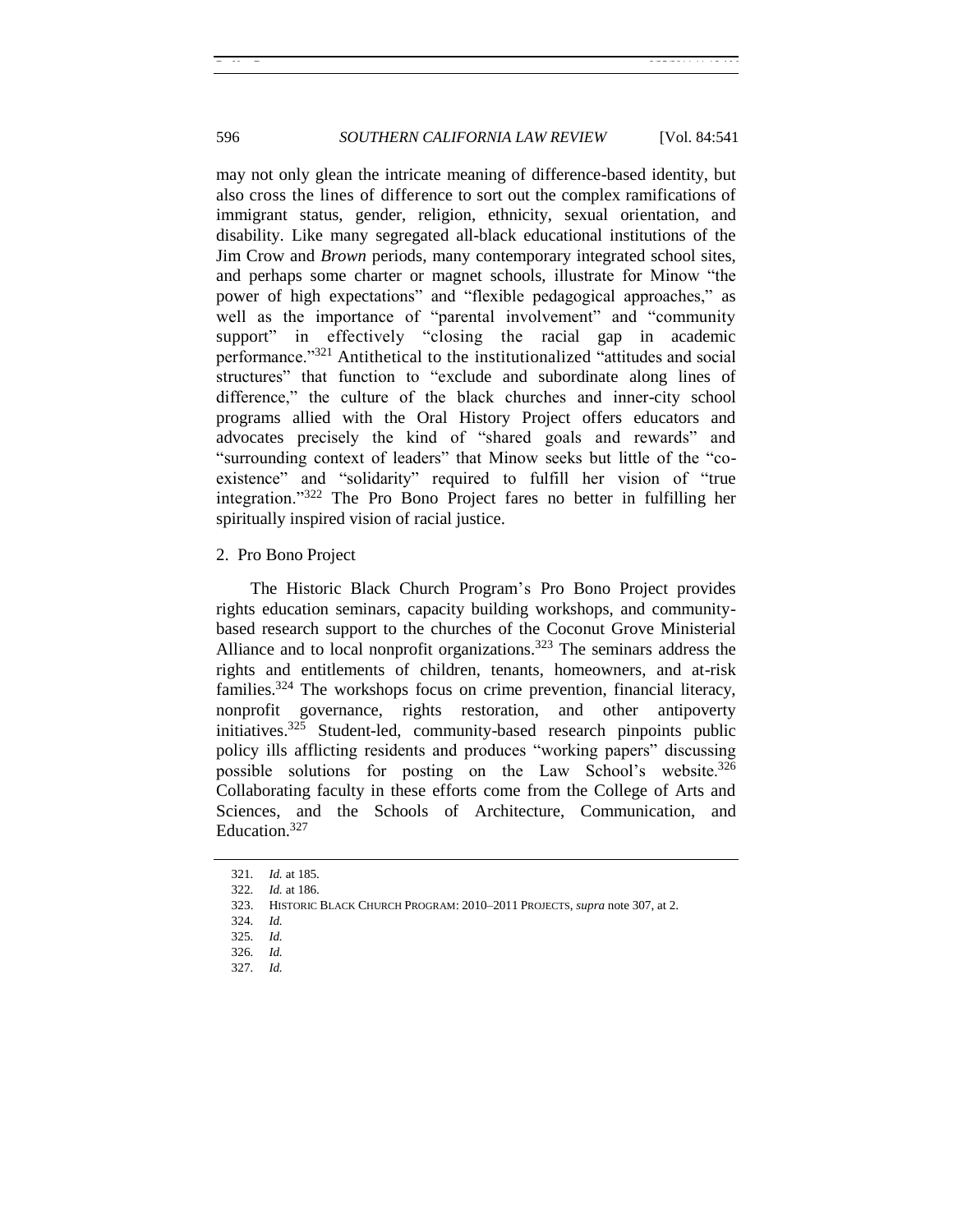Predicated on experimental models of community lawyering,<sup>328</sup> and united with community-oriented initiatives recently introduced by Florida Legal Services and Legal Services of Greater Miami in Miami's inner-city neighborhoods,<sup>329</sup> the Pro Bono Project centers on individual rights education and community empowerment. The Project defines rights education in terms of constitutional, statutory, regulatory, and common law entitlements to federal, state, and local benefits or services.<sup>330</sup> Applied to inner-city schools, rights education targets both general civil rights and school-specific student rights, especially regarding zero-tolerance disciplinary and special education policies. The Project delineates community empowerment in terms of the development of individual leadership skills and the formation of neighborhood groups equipped with the knowledge and proficiency to configure new cultural and social structures,  $331$  to exercise economic power,  $332$  and to participate in the

330. On rights education, see Anthony V. Alfieri, *Practicing Community*, 107 HARV. L. REV. 1747 (1994) (reviewing GERALD P. LÓPEZ, REBELLIOUS LAWYERING: ONE CHICANO'S VISION OF PROGRESSIVE LAW PRACTICE (1992)), and Anthony V. Alfieri, *The Antinomies of Poverty Law and a Theory of Dialogic Empowerment*, 16 N.Y.U. REV. L. & SOC. CHANGE 659 (1987–1988). *See also* PETER J. PARIS, THE SOCIAL TEACHING OF THE BLACK CHURCHES 72 (1985) ("[T]he moral leadership of the black churches has focused principally on the task of creating a sociopsychological support system for all endeavors of the race aimed at mutual aid, self-help programs, commercial enterprises, civil rights, race pride, education, and lawful protests against racism.").

331. On capacity building, see M. Elena Lopez, Holly Krieder & Julia Coffman, *Intermediary Organizations as Capacity Builders in Family Educational Involvement*, 40 URB. EDUC. 78 (2005).

<span id="page-56-0"></span><sup>328.</sup> On community lawyering models, see Anthony V. Alfieri, *Faith in Community: Representing ―Colored Town*,*‖* 95 CAL. L. REV. 1829 (2007).

<sup>329.</sup> CJP, for example, "provide[s] legal assistance to community organizations fighting for racial and economic justice in Miami's low-income communities." *Community Lawyering Clinic*, *supra* note [306.](#page-52-1) *See also Community Justice Project*, FLORIDA LEGAL SERVICES, http://www.floridalegal.org/cjp/ (last visited Feb. 17, 2011). CJP maintains that "lawyers are most effective when they support community organizations directed by and accountable to the persons most affected by social injustice." *Community Justice Project: About Us*, FLORIDA LEGAL SERVICES, http://www.floridalegal.org/cjp/ index.php?option=com\_content&view=category&layout=blog&id=44&Itemid=69 (last visited Mar. 9, 2011). Thus, CJP lawyers "work hand-in-hand with community organizers and community organizations." *Id.* The purpose of such coalitions and community-based partnerships is to "help residents and workers to develop leadership skills and to form organizations in their communities to fight for justice." *Id.* 

<sup>332.</sup> On economic education and empowerment, see MICHAEL LEO OWENS, GOD AND GOVERNMENT IN THE GHETTO: THE POLITICS OF CHURCH-STATE COLLABORATIONS IN BLACK AMERICA 173–202 (2007); John Gaventa, Barbara Ellen Smith & Alex Willingham, *Toward a New Debate: Development, Democracy, and Dignity*, *in* COMMUNITIES IN ECONOMIC CRISIS: APPALACHIA AND THE SOUTH 279 (John Gaventa, Barbara E. Smith & Alex Willingham eds., 1990); and Michael Leo Owens, *Doing Something in Jesus' Name: Black Churches and Community Development Corporations*, *in* NEW DAY BEGUN: AFRICAN AMERICAN CHURCHES AND CIVIC CULTURE IN POST– CIVIL RIGHTS AMERICA 215 (R. Drew Smith ed., 2003).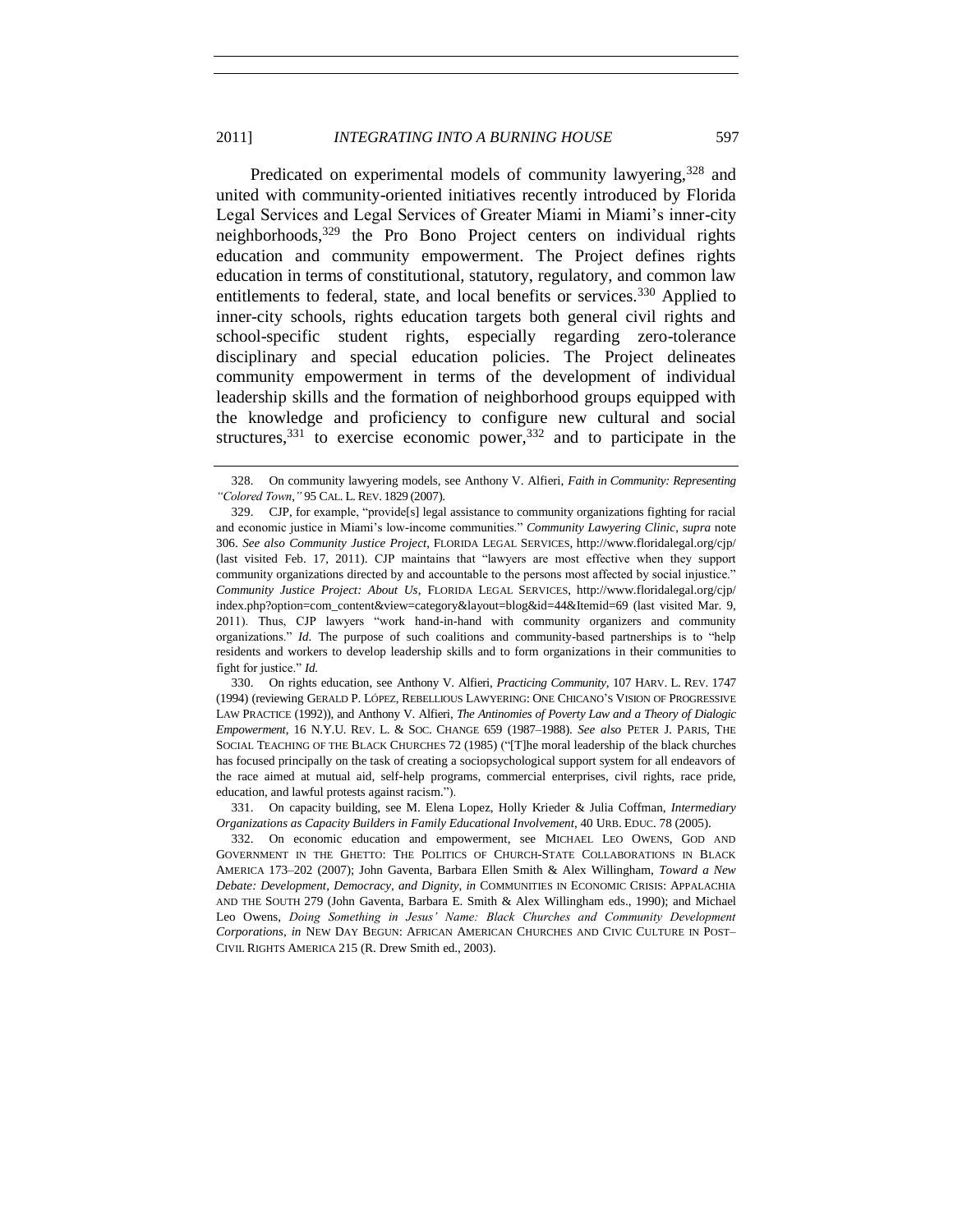political process.<sup>333</sup> Extended to schools, community empowerment entails the organization of parent, student, and educator support groups and the mobilization of preschool, after-school, and faith-based projects.

Although race conscious in pedagogy, neither rights-education seminars nor capacity-building workshops resolve the dilemma posed by all-black, resegregated inner-city schools in Miami or elsewhere. Like the educators and parents Minow has come to know in her extensive research, the educators and parents participating in the outreach activities of the Pro Bono Project "increasingly confront a choice between renewed efforts for integration and redoubled initiatives in predominantly minority schools for quality instruction with high expectations.<sup>334</sup> For Minow and others, the issue in making this choice is not whether to abandon race consciousness, but rather how to address "the persistent racial gap in achievement" and, moreover, the corollary "risks of misidentification of students of color in the context of special education."335 Race, Minow properly asserts, "remains indispensable whether used in assessment of children's educational and life chances, progress toward the integration ideal, or defenses of separate instruction."336

A partial answer to the challenges of assessment, integration, and separate instruction in inner-city schools may come from the Youth Ministries of the Coconut Grove Ministerial Alliance and other consortiums of black churches.<sup>337</sup> Specifically tied to the customs and traditions of each church, Youth Ministries offer advocacy organizations, educational groups, and faith-based institutions multiple contexts and wideranging opportunities for race-conscious assessment and instruction, and for skill development in the arts of civic engagement and democratic participation.<sup>338</sup> Secular youth programs afford the same opportunities.<sup>339</sup>

<span id="page-57-0"></span><sup>333.</sup> On community empowerment and political struggle, see Alex Willingham, *Voting Rights and Community Empowerment: Political Struggle in the Georgia Black Belt*, *in* COMMUNITIES IN ECONOMIC CRISIS: APPALACHIA AND THE SOUTH, *supra* not[e 332,](#page-56-0) at 123.

<sup>334.</sup> MINOW, *supra* not[e 7,](#page-2-0) at 29.

<sup>335</sup>*. Id.*

<sup>336</sup>*. Id.*

<sup>337.</sup> On youth organizing, see Douglas A. Guiffrida, *African American Student Organizations as Agents of Social Integration*, 44 J. C. STUDENT DEV. 304 (2003); Julie Quiroz-Martinez, *Youth Organizing Tackles the ―Racism You Can't Name*,*‖* POVERTY & RACE, November/December 2006, at 9; and Roderick J. Watts & Constance Flanagan, *Pushing the Envelope on Youth Civic Engagement: A Developmental and Liberation Psychology Perspective*, 35 J. COMMUNITY PSYCHOL. 779 (2007).

<sup>338.</sup> For a discussion of the Black Church and young people, see C. ERIC LINCOLN & LAWRENCE H. MAMIYA, THE BLACK CHURCH IN THE AFRICAN AMERICAN EXPERIENCE 309–45 (1990), and Yves Labissiere, Ann Reeder Goraczko & Alex Stepick, *Religious Practice and Civic Social Capital Among*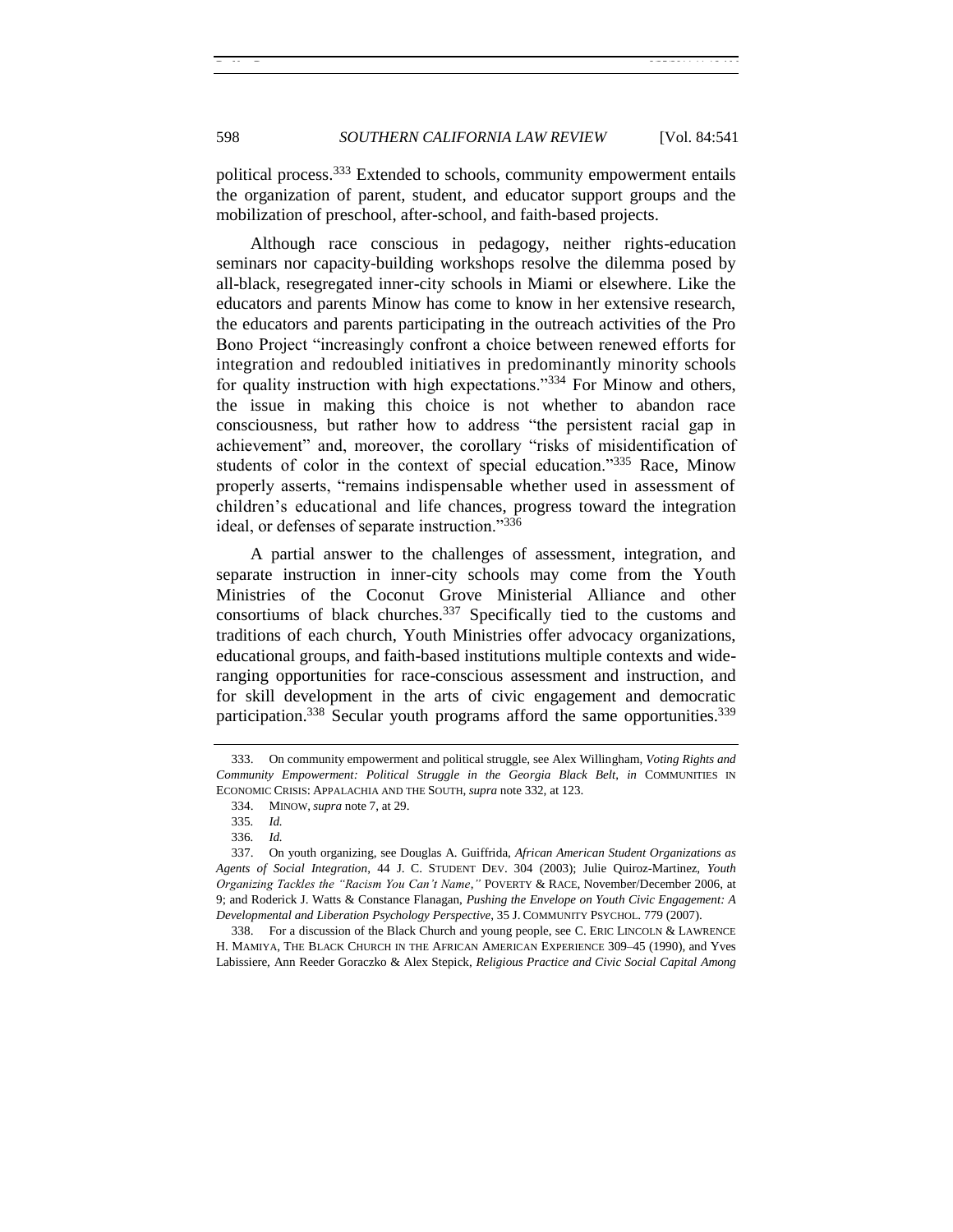In Philadelphia for example, the Juvenile Law Center's innovative youth engagement programs, including Juveniles for Justice and Youth Fostering Change, work to "create opportunities for youth to advocate for policy change in the juvenile justice and child welfare systems.<sup>340</sup> Structurally ambitious, the Juvenile Law Center's "programs seek to make systemic change through conversations with legislators, media outreach and public education."<sup>341</sup> At the same time, the programs address individual and collective engagement, "simultaneously helping youth develop leadership skills, political knowledge and a sense of community."<sup>342</sup> Additionally, lawyers from the Juvenile Law Center conduct more conventional "Know Your Rights trainings for youth currently involved in the juvenile justice and child welfare systems."<sup>343</sup> The Campus-Community Engagement Project further enlarges this rights-based dialogue.

#### <span id="page-58-0"></span>3. Campus-Community Engagement Project

The Historic Black Church Program's Campus-Community Engagement Project sponsors interdisciplinary colloquia on law, culture, and society within communities of color to foster opportunities for civic engagement, service-learning, and community-based research in collaboration with faith-based organizations and other street-level nonprofit entities.<sup>344</sup> Here again, collaborating faculty draw from the Schools of

340. *Projects: Youth Engagement Programs*, JUVENILE LAW CENTER, http://www.jlc.org/projects/ youth\_engagement/ (last visited Feb. 17, 2011) [hereinafter *Youth Engagement Programs*]. The Juvenile Law Center, founded in 1975, is a multi-issue public interest law firm for children that ―promotes juvenile justice and child welfare reform in Pennsylvania and nationwide through policy initiatives and public education forums.‖ *About Us*, JUVENILE LAW CENTER, http://www.jlc.org/about/ (last visited Feb. 17, 2011).

341*. Youth Engagement Programs*, *supra* not[e 340.](#page-58-1)

<span id="page-58-1"></span>

*Miami Youth*, *in* CHURCHES AND CHARITY IN THE IMMIGRANT CITY: RELIGION, IMMIGRATION, AND CIVIC ENGAGEMENT IN MIAMI 231 (Alex Stepick, Terry Rey & Sarah J. Mahler eds., 2009).

<sup>339</sup>*. See* PETER EDELMAN, HARRY J. HOLZER & PAUL OFFNER, RECONNECTING DISADVANTAGED YOUNG MEN (2006) (discussing strategies to enhance education and employment opportunities for disadvantaged youth); CATHERINE PRENDERGAST, LITERACY AND RACIAL JUSTICE: THE POLITICS OF LEARNING AFTER *BROWN V. BOARD OF EDUCATION* 120–63 (2003) (discussing literacy and racial justice in high school education); Anand R. Marri & Erica N. Walker, "Our Leaders Are Us": Youth Activism *in Social Movements Project*, 40 URB. REV. 5 (2008) (reviewing the "Our Leaders Are Us" program implemented in New York City schools).

<sup>342.</sup> *Id.* ("Participating in these programs allow young people to overcome extraordinary obstacles to civic engagement and to lend their optimism, creativity and insights to the advocacy field.").

<sup>343</sup>*. Id.*

<sup>344.</sup> HISTORIC BLACK CHURCH PROGRAM: 2010–2011 PROJECTS, *supra* not[e 307,](#page-52-0) at 2–3. *See also*  Su Oltman Fink, *Politics and Prayer in West Perrine: Civic Engagement in the Black Church*, *in*  CHURCHES AND CHARITY IN THE IMMIGRANT CITY: RELIGION, IMMIGRATION, AND CIVIC ENGAGEMENT IN MIAMI, *supra* not[e 338,](#page-57-0) at 92.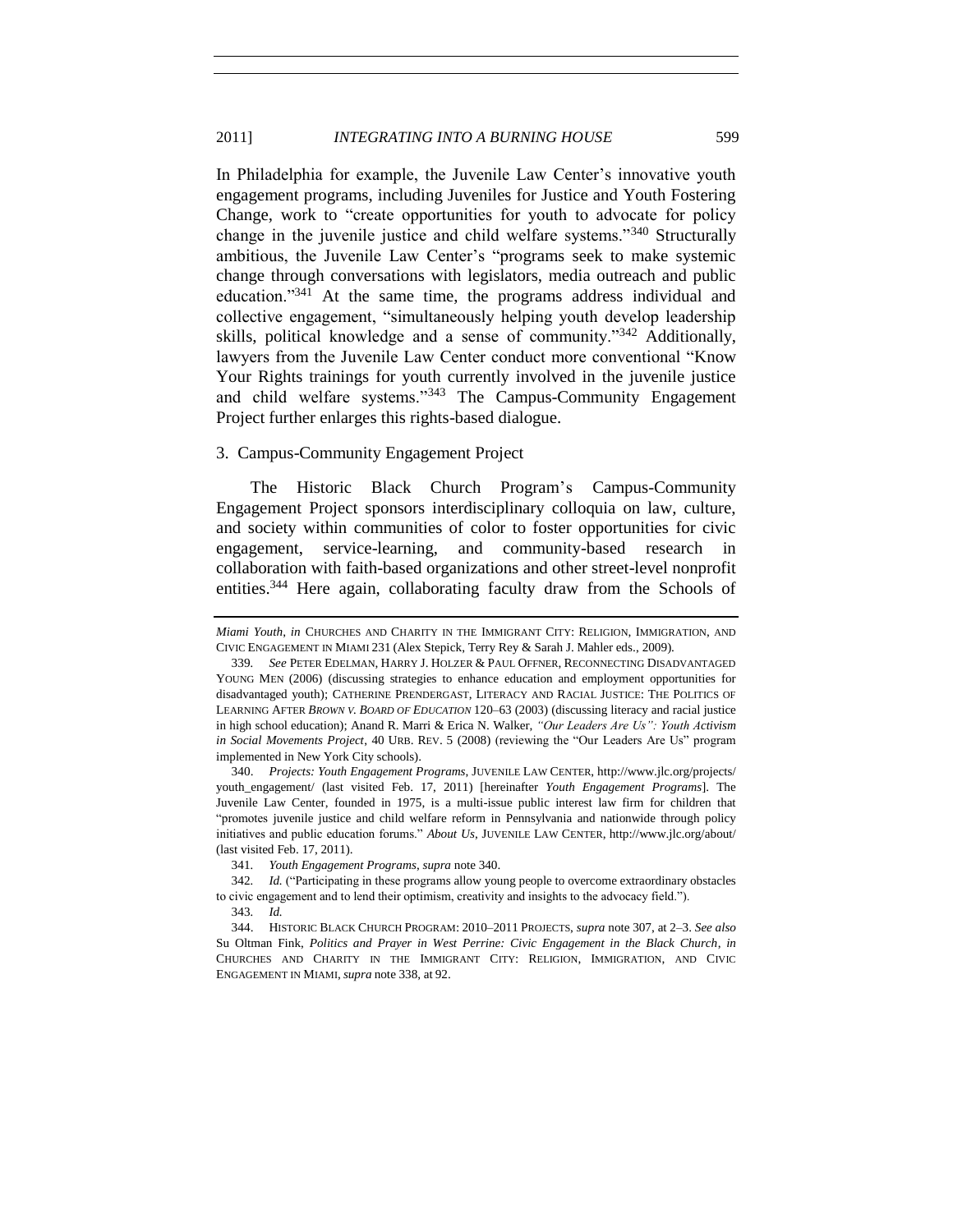Communication and Education, and the undergraduate departments of History and Religious Studies, all with the support of the Senior Vice Provost and Dean of Undergraduate Education, and the Assistant Dean of Undergraduate Education.<sup>345</sup> Colloquia include subjects spawned by *Brown*-incited educational and social service initiatives here and abroad, such as internal and external group communication, parent mentoring and student tutoring, and city-wide coalition building. Convened in church meeting rooms, the colloquia enhance the skills of church, community, and nonprofit leaders, increase the service capacity of organizations, generate research networks for university faculty, and open up service-learning gateways for students.

Minow points to *Brown* as a "vital example and touchstone" for advocates, educators, parents, and students in organizing groups and mobilizing communities around the pursuit of "equal schooling" not simply along the specific lines of race, gender, disability, language, immigration, religion, and sexual orientation,  $346$  but also along the general lines of socioeconomic justice. Initiatives like the Campus-Community Engagement Project provide a safe, even therapeutic, space for university faculty and students, school parents and children, neighborhood leaders and nonprofit groups, and educators and advocates to explore visions of difference-based identity, racial equality, and social justice.<sup>347</sup> Engagement in the pursuit of equal schooling, Minow shows, engenders continuing controversies in education over integration-driven classroom mixing and the effective instruction of heterogeneous and homogeneous student groups, and in society over the parameters of equal opportunity.<sup>348</sup> To Minow, entwining controversies about equality of educational and economic opportunity invite comprehensive social reform by linking the construction of "classrooms that transcend patterns of social exclusion or prejudice" to "larger social

<sup>345.</sup> HISTORIC BLACK CHURCH PROGRAM: 2010–2011 PROJECTS, *supra* not[e 307,](#page-52-0) at 2–3. *See also* Rudolph S. Jackson & Bobbie Reddick, *The African American Church and University Partnerships: Establishing Lasting Collaborations*, 26 HEALTH EDUC. & BEHAV. 663, 668–72 (1999) (describing the development of a health-related, church-based university partnership); ROBERT FRANKLIN, S. EDUC. FOUND., WHY THE BLACK CHURCH? THE CASE FOR PARTNERSHIP BETWEEN BLACK CHURCHES & ORGANIZED PHILANTHROPY (Oct. 2005), *available at* http://www.southerneducation.org/pdf/Why \_Black\_Church \_Rpt-Final.pdf.

<sup>346.</sup> MINOW, *supra* not[e 7,](#page-2-0) at 184.

<sup>347</sup>*. See* Mary B. McRae, Delores A. Thompson & Sharon Cooper, *Black Churches as Therapeutic Groups*, 27 J. MULTICULTURAL COUNSELING & DEV. 207 (1999) (examining how black churches serve as therapeutic groups).

<sup>348.</sup> MINOW, *supra* not[e 7,](#page-2-0) at 184.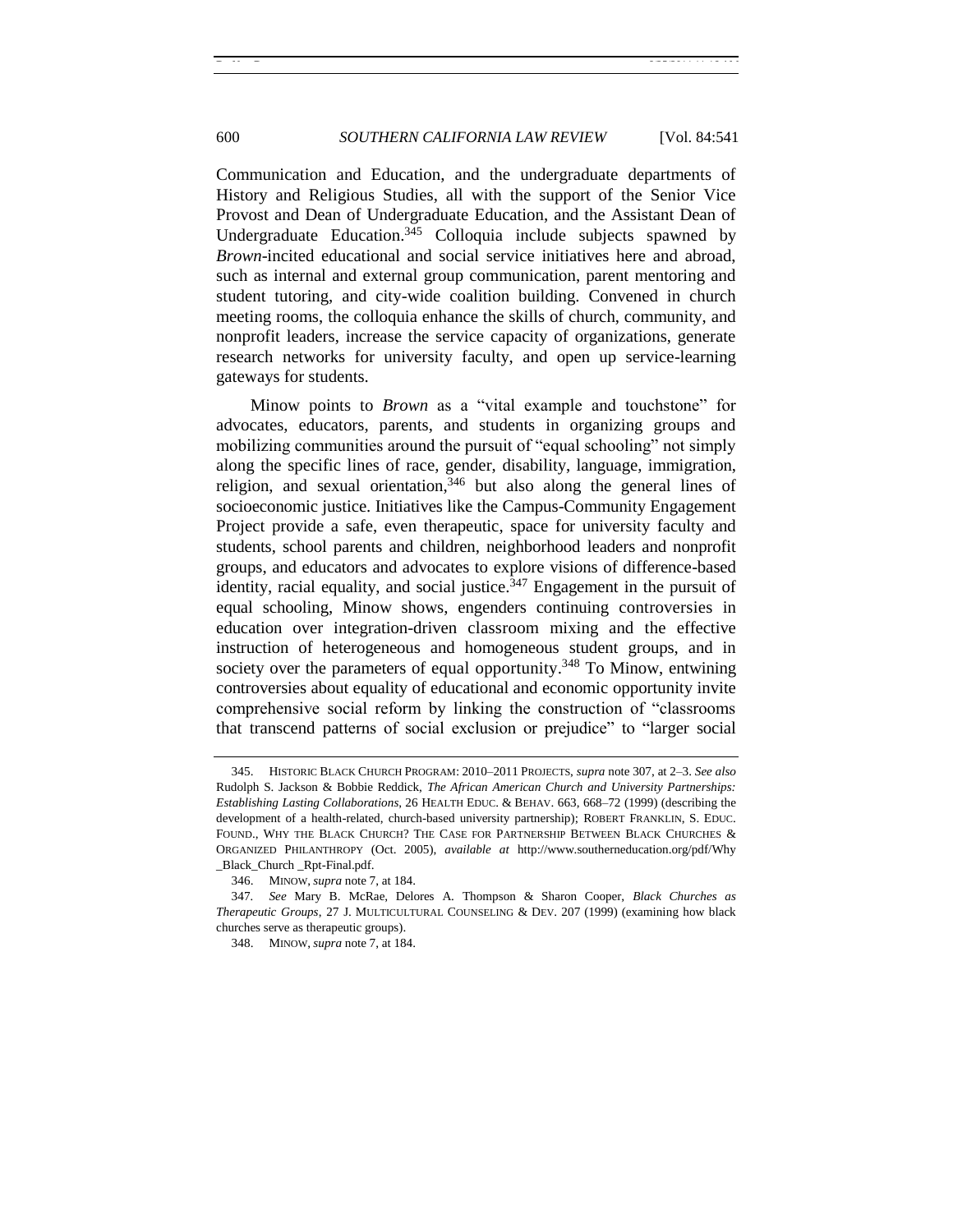change.<sup>349</sup> For her, that reformist impulse and invitation stems from *Brown*'s "promise of equal opportunity," a promise that provokes fierce legal and policy debates about immigrant newcomer schools, separate bilingual classes, minority assignment programs for students with disabilities, public school accommodation of religious minorities, and private religious school gender equality. $350$ 

Still embroiled by clashes over individual and group difference and social stigma, the *Brown* historical debates for Minow turn significantly on "whether instruction separating students inevitably communicates inequality or instead can be used to remedy disadvantage and social attitudes assigning inferior status."351 For like-minded antipoverty and civil rights advocates, that separation, a byproduct of decades of resegregation, already constructs the daily social reality of inner-city education. Formulating and implementing educational models that "enhance opportunities for and achievement of varied kinds of students while renovating social hierarchies" in a context of daily inner-city subordination will take more than social science r esearch, civil rights litigation, and social reform,  $352$  it will take the renewed spirit of the church congregations and grassroots coalitions that animated *Brown* more than a half century ago.

#### IV. CONCLUSION

# We can't go back.

–*Pastor Jessie Harvin, Jr.*<sup>353</sup>

<span id="page-60-0"></span>For academics and advocates alike, the task in reading *In* Brown*'s Wake* is to channel Minow's work in a more experimental, activist direction specific to the contexts of inner-city schools historically segregated or now resegregated by race, class, and ethnicity. New directions in advocacy may come through the adoption of a flexible, raceand identity-conscious vision of community-based empowerment that looks to ally with faith-based institutions and diverse nonprofit groups surrounding neighborhood schools.<sup>354</sup> Diverse neighborhoods warrant a

<sup>349</sup>*. Id.*

<sup>350</sup>*. Id.*

<sup>351</sup>*. Id.* at 185.

<sup>352</sup>*. Id.*

<sup>353.</sup> Interview with Jessie Harvin, Jr., Pastor, New Bethel A.M.E. Church, in Lakeland, Fla. (Dec. 31, 2010).

<sup>354.</sup> On the preservation of neighborhood schools, see Dionne Danns, *Racial Ideology and the Sanctity of the Neighborhood School in Chicago*, 40 URB. REV. 64 (2008).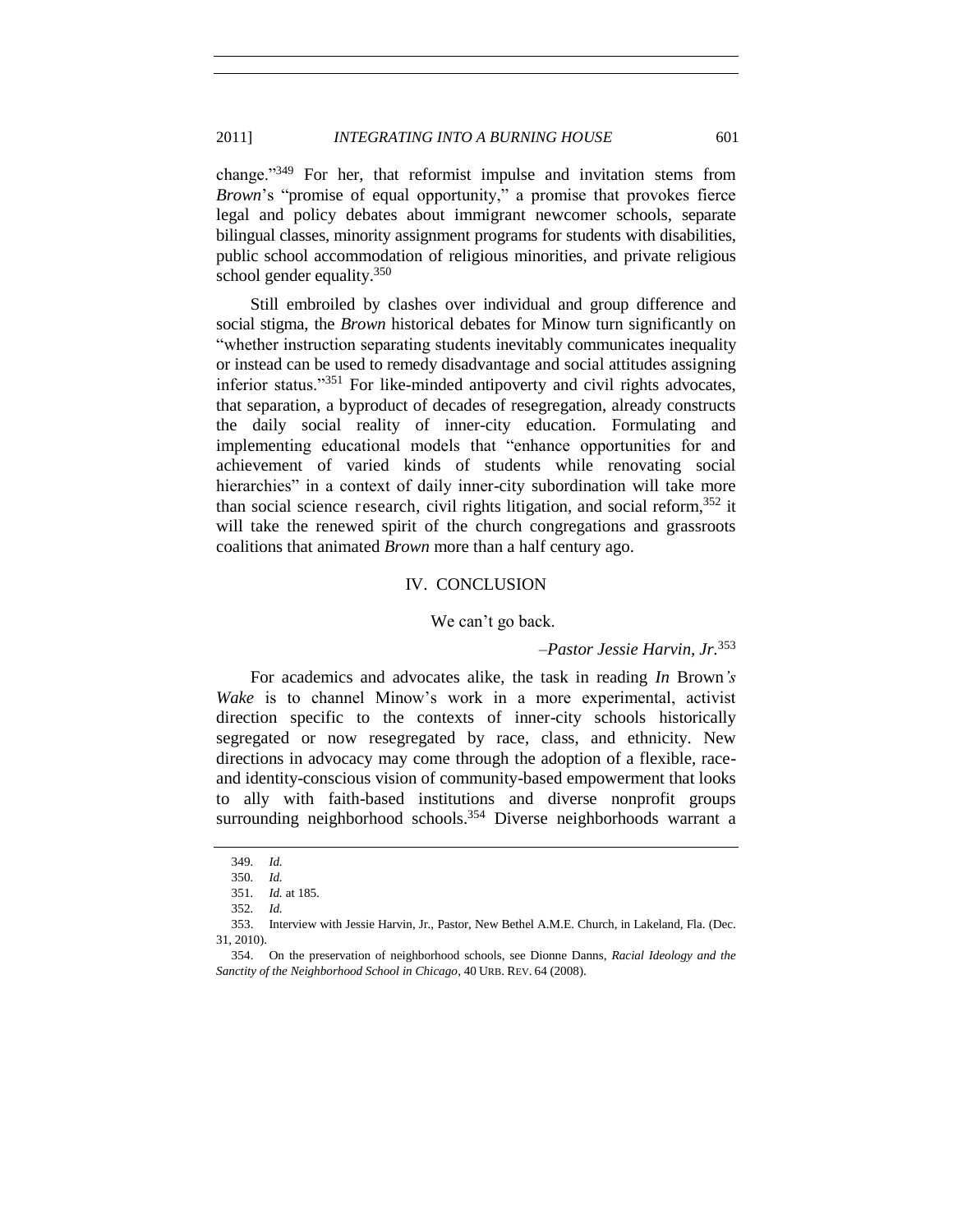plasticity of vision in order to encompass the contingencies of immigrant and disability status, language, gender, sexuality, and other categories of group difference-based identity,  $355$  as well as the stratifications of class and socioeconomic status.<sup>356</sup>

The alternative historical, political, and sociological predicates of equalization set forth earlier help shape and reshape that vision. From history, the vision draws difference-based community empowerment and institution-building strategies of self-sufficiency. From politics, it extracts the goals of educational access and improvement. And from sociology, it pulls collaborative models of uncovering difference and the contingencies of identity to enhance learning opportunities without inflicting harmful stereotype or stigma.

The same predicates help mold the strategic alliances and accommodation and resistance tactics necessary to challenge the difference-based separation and segregation of identity groups. Accommodation tactics search out public resources and private investment to effect race- or identity-conscious educational improvement among segregated schools and communities. Resistance tactics seek to promote the individual academic achievement of students of color in segregated schools and to foster the racial mixing and, where possible, integration of communities of color.

Guided by the ideal of equal opportunity and the search for social justice under *Brown*, such alliances and tactics strive, consistent with Duncan's exhortation, to "maximize freedom and opportunity in schools and communities [for] low-income black and brown children, and students with disabilities" already burdened by inequality.<sup>357</sup> By employing a combination of community-based accommodation and resistance approaches to enhance inner-city school learning environments and to improve educational outcomes, antipoverty and civil rights advocates may begin to establish service systems more responsive to the needs of marginalized and hypermarginalized student populations, including

<sup>355.</sup> For a discussion of more experimental, multidimensional forms of advocacy in differencebased communities, see Suzanne B. Goldberg, Multidimensional Advocacy: A Clinical Teaching and Strategic Lawyering Framework (Sept. 15, 2010) (unpublished manuscript) (on file with the Southern California Law Review).

<sup>356</sup>*. See* MARY PATTILLO, BLACK ON THE BLOCK: THE POLITICS OF RACE AND CLASS IN THE CITY 149–79 (2007) (discerning tensions among low-income, working class, and middle-income families over urban school reform).

<sup>357.</sup> Duncan, *supra* note 4.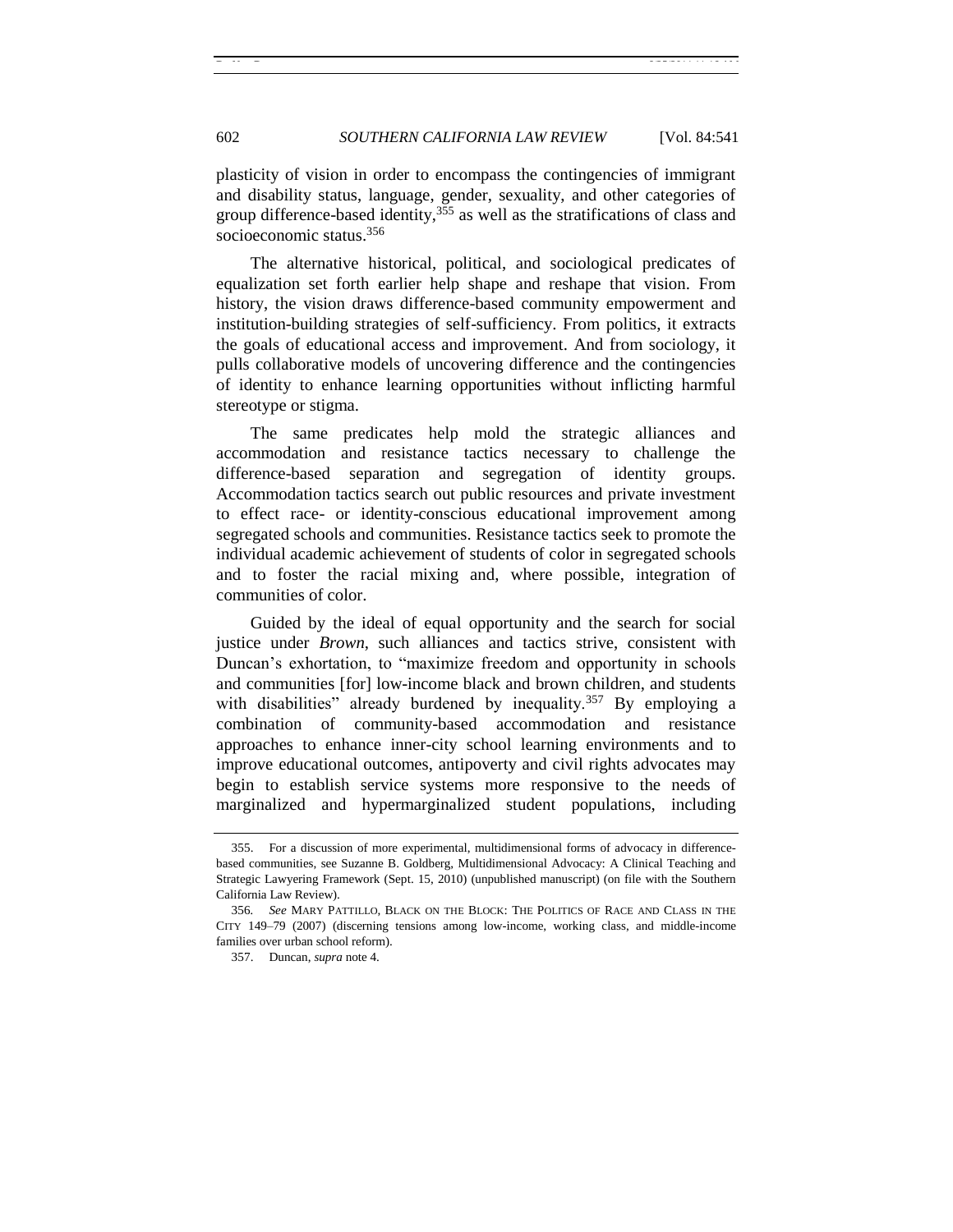homeless, immigrant, farmworker, and foster care children. Without an explicit race- and identity-conscious vision of community-based empowerment in education, they too will be lost in *Brown*'s wake.